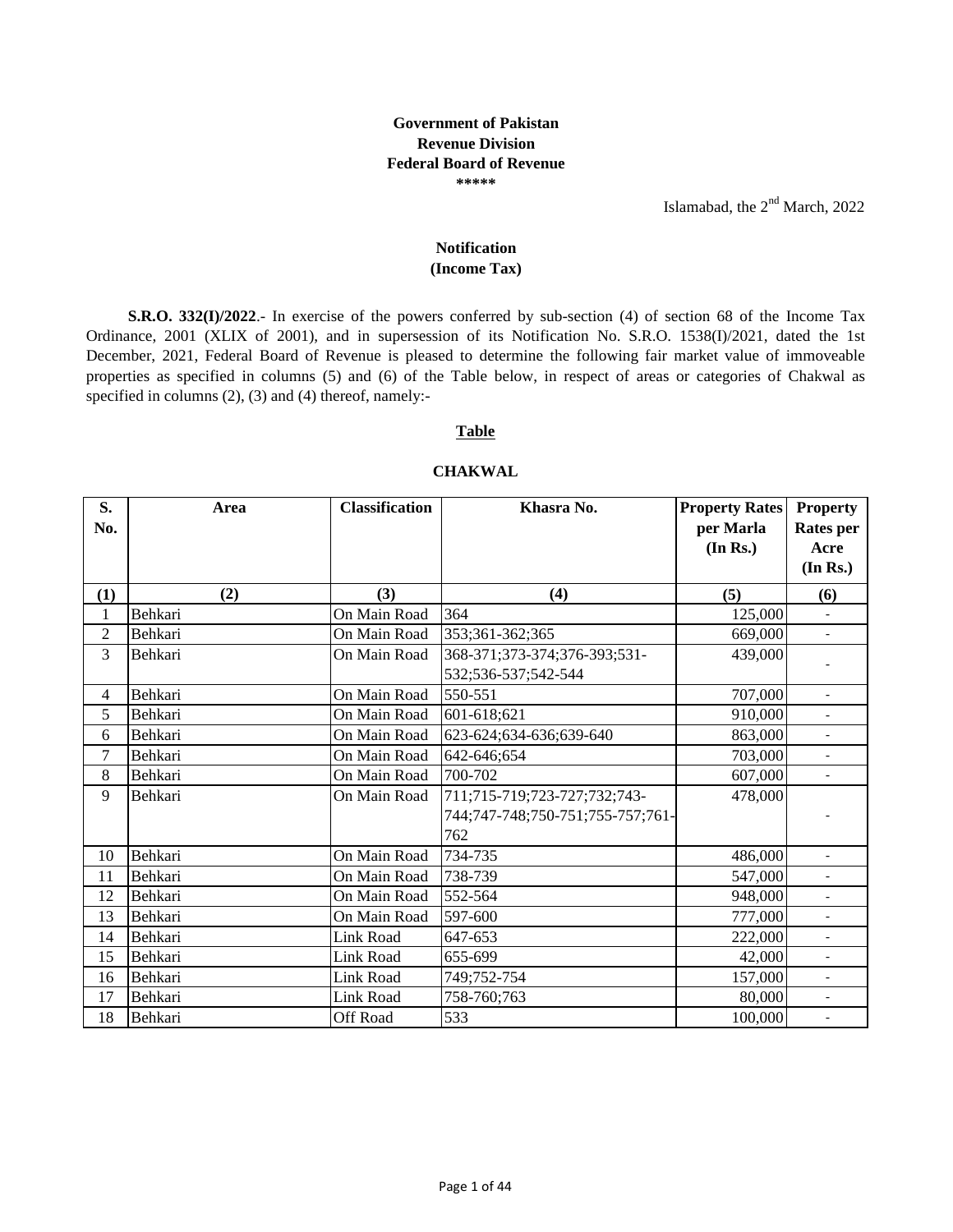| 19 | Behkari                                                                                                                                           | Off Road         | 1-291;312-317;320-<br>335;352;354;356;358-360;363;407-<br>412;419-528;545-549;565-596;625-<br>633;637-638;641;942-976                               | 43,000     |                          |
|----|---------------------------------------------------------------------------------------------------------------------------------------------------|------------------|-----------------------------------------------------------------------------------------------------------------------------------------------------|------------|--------------------------|
| 20 | Behkari                                                                                                                                           | Off Road         | 394-396;709-710;712-714;720-<br>722;728-731;733;736-737;740-<br>742;745-746;815-941                                                                 | 167,000    |                          |
| 21 | Behkari                                                                                                                                           | Off Road         | 529-530;534-535;538-541                                                                                                                             | 106,000    | $\overline{\phantom{a}}$ |
| 22 | Behkari                                                                                                                                           | Off Road         | 703-708                                                                                                                                             | 389,000    |                          |
| 23 | Behkari                                                                                                                                           | Off Road         | 764-814                                                                                                                                             | 82,000     |                          |
| 24 | Behkari                                                                                                                                           | On Link Road     | 292-309                                                                                                                                             | 106,000    |                          |
| 25 | Behkari                                                                                                                                           | On Road          | 310-311;318-319;336-<br>351;355;357;366-367                                                                                                         | 42,000     |                          |
| 26 | Behkari                                                                                                                                           | On Main Road     | 353;361-362;365;619-620;622;700-<br>702                                                                                                             | 393,000    |                          |
| 27 | Behkari                                                                                                                                           | On Main Road     | 368-371;373-374;376-393;531-<br>532;536-537;542-544;601;711;715-<br>719;723-727;732;734-735;738-<br>739;743-744;747-748;750-751;755-<br>757;761-762 | 308,000    |                          |
| 28 | Behkari                                                                                                                                           | On Road          | 375;397-406;413-418                                                                                                                                 | 142,000    | $\overline{\phantom{a}}$ |
| 29 | Behkari                                                                                                                                           | On Main Road     | 550-551;642-646;654                                                                                                                                 | 508,000    |                          |
| 30 | Behkari                                                                                                                                           | On Main Road     | 602-618;621;623-624;634-636;639-<br>640                                                                                                             | 573,000    |                          |
| 31 | Behkari                                                                                                                                           | On Road          | 372                                                                                                                                                 | 209,000    | $\overline{\phantom{a}}$ |
| 32 | Anarkali Bazar From Chappar                                                                                                                       | <b>Link Road</b> |                                                                                                                                                     | 2,857,000  |                          |
|    | <b>Bazar To Hospital Road</b><br><b>Including Link Streets</b>                                                                                    |                  |                                                                                                                                                     |            |                          |
| 33 | Barra Bazar (From Chappar<br>Bazar Safdar Chicken Shop<br>Via Northern Gate Mutton /<br><b>Beef Market Upto Started</b><br>Point Of Bhagat Street | Commercial       |                                                                                                                                                     | 4,281,000  |                          |
| 34 | Chappar Bazar, Plot On Road<br>(From Babe Chakwal To Shop<br>Bata Shoes MC) (Distance 50<br>Yards from road)                                      | On Road          |                                                                                                                                                     | 10,374,000 |                          |
| 35 | Circular Road From Door Step On Road<br>Hospital To Jhelum Road<br>(Reliance CNG) (Distance 50<br>Yards from road)                                |                  |                                                                                                                                                     | 1,490,000  |                          |
| 36 | Chakwal City                                                                                                                                      | On Road          | 1040-1149;1720-1741;1746-<br>1751;1792-1801;1848-1855;4575                                                                                          | 749,000    |                          |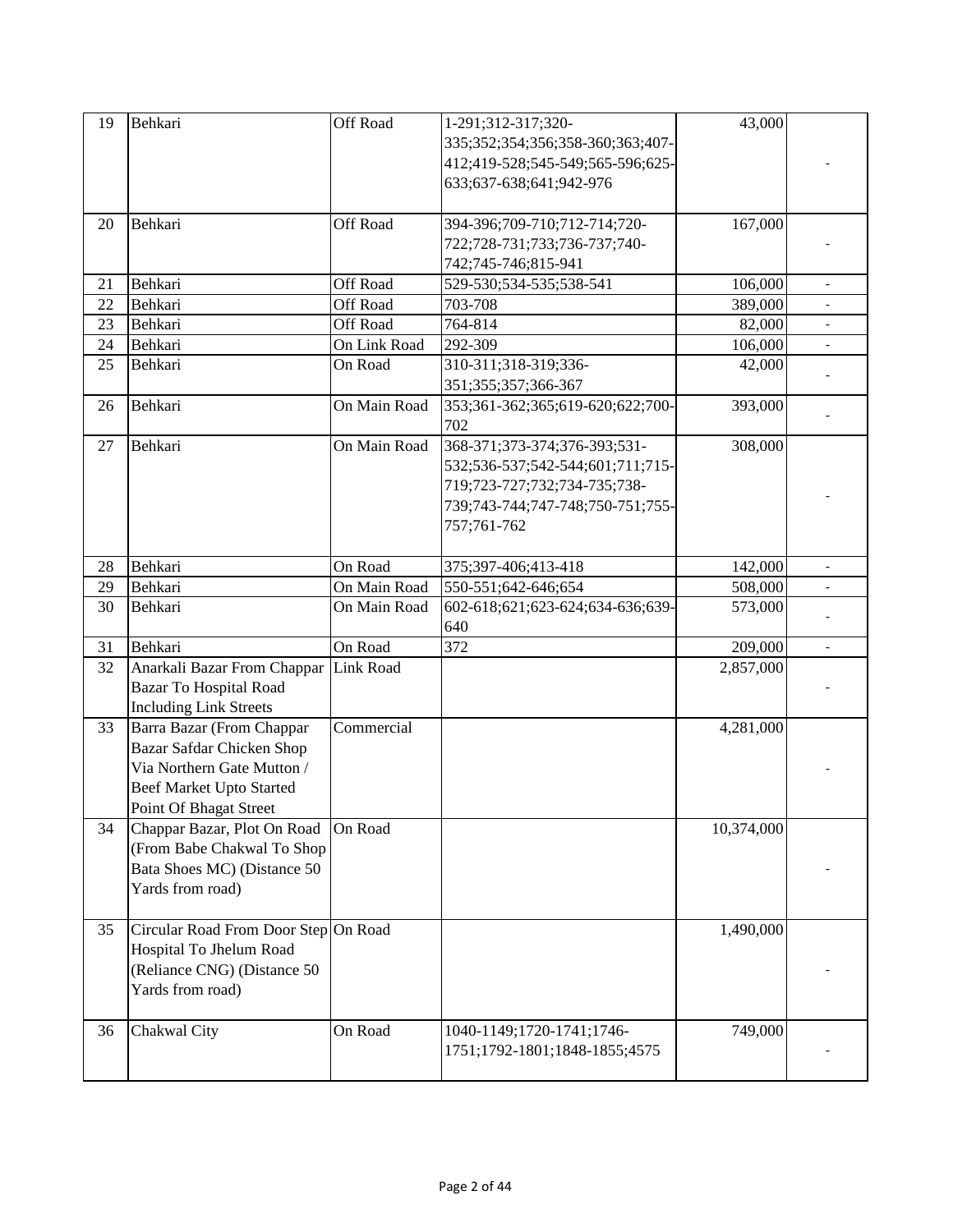| 37 | Chakwal City | On Road | 1194-1199;1743;2733-2759;3084-  | 703,000   |                          |
|----|--------------|---------|---------------------------------|-----------|--------------------------|
|    |              |         | 3092;4698-4709                  |           |                          |
| 38 | Chakwal City | On Road | 124-137;557-578;1675-           | 969,000   |                          |
|    |              |         | 1719;1742;1744-1745;1894-       |           |                          |
|    |              |         | 1933;2315-2328                  |           |                          |
| 39 | Chakwal City | On Road | $1 - 25; 31$                    | 432,000   | $\overline{\phantom{a}}$ |
| 40 | Chakwal City | On Road | 1252-1263;1269-1277;2440-2442   | 1,387,000 |                          |
| 41 | Chakwal City | On Road | 1264-1268;3741-3869;4093-       | 1,377,000 |                          |
|    |              |         | 4101;4378-4444;4451-4483        |           |                          |
| 42 | Chakwal City | On Road | 1278-1312;1856-1866;1885-       | 1,562,000 |                          |
|    |              |         | 1893;1934-1948;1958-1962;1975-  |           |                          |
|    |              |         | 1983;1991-2008;2164-            |           |                          |
|    |              |         | 2166;3279;3281-3282;4361-4377   |           |                          |
| 43 | Chakwal City | On Road | 1313-1372                       | 1,673,000 | $\overline{\phantom{a}}$ |
| 44 | Chakwal City | On Road | 1373-1488;1602-1634;2110-       | 1,387,000 |                          |
|    |              |         | 2113;3718-3740;4445-4450;4505-  |           |                          |
|    |              |         | 4552                            |           |                          |
| 45 | Chakwal City | On Road | 138-148;471-500;722-756;966-    | 858,000   |                          |
|    |              |         | 1039;1150-1193;1662-1674        |           |                          |
| 46 | Chakwal City | On Road | 1489-1601;2454-2465;3301-       | 1,674,000 |                          |
|    |              |         | 3503;3622-3624;3626-3717        |           |                          |
| 47 | Chakwal City | On Road | 162-182;1752-1759;4715-         | 797,000   |                          |
|    |              |         | 4728;5032-5037;5067-5075        |           |                          |
| 48 | Chakwal City | On Road | 1760-1791;1829-1847;1873-       | 635,000   |                          |
|    |              |         | 1875;2426-2439;3049-3083        |           |                          |
| 49 | Chakwal City | On Road | 1802-1810;2057-2102;2124-       | 1,531,000 |                          |
|    |              |         | 2125;2131-2162                  |           |                          |
| 50 | Chakwal City | On Road | 1811-1828;1963-1974;2760-       | 1,035,000 |                          |
|    |              |         | 2783;2855-2867;3150-3278;4057-  |           |                          |
|    |              |         | 4092;4117-4123;4553-4559;4562-  |           |                          |
|    |              |         | 4567;4574;4576-4590             |           |                          |
| 51 | Chakwal City | On Road | 183-195;207;218-230;238-        | 873,000   |                          |
|    |              |         | 270;2329-2339;2501-2600;3093-   |           |                          |
|    |              |         | 3114;5038-5050                  |           |                          |
| 52 | Chakwal City | On Road | 1884                            | 1,381,000 | $\overline{\phantom{a}}$ |
| 53 | Chakwal City | On Road | 1949-1957;4347-4360             | 1,149,000 | $\blacksquare$           |
| 54 | Chakwal City | On Road | 196-206;208-217;1200-1251;2601- | 850,000   |                          |
|    |              |         | 2663;4102-4116                  |           |                          |
| 55 | Chakwal City | On Road | 2009-2056;2103-2109;2114-       | 1,971,000 |                          |
|    |              |         | 2123;2126-2130;2163;2202-       |           |                          |
|    |              |         | 2253;2284-2293;3280             |           |                          |
| 56 | Chakwal City | On Road | 2167-2201                       | 1,397,000 | $\overline{\phantom{a}}$ |
| 57 | Chakwal City | On Road | 2261-2282;4804-4903;5099-       | 290,000   |                          |
|    |              |         | 5114;5165-5267                  |           |                          |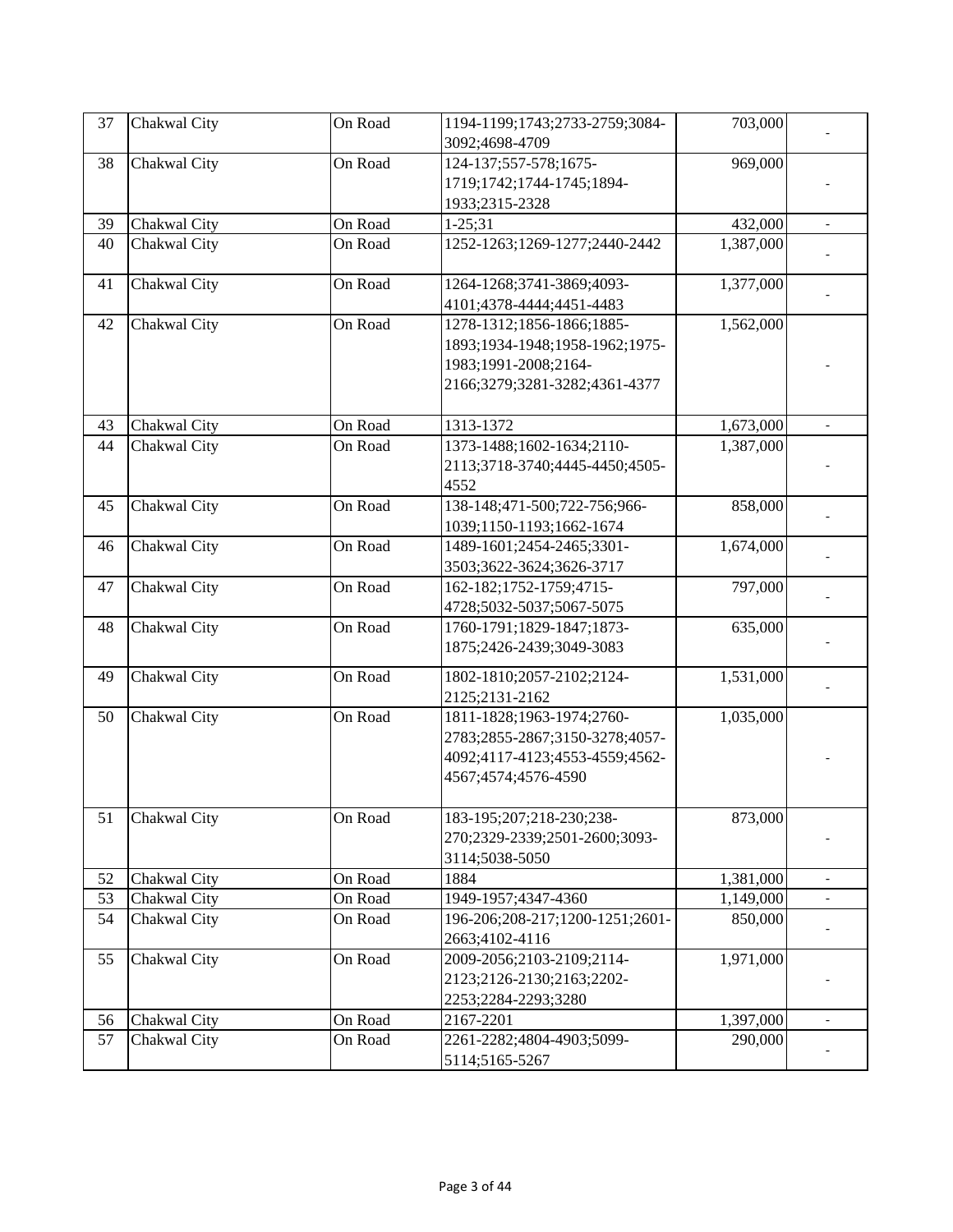| 58     | Chakwal City | On Road | 2283;2294-2304;2443-2453;3283-  | 1,244,000 |                          |
|--------|--------------|---------|---------------------------------|-----------|--------------------------|
|        |              |         | 3300;3887-3900;3978-3987;4560-  |           |                          |
|        |              |         | 4561;4568-4573                  |           |                          |
|        |              |         |                                 |           |                          |
| 59     | Chakwal City | On Road | 2305-2313                       | 1,888,000 |                          |
| 60     | Chakwal City | On Road | 231-237;2314;2664-2700;2868-    | 870,000   |                          |
|        |              |         | 2901;3901-3910;4161-4180;4292-  |           |                          |
|        |              |         | 4346;4484-4504;5001-5031        |           |                          |
|        |              |         |                                 |           |                          |
| 61     | Chakwal City | On Road | 2495-2500                       | 1,157,000 | $\blacksquare$           |
| 62     | Chakwal City | On Road | 26-29;2254-2260;2902-2939       | 602,000   |                          |
| 63     | Chakwal City | On Road | 2704-2709                       | 679,000   |                          |
| 64     | Chakwal City | On Road | 271-284;4729                    | 880,000   |                          |
| 65     | Chakwal City | On Road | 285-321;579-721                 | 1,246,000 | $\blacksquare$           |
| 66     | Chakwal City | On Road | 30;84-98;149-161;501-517;784-   | 525,000   |                          |
|        |              |         | 837;2940-3048;4710-4714;4741-   |           |                          |
|        |              |         | 4803                            |           |                          |
| 67     | Chakwal City | On Road | 322-402;1635-1661;1984-         | 1,151,000 |                          |
|        |              |         | 1990;3123-3149                  |           |                          |
| 68     | Chakwal City | On Road | 32-83;5133-5153                 | 384,000   | $\blacksquare$           |
| 69     | Chakwal City | On Road | 3504-3519                       | 2,024,000 | $\blacksquare$           |
| 70     | Chakwal City | On Road | 3520-3621                       | 3,342,000 | $\frac{1}{2}$            |
| 71     | Chakwal City | On Road | 3625                            | 2,894,000 | $\overline{a}$           |
| 72     | Chakwal City | On Road | 3870-3886                       | 1,535,000 |                          |
| 73     | Chakwal City | On Road | 3911-3977                       | 145,000   |                          |
| 74     | Chakwal City | On Road | 403-440;1867-1872;2466-         | 918,000   |                          |
|        |              |         | 2494;2823-2854;3988-4056;4591-  |           |                          |
|        |              |         | 4604                            |           |                          |
| 75     | Chakwal City | On Road | 4124-4151                       | 1,169,000 |                          |
| 76     | Chakwal City | On Road | 441-470;1876-1883;4730-4740     | 936,000   |                          |
| 77     | Chakwal City | On Road | 5053-5066;5076-5098;5115-5132   | 471,000   |                          |
|        |              |         |                                 |           |                          |
| 78     | Chakwal City | On Road | 5154-5164                       | 484,000   | $\blacksquare$           |
| 79     | Chakwal City | On Road | 518-556;4904-5000               | 420,000   | $\overline{\phantom{a}}$ |
| $80\,$ | Chakwal City | On Road | 5268-5300                       | 271,000   |                          |
| 81     | Chakwal City | On Road | 5301-5362;5364                  | 242,000   |                          |
| 82     | Chakwal City | On Road | 757-783;838-965;2784-2822;3115- | 661,000   |                          |
|        |              |         | 3122;4152-4160;4181-4291;4605-  |           |                          |
|        |              |         | 4680;5051-5052                  |           |                          |
|        |              |         |                                 |           |                          |
| 83     | Chakwal City | On Road | 99-123;2340-2425;2701-          | 581,000   |                          |
|        |              |         | 2703;2710-2732;4681-4697        |           |                          |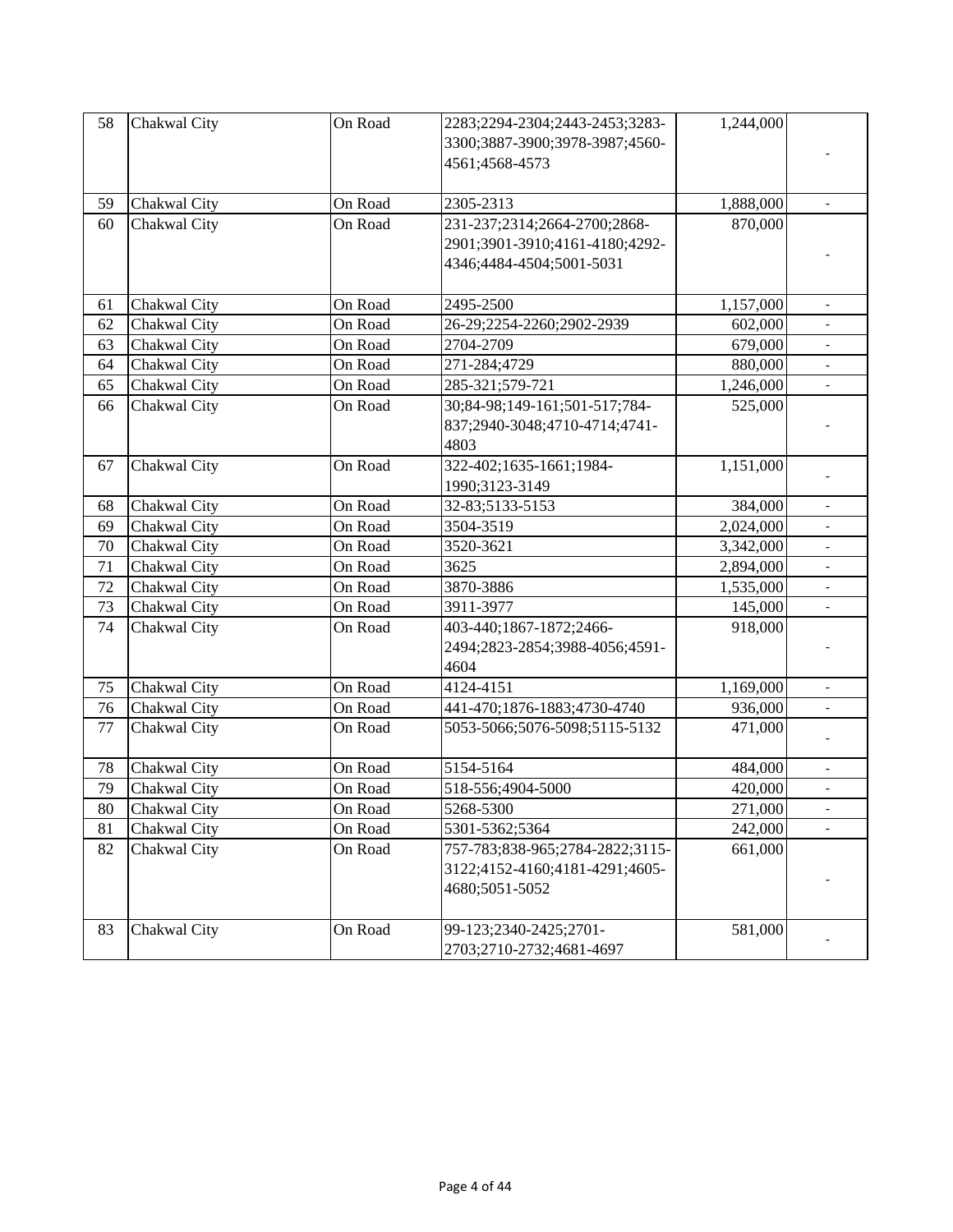| 84  | Chakwal City    | In Mohallah | 124-137;181-195;393-424;967-    | 503,000   |                          |
|-----|-----------------|-------------|---------------------------------|-----------|--------------------------|
|     |                 |             | 994;1057-1100;1194-1251;1662-   |           |                          |
|     |                 |             | 1673;1792-1801;1848-1855;1876-  |           |                          |
|     |                 |             | 1883;2601-2700;2760-2783;2855-  |           |                          |
|     |                 |             | 2867;3978-3988;4072-4092;4484-  |           |                          |
|     |                 |             | 4504;4553-4559;4601-4636        |           |                          |
|     |                 |             |                                 |           |                          |
|     |                 |             |                                 |           |                          |
|     |                 |             |                                 |           |                          |
| 85  | Chakwal City    | In Mohallah | 1-25;31-56;493-506;2718-        | 177,000   |                          |
|     |                 |             | 2726;2982-2993;4687-            |           |                          |
|     |                 |             | 4690;4692;5165-5200             |           |                          |
| 86  | Chakwal City    | In Mohallah | 1252-1263;2057-2102;2131-       | 727,000   |                          |
|     |                 |             | 2162;2203-2223;2225-2233;3279-  |           |                          |
|     |                 |             | 3282                            |           |                          |
| 87  | Chakwal City    | In Mohallah | 1264-1268;1867-1872             | 588,000   | $\overline{a}$           |
| 88  | Chakwal City    | In Mohallah | 1269-1277;1294-                 | 812,000   |                          |
|     |                 |             | 1298;1947;2246;2284-2293;4543-  |           |                          |
|     |                 |             | 4544;4547-4552                  |           |                          |
| 89  | Chakwal City    | In Mohallah | 1278-1293;1343-1372;3301-       | 945,000   |                          |
|     |                 |             | 3388;3626-3629                  |           |                          |
| 90  | Chakwal City    | In Mohallah | 1299-1342                       | 1,021,000 | $\overline{a}$           |
| 91  | Chakwal City    | In Mohallah | 1373-1488;1856-1866;1934-       | 839,000   |                          |
|     |                 |             | 1935;2236-2239;4508-4516        |           |                          |
| 92  | Chakwal City    | In Mohallah | 138-148;238-270;867-879;1149-   | 384,000   |                          |
|     |                 |             | 1160;2329-2339;3093-3114;4270-  |           |                          |
|     |                 |             | 4291;5001-5037                  |           |                          |
| 93  | Chakwal City    | In Mohallah | 1489-1530;2009-2056;2114-       | 961,000   |                          |
|     |                 |             | 2130;2163-2166;2202;2224;2247-  |           |                          |
|     |                 |             | 2253                            |           |                          |
| 94  | Chakwal City    | In Mohallah | 149-161;3049-3092;4741-         | 246,000   |                          |
|     |                 |             | 4758;4773-4802;5133-5164        |           |                          |
| 95  | Chakwal City    | In Mohallah | 1531-1639;1884;1940-1944;2440-  | 727,000   |                          |
|     |                 |             | 2442;3718-3740;4523-4531        |           |                          |
|     |                 |             |                                 |           |                          |
|     |                 |             | 1743                            |           |                          |
|     | 96 Chakwal City | In Mohallah |                                 | 363,000   |                          |
| 97  | Chakwal City    | In Mohallah | 1752-1759;4637-4680             | 292,000   |                          |
| 98  | Chakwal City    | In Mohallah | 1802-1810;3870-3886             | 730,000   |                          |
| 99  | Chakwal City    | In Mohallah | 1885-1893;1958-1962;1975-       | 839,000   |                          |
|     |                 |             | 1983;4361-4377                  |           |                          |
| 100 | Chakwal City    | In Mohallah | 1936-1937                       | 1,260,000 | $\overline{a}$           |
| 101 | Chakwal City    | In Mohallah | 1938-1939;1945;2305-2313;3398-  | 816,000   |                          |
|     |                 |             | 3503                            |           |                          |
| 102 | Chakwal City    | In Mohallah | 1946;2234-2235;3504-3519        | 1,036,000 |                          |
| 103 | Chakwal City    | In Mohallah | 196-206;271-284;1674-1742;1777- | 464,000   |                          |
|     |                 |             | 1784                            |           |                          |
| 104 | Chakwal City    | In Mohallah | 1991-2008                       | 1,112,000 | $\overline{\phantom{0}}$ |
| 105 | Chakwal City    | In Mohallah | 207-217                         | 430,000   |                          |
| 106 | Chakwal City    | In Mohallah | 2103-2113                       | 921,000   |                          |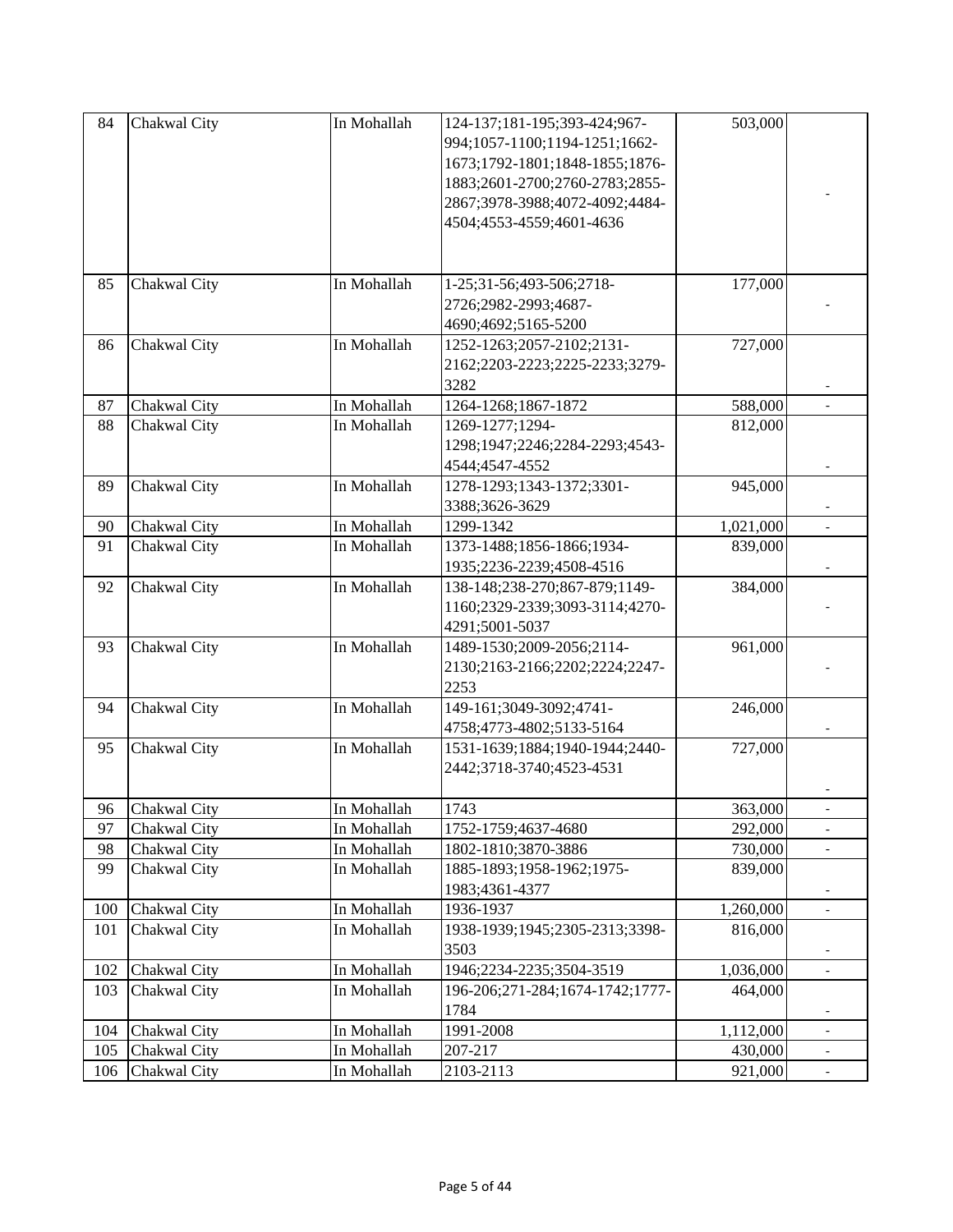| 107 | Chakwal City     | In Mohallah | 2240-2245;3389-3397;3630-3643   | 1,056,000 |                          |
|-----|------------------|-------------|---------------------------------|-----------|--------------------------|
| 108 | Chakwal City     | In Mohallah | 2454-2465                       | 898,000   |                          |
| 109 | Chakwal City     | In Mohallah | 26-29;100-115;122-123;162-      | 406,000   |                          |
|     |                  |             | 180;218-237;1161-1193;1744-     |           |                          |
|     |                  |             | 1751;2868-2901;4729-4740        |           |                          |
| 110 | Chakwal City     | In Mohallah | 2800-2815;4681-4686;4691;4693-  | 216,000   |                          |
|     |                  |             | 4697                            |           |                          |
| 111 | Chakwal City     | In Mohallah | 285-290;371-383;4034-4056;4562- | 504,000   |                          |
|     |                  |             | 4567;4574;4576-4600             |           |                          |
|     |                  |             |                                 |           |                          |
| 112 | Chakwal City     | In Mohallah | 291-299;2314;4424-4444          | 615,000   |                          |
| 113 | Chakwal City     | In Mohallah | 30;57-83;116-121;757-837;4803-  | 209,000   |                          |
|     |                  |             | 4810;4816-4846                  |           |                          |
| 114 | Chakwal City     | In Mohallah | 300-311;384-392;1984-1990;2254- | 529,000   |                          |
|     |                  |             | 2260;2438-2439;2443-2453;2495-  |           |                          |
|     |                  |             | 2600;3220-3278;3283-3300;3741-  |           |                          |
|     |                  |             | 3869;4378-4423;4451-4454;4505-  |           |                          |
|     |                  |             | 4507                            |           |                          |
| 115 | Chakwal City     | In Mohallah | 312-315;2167-2201;4568-4573     | 668,000   | $\overline{a}$           |
| 116 | Chakwal City     | In Mohallah | 316-321;340-363;2466-2494;4095- | 601,000   |                          |
|     |                  |             | 4097                            |           |                          |
| 117 | Chakwal City     | In Mohallah | 322-333                         | 608,000   |                          |
| 118 | Chakwal City     | In Mohallah | 334-339;579-642;1640-1661;1811- | 521,000   |                          |
|     |                  |             | 1828;1894-1933;1963-1974;2273-  |           |                          |
|     |                  |             | 2283;2294-2304;2838-2854;3170-  |           |                          |
|     |                  |             | 3219;3887-3912;4093-4094;4098-  |           |                          |
|     |                  |             | 4101;4117-4151;4455-4483;4517-  |           |                          |
|     |                  |             | 4522;4532-4542                  |           |                          |
|     |                  |             |                                 |           |                          |
| 119 | Chakwal City     | In Mohallah | 3520-3621;3625                  | 1,365,000 | $\overline{\phantom{a}}$ |
| 120 | Chakwal City     | In Mohallah | 3622-3624                       | 1,160,000 |                          |
|     | 121 Chakwal City | In Mohallah | 364-370;1948-1957;4545-4546     | 501,000   |                          |
| 122 | Chakwal City     | In Mohallah | 3644-3717                       | 923,000   |                          |
| 123 | Chakwal City     | In Mohallah | 3913-3927;3930-3977;5295-       | 121,000   |                          |
|     |                  |             | 5362;5364                       |           |                          |
| 124 | Chakwal City     | In Mohallah | 425-470;914-966;2386-2400;2426- | 353,000   |                          |
|     |                  |             | 2437                            |           |                          |
| 125 | Chakwal City     | In Mohallah | 4445-4450;4560-4561             | 703,000   | $\blacksquare$           |
| 126 | Chakwal City     | In Mohallah | 4575                            | 501,000   |                          |
| 127 | Chakwal City     | In Mohallah | 471-490;838-858;1760-1776;1785- | 248,000   |                          |
|     |                  |             | 1791;1829-1847;1873-1875;2261-  |           |                          |
|     |                  |             | 2272;2701-2717;2755-2759;2784-  |           |                          |
|     |                  |             | 2799;2902-2981;4201-4269        |           |                          |
|     |                  |             |                                 |           |                          |
| 128 | Chakwal City     | In Mohallah | 491-492;5099-5124               | 150,000   |                          |
|     |                  |             |                                 |           |                          |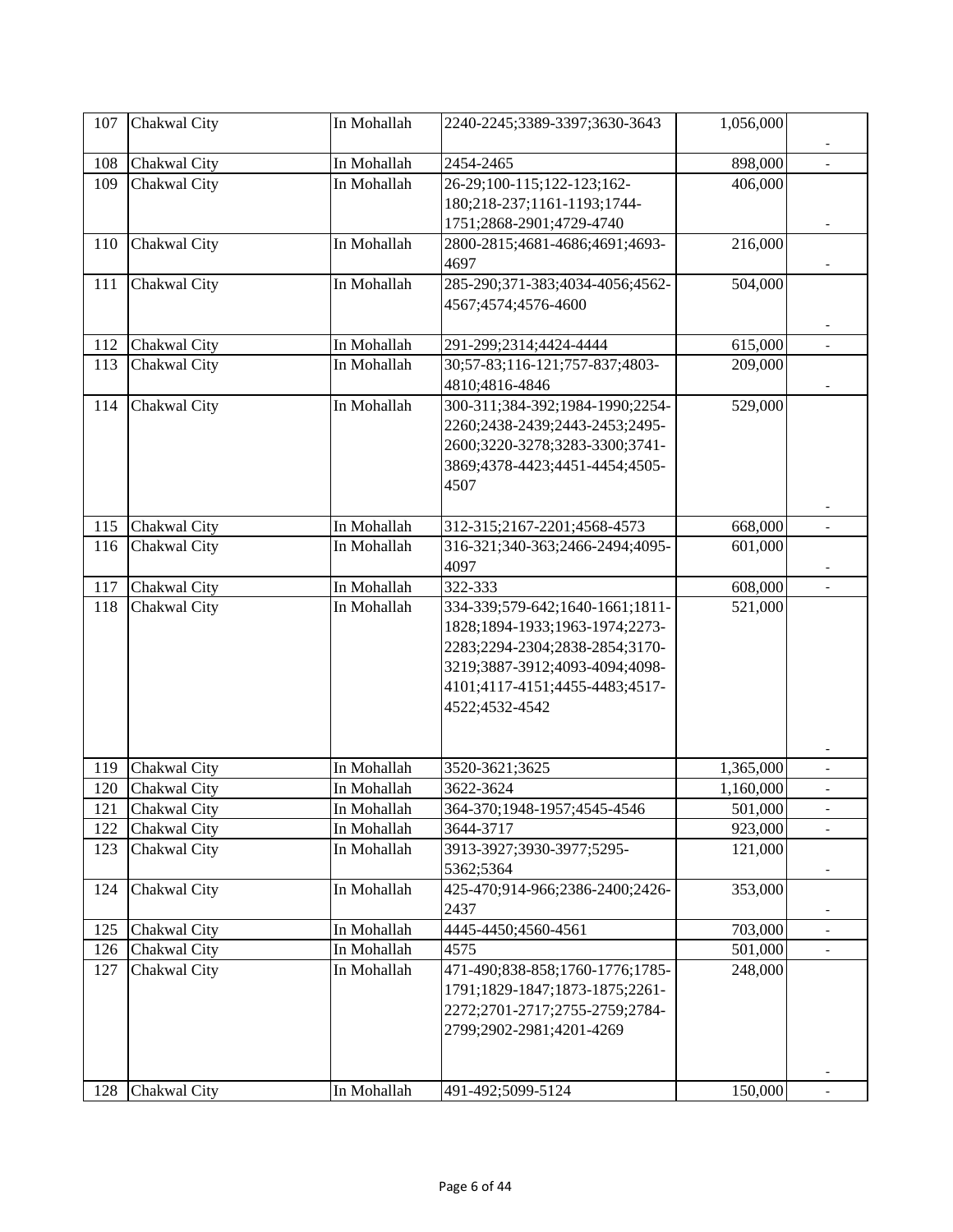| 129 | Chakwal City                                           | In Mohallah | 4951-5000;5217-5294            | 126,000    | $\overline{\phantom{a}}$ |
|-----|--------------------------------------------------------|-------------|--------------------------------|------------|--------------------------|
| 130 | Chakwal City                                           | In Mohallah | 507-556;2994-3048;4811-        | 135,000    |                          |
|     |                                                        |             | 4815;4847-4950;5201-5216       |            |                          |
| 131 | Chakwal City                                           | In Mohallah | 5076-5098;5125-5132            | 196,000    |                          |
| 132 | Chakwal City                                           | In Mohallah | 557-578;2315-2328;5038-5052    | 406,000    |                          |
| 133 | Chakwal City                                           | In Mohallah | 643-721;3115-3169;4057-4071    | 612,000    |                          |
| 134 | Chakwal City                                           | In Mohallah | 84-99;722-756;2352-2385;4152-  | 340,000    |                          |
|     |                                                        |             | 4200;4715-4728;5067-5075       |            |                          |
| 135 | Chakwal City                                           | In Mohallah | 859-866;2816-2822;5053-5066    | 290,000    |                          |
| 136 | Chakwal City                                           | In Mohallah | 880-913;2340-2351;2401-        | 298,000    |                          |
|     |                                                        |             | 2425;2727-2754;3989-4033;4102- |            |                          |
|     |                                                        |             | 4116;4698-4714;4759-4772       |            |                          |
|     |                                                        |             |                                |            |                          |
| 137 | Chakwal City                                           | In Mohallah | 995-1056;1101-1148;2823-       | 482,000    |                          |
|     |                                                        |             | 2837;4292-4360                 |            |                          |
| 138 | Commercial Shops (One                                  | On Road     |                                | 14,438,000 |                          |
|     | Marla) (Chappar Bazar                                  |             |                                |            |                          |
|     | (Including Hospital Road),                             |             |                                |            |                          |
|     | From Mention Road To 30                                |             |                                |            |                          |
|     | Yards                                                  |             |                                |            |                          |
| 139 | Commercial Shops (One                                  | On Road     |                                | 4,935,000  |                          |
|     | Marla) Bhoun Road Imam                                 |             |                                |            |                          |
|     | Bargah To House Kh. Babar                              |             |                                |            |                          |
|     | Saleem, From Mention Road                              |             |                                |            |                          |
|     | To 30 Yards                                            |             |                                |            |                          |
| 140 | Commercial Shops (One                                  | On Road     |                                | 6,949,000  |                          |
|     | Marla) Chappar Bazar /                                 |             |                                |            |                          |
|     | <b>Hospital Road (Link Streets</b>                     |             |                                |            |                          |
|     | Affective After 30 Yards To                            |             |                                |            |                          |
|     | Main Road. Hospital) /                                 |             |                                |            |                          |
|     | Chappar Bazar, From Mention                            |             |                                |            |                          |
|     | Road To 30 Yards                                       |             |                                |            |                          |
| 141 | Commercial Shops (One                                  | On Road     |                                | 4,794,000  |                          |
|     | Marla) Chappar Bazar Street                            |             |                                |            |                          |
|     | Loharana, From Mention                                 |             |                                |            |                          |
|     | Road To 30 Yards                                       |             |                                |            |                          |
| 142 | Commercial Shops (One                                  | On Road     |                                | 4,750,000  |                          |
|     | Marla) Jhelum Road Via<br>Masjid Hijveri, From Mention |             |                                |            |                          |
|     | Road To 30 Yards                                       |             |                                |            |                          |
| 143 | Commercial Shops (One                                  | On Road     |                                | 4,703,000  |                          |
|     | Marla) Moti Bazar, From                                |             |                                |            |                          |
|     | Mention Road To 30 Yards                               |             |                                |            |                          |
| 144 | <b>Commercial Shops (One</b>                           | On Road     |                                | 3,278,000  |                          |
|     | Marla) Old Sabzi Mandi                                 |             |                                |            |                          |
|     | (From Nadeem Bakari To                                 |             |                                |            |                          |
|     | Sarafa Bazar), From Mention                            |             |                                |            |                          |
|     | Road To 30 Yards                                       |             |                                |            |                          |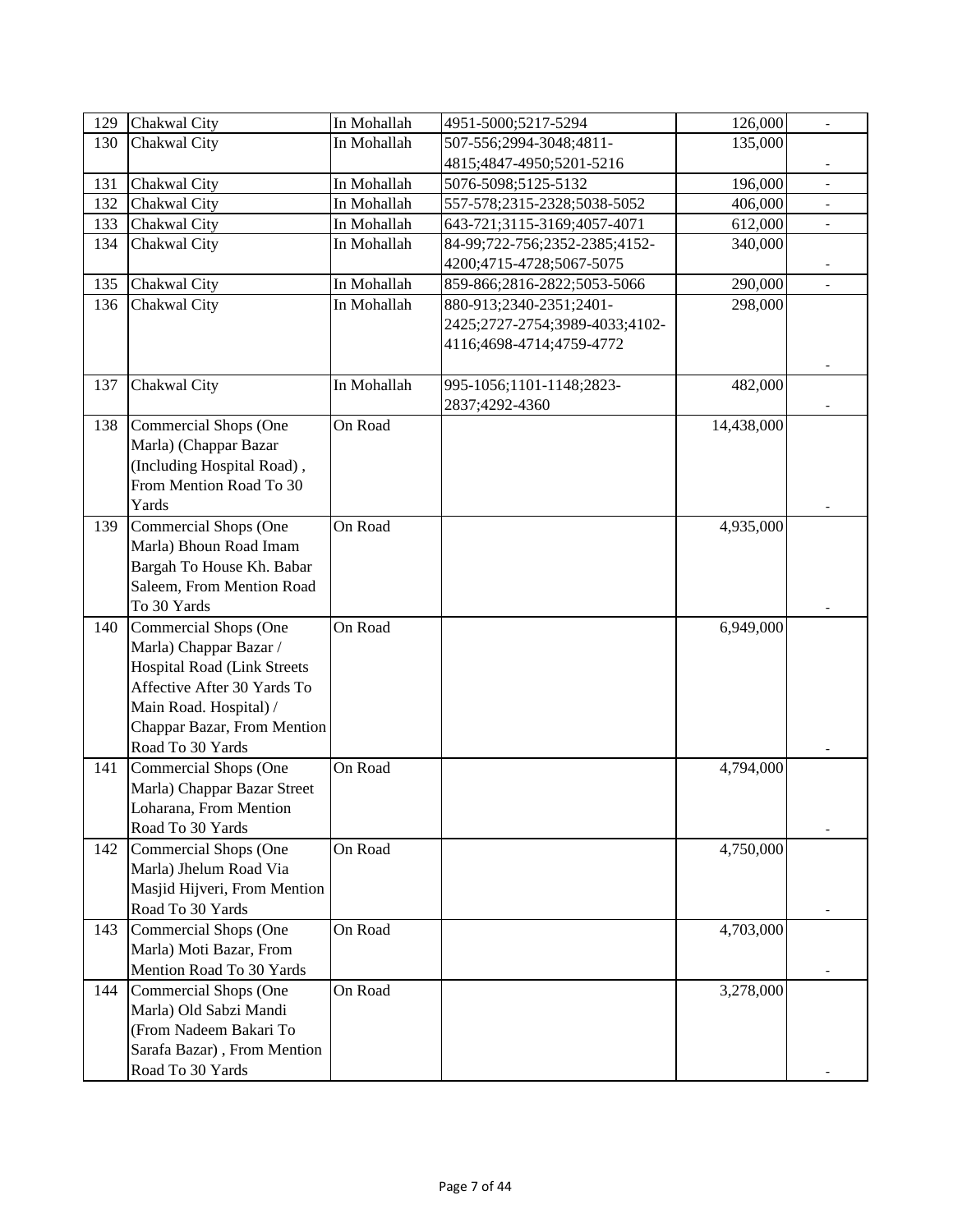| 145 | Commercial Shops (One                  | On Road          | 9,962,000 |  |
|-----|----------------------------------------|------------------|-----------|--|
|     | Marla) Raees Khana Road                |                  |           |  |
|     | (From Hospital Road To                 |                  |           |  |
|     | Tehsil Office Chowk), From             |                  |           |  |
|     | Mention Road To 30 Yards               |                  |           |  |
| 146 | Commercial Shops (One                  | On Road          | 5,757,000 |  |
|     | Marla) Raees Khana Road                |                  |           |  |
|     |                                        |                  |           |  |
|     | (Links Streets), From                  |                  |           |  |
|     | Mention Road To 30 Yards               |                  |           |  |
| 147 | Commercial Shops (One                  | On Road          | 4,884,000 |  |
|     | Marla) Sarafa Bazar (Shop              |                  |           |  |
|     | Haji Karim Ullah To Old Post           |                  |           |  |
|     | Office), From Mention Road             |                  |           |  |
|     | To 30 Yards                            |                  |           |  |
| 148 | From Chappar Bazar Kausar              | On Road          | 2,933,000 |  |
|     | Pan Shop Street To Nishat              |                  |           |  |
|     | Samosa Upto Niya Mohallah              |                  |           |  |
| 149 | From Chappar Bazar Kausar              | Commercial       | 2,195,000 |  |
|     | Pan Shop Street To Nishat              |                  |           |  |
|     | Samosa Upto Niya Mohallah              |                  |           |  |
|     | (From Sanatan Street To                |                  |           |  |
|     | Kausar Pan Street (Chorri Gali         |                  |           |  |
|     | Pehlewan Wali)                         |                  |           |  |
| 150 | From Chappar Bazar Street              | In Mohallah      | 3,411,000 |  |
|     | Northern Side Mehdi Plaza To           |                  |           |  |
|     | Anarkali Bazar Chowk                   |                  |           |  |
| 151 | From Chappar Bazar To Butt             | <b>Link Road</b> | 3,798,000 |  |
|     | Market (Furniture Street)              |                  |           |  |
| 152 | From Chappar Bazar To                  | <b>Link Road</b> | 3,695,000 |  |
|     | Sohail Market, (Street                 |                  |           |  |
|     | Loharan)                               |                  |           |  |
| 153 | From Chappar Bazar Via                 | Link Road        | 2,280,000 |  |
|     | <b>Bhagat Street To Hospital</b>       |                  |           |  |
|     | Road                                   |                  |           |  |
| 154 | From Chappar Bazar Via                 | Link Road        | 3,452,000 |  |
|     | Maqbool Market, Mosque Ahl-            |                  |           |  |
|     | e-Hadees To Hospital Road              |                  |           |  |
|     |                                        |                  |           |  |
| 155 | From Chappar Bazar Via Saidi Link Road |                  | 3,574,000 |  |
|     | Hotel Street To Hospital Road          |                  |           |  |
|     |                                        |                  |           |  |
| 156 | From Chappar Bazar Via                 | Link Road        | 4,144,000 |  |
|     | Street Dr. Shehnaz Mehmood             |                  |           |  |
|     | Janjua To Hospital Road                |                  |           |  |
| 157 | From Hospital Road (Kareem             | Link Road        | 3,065,000 |  |
|     | Plaza) To Jhelum Road Via              |                  |           |  |
|     |                                        |                  |           |  |
|     | Hajveri Mosques Hospital               |                  |           |  |
|     | Side                                   |                  |           |  |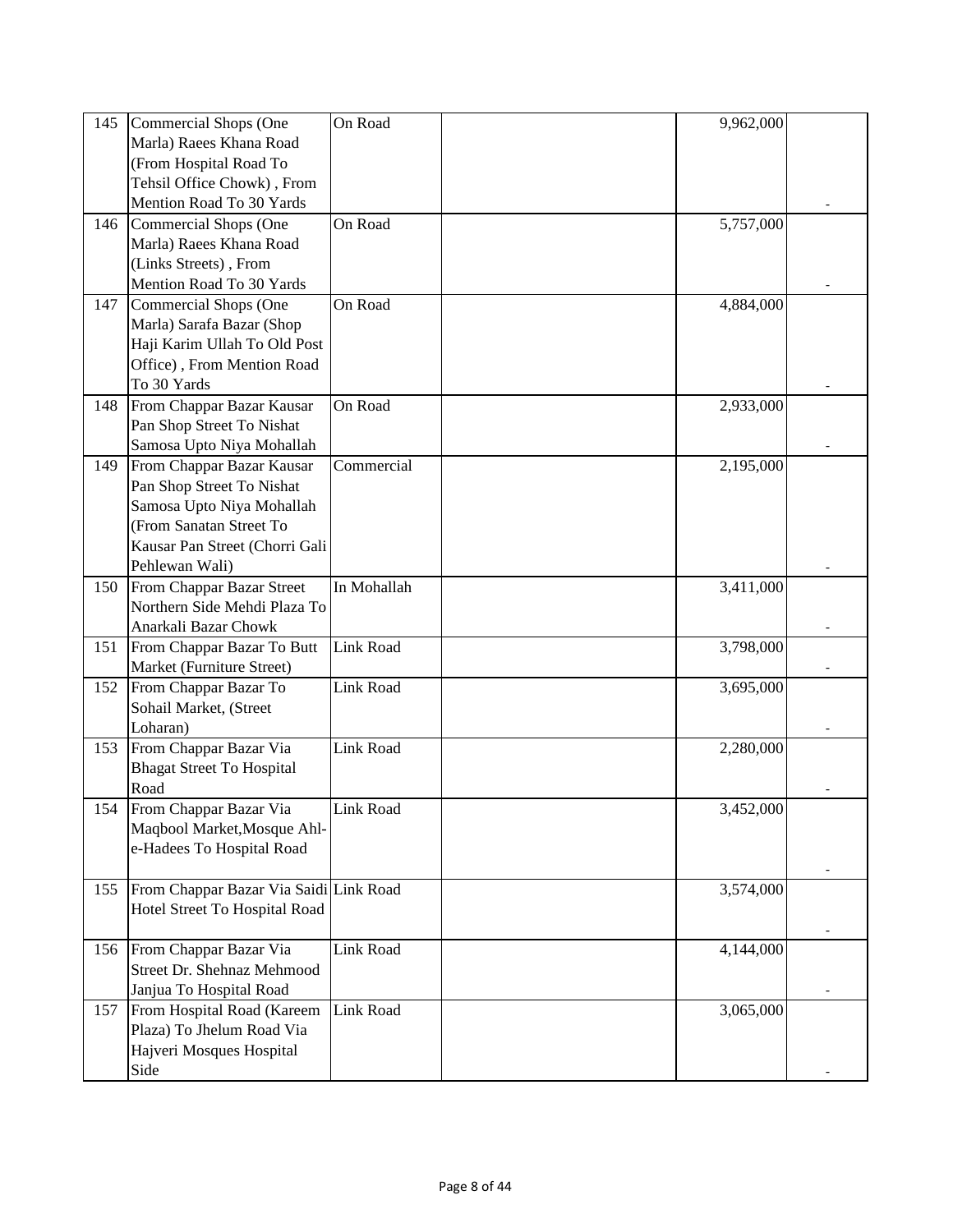| 158 | From Hospital Road Via               | Link Road   | 4,019,000 |  |
|-----|--------------------------------------|-------------|-----------|--|
|     | Lifeline Hospital To Raees           |             |           |  |
|     | Khana Road                           |             |           |  |
| 159 | From Hospital Road Western           | Link Road   | 3,838,000 |  |
|     | Side Street Of Punjab Juice          |             |           |  |
| 160 | Hajveri Mosque Chowk To              | Link Road   | 1,833,000 |  |
|     | Jhelum Road Via JS Bank              |             |           |  |
|     | <b>Street</b>                        |             |           |  |
| 161 | <b>Hospital Road Eastern Side</b>    | Link Road   | 3,502,000 |  |
|     | Street Of Dr. Latif And Raees        |             |           |  |
|     | <b>Khanalink Streets</b>             |             |           |  |
| 162 | Kausar Pan Street To                 | Link Road   | 2,500,000 |  |
|     | Talagang Road Via Waris              |             |           |  |
|     | Plaza, Ameer Bhagwalia               |             |           |  |
|     | Market                               |             |           |  |
| 163 | Mohallah Ali Mosque, Plot            | On Road     | 1,195,000 |  |
|     | On Road                              |             |           |  |
| 164 | Mohallah Hospital Road, Plot         | On Road     | 7,272,000 |  |
|     | On Road (Distance 50 Yards           |             |           |  |
|     | from road)                           |             |           |  |
| 165 | Mohallah Kot Sarfraz Khan,           | On Road     | 414,000   |  |
|     | Plot On Road (Only for Abadi         |             |           |  |
|     | Deh)                                 |             |           |  |
| 166 | Mohallah Moti Bazar, Plot On On Road |             | 1,343,000 |  |
|     | Road                                 |             |           |  |
| 167 | Mohallah Nayia (Eastern Side         | On Road     | 1,607,000 |  |
|     | Of Bhoun Road), Plot On              |             |           |  |
|     | Road                                 |             |           |  |
| 168 | Mohallah Purani Sabzi Mandi, On Road |             | 1,364,000 |  |
|     | Plot On Road                         |             |           |  |
| 169 | Mohallah Sarpak, Plot On             | On Road     | 1,250,000 |  |
|     | Road                                 |             |           |  |
| 170 | Old Sabzi Mandi Road                 | Link Road   | 1,169,000 |  |
|     | Mohallah Nanbai Bazar                |             |           |  |
|     | <b>Streets</b>                       |             |           |  |
| 171 | Sanatan Street To Talagang           | On Road     | 1,875,000 |  |
|     | Road                                 |             |           |  |
| 172 | Sarafa Bazar / Sunehri               | On Road     | 1,746,000 |  |
|     | Mosque, Plot On Road                 |             |           |  |
| 173 | Anarkali Bazar From Chappar          | Residential | 1,167,000 |  |
|     | Bazar To Hospital Road               |             |           |  |
|     | <b>Including Link Streets</b>        |             |           |  |
| 174 | Barra Bazar (From Chappar            | Residential | 1,688,000 |  |
|     | Bazar Safdar Chicken Shop            |             |           |  |
|     | Via Northern Gate Mutton /           |             |           |  |
|     | Beef Market Upto Started             |             |           |  |
|     | Point Of Bhagat Street               |             |           |  |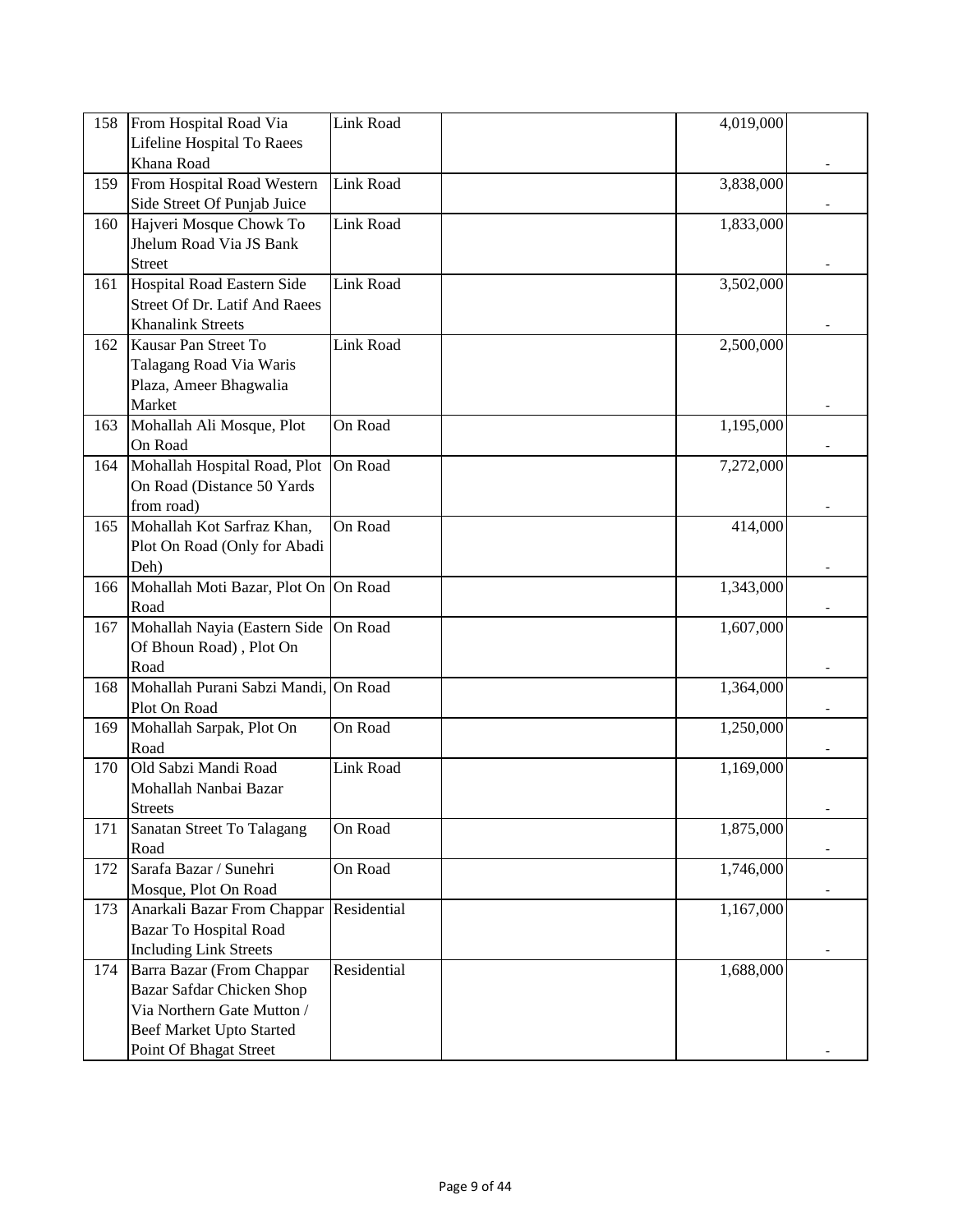| 175 | Chappar Bazar, Plot On Road<br>(From Babe Chakwal To Shop<br>Bata Shoes MC) (Distance 50<br>Yards from road)                                                       | On Road     | 5,187,000 |  |
|-----|--------------------------------------------------------------------------------------------------------------------------------------------------------------------|-------------|-----------|--|
| 176 | Circular Road From Door Step On Road<br>Hospital To Jhelum Road<br>(Reliance CNG) (Distance 50<br>Yards from road)                                                 |             | 781,000   |  |
| 177 | From Chappar Bazar Kausar<br>Pan Shop Street To Nishat<br>Samosa Upto Niya Mohallah                                                                                | On Road     | 1,142,000 |  |
| 178 | From Chappar Bazar Kausar<br>Pan Shop Street To Nishat<br>Samosa Upto Niya Mohallah<br>(From Sanatan Street To<br>Kausar Pan Street (Chorri Gali<br>Pehlewan Wali) | In Mohallah | 896,000   |  |
| 179 | From Chappar Bazar Street<br>Northern Side Mehdi Plaza To<br>Anarkali Bazar Chowk                                                                                  | In Mohallah | 1,188,000 |  |
| 180 | From Chappar Bazar To Butt<br>Market (Furniture Street)                                                                                                            | Link Road   | 1,200,000 |  |
| 181 | From Chappar Bazar To<br>Sohail Market, (Street<br>Loharan)                                                                                                        | Link Road   | 1,144,000 |  |
| 182 | From Chappar Bazar Via<br><b>Bhagat Street To Hospital</b><br>Road                                                                                                 | Link Road   | 929,000   |  |
| 183 | From Chappar Bazar Via<br>Maqbool Market, Mosque Ahl-<br>e-Hadees To Hospital Road                                                                                 | Link Road   | 1,254,000 |  |
| 184 | From Chappar Bazar Via Saidi Link Road<br>Hotel Street To Hospital Road                                                                                            |             | 1,237,000 |  |
| 185 | From Chappar Bazar Via<br>Street Dr. Shehnaz Mehmood<br>Janjua To Hospital Road                                                                                    | Link Road   | 1,284,000 |  |
| 186 | From Hospital Road (Kareem<br>Plaza) To Jhelum Road Via<br>Hajveri Mosques Hospital<br>Side                                                                        | Link Road   | 1,297,000 |  |
| 187 | From Hospital Road Western<br>Side Street Of Punjab Juice                                                                                                          | Link Road   | 1,377,000 |  |
| 188 | Hajveri Mosque Chowk To<br>Jhelum Road Via JS Bank<br><b>Street</b>                                                                                                | Link Road   | 954,000   |  |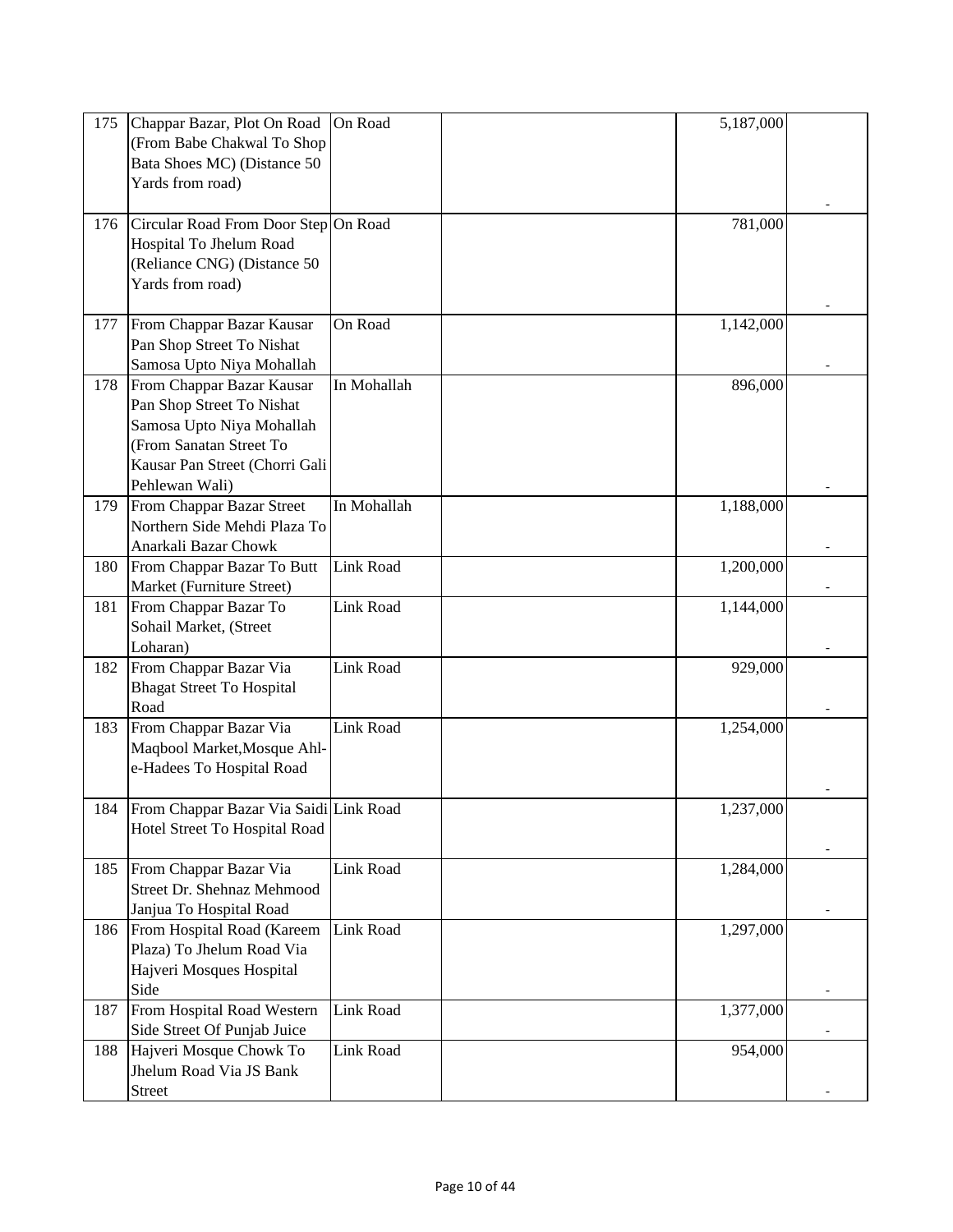| 189 | Hospital Road Eastern Side               | Link Road   |                                 | 1,072,000 |                          |
|-----|------------------------------------------|-------------|---------------------------------|-----------|--------------------------|
|     | Street Of Dr. Latif And Raees            |             |                                 |           |                          |
|     | <b>Khanalink Streets</b>                 |             |                                 |           |                          |
| 190 | Kausar Pan Street To                     | Link Road   |                                 | 886,000   |                          |
|     | Talagang Road Via Waris                  |             |                                 |           |                          |
|     | Plaza, Ameer Bhagwalia                   |             |                                 |           |                          |
|     | Market                                   |             |                                 |           |                          |
| 191 | Mohallah (Old) City Police               | In Mohallah |                                 | 540,000   |                          |
|     | And Mohallah Bhattain, Plot              |             |                                 |           |                          |
|     | In Mohallah                              |             |                                 |           |                          |
| 192 | Mohallah (Old) City Police               | On Road     |                                 | 668,000   |                          |
|     | And Mohallah Bhattain, Plot              |             |                                 |           |                          |
|     | On Road                                  |             |                                 |           |                          |
| 193 | Mohallah Ali Mosque, Plot In In Mohallah |             |                                 | 691,000   |                          |
|     | Mohallah                                 |             |                                 |           |                          |
| 194 | Mohallah Gharbi, Plot In                 | In Mohallah |                                 | 497,000   |                          |
|     | Mohallah                                 |             |                                 |           |                          |
| 195 | Mohallah Hospital Road, Plot             | In Mohallah |                                 | 2,154,000 |                          |
|     | In Mohallah (Distance 50                 |             |                                 |           |                          |
|     | Yards from road)                         |             |                                 |           |                          |
| 196 | Mohallah Khawajgan, Plot In              | In Mohallah |                                 | 497,000   |                          |
|     | Mohallah                                 |             |                                 |           |                          |
| 197 | Mohallah Kot Sarfraz Khan,               | In Mohallah |                                 | 239,000   |                          |
|     | Plot In Mohallah (Only for               |             |                                 |           |                          |
|     | Abadi Deh)                               |             |                                 |           |                          |
| 198 | Mohallah Masjid Hajaman,                 | In Mohallah |                                 | 575,000   |                          |
|     | Plot In Mohallah                         |             |                                 |           |                          |
| 199 | Mohallah Moti Bazar, Plot In             | In Mohallah |                                 | 684,000   |                          |
|     | Mohallah                                 |             |                                 |           |                          |
| 200 | Mohallah Nayia (Eastern Side             | In Mohallah |                                 | 689,000   |                          |
|     | Of Bhoun Road), Plot In                  |             |                                 |           |                          |
|     | Mohallah                                 |             |                                 |           |                          |
| 201 | Mohallah Purani Sabzi Mandi, In Mohallah |             |                                 | 621,000   |                          |
|     | Plot In Mohallah                         |             |                                 |           |                          |
| 202 | Mohallah Qasaban, Plot In                | In Mohallah |                                 | 562,000   |                          |
|     | Mohallah                                 |             |                                 |           |                          |
| 203 | Mohallah Sarpak, Plot In                 | In Mohallah |                                 | 686,000   |                          |
|     | Mohallah                                 |             |                                 |           |                          |
| 204 | Old Sabzi Mandi Road                     | Link Road   |                                 | 690,000   |                          |
|     | Mohallah Nanbai Bazar                    |             |                                 |           |                          |
|     | <b>Streets</b>                           |             |                                 |           |                          |
| 205 | Sarafa Bazar / Sunehri                   | In Mohallah |                                 | 791,000   |                          |
|     | Mosque, Plot In Mohallah                 |             |                                 |           |                          |
| 206 | Dab                                      | Link Road   | 544-549;559;563;568;570;573-574 | 89,000    |                          |
|     |                                          |             |                                 |           |                          |
| 207 | Dab                                      | Link Road   | 552-553;556;575-576;609;613;615 | 78,000    |                          |
|     |                                          |             |                                 |           |                          |
| 208 | Dab                                      | Link Road   | 598                             | 44,000    |                          |
| 209 | Dab                                      | Link Road   | 607                             | 59,000    | $\overline{\phantom{a}}$ |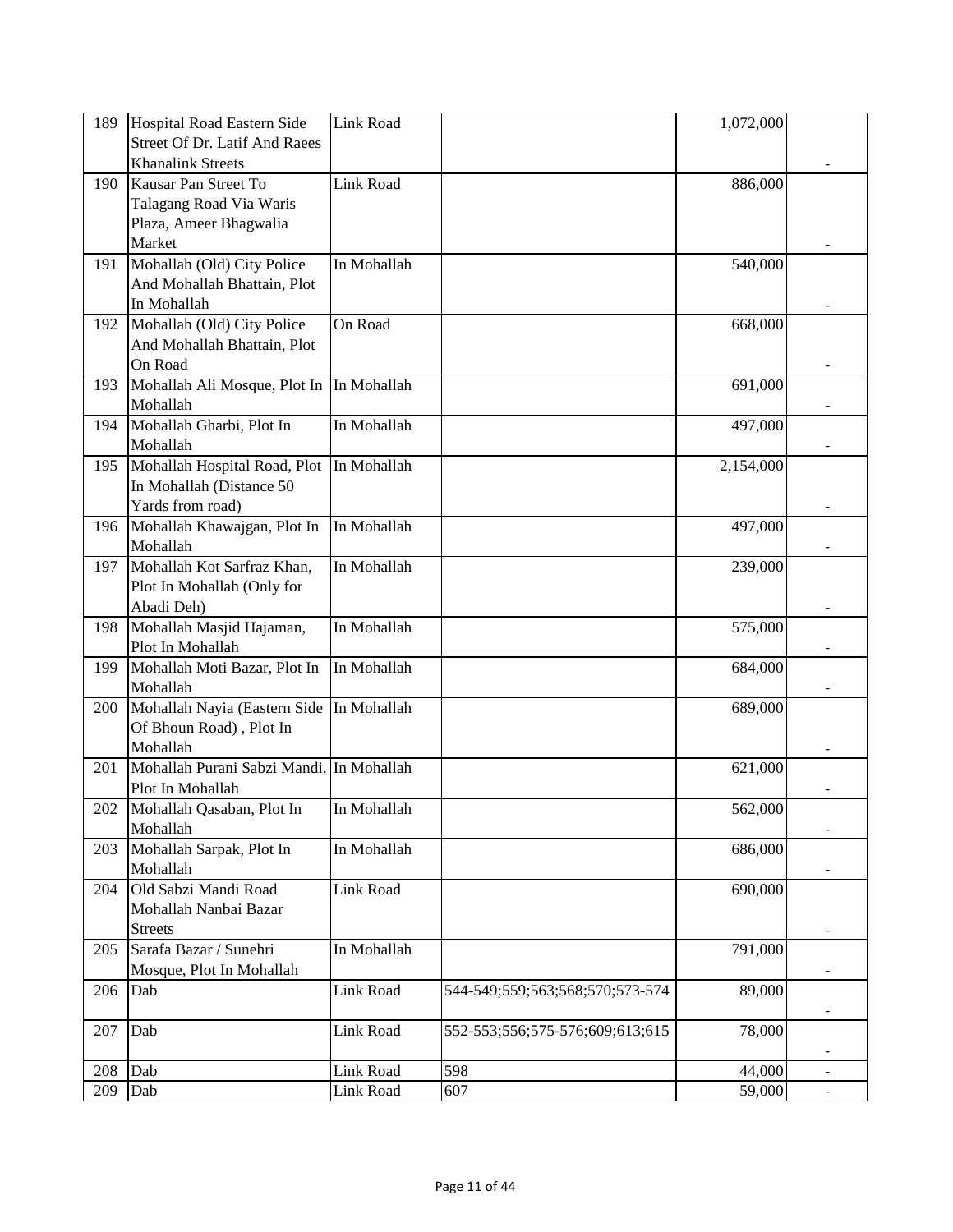| 210       | Dab | Link Road              | 623;628-629;635;640;642            | 126,000 |                          |
|-----------|-----|------------------------|------------------------------------|---------|--------------------------|
| 211       | Dab | Off Road               | 1-3;48;62-74;163-167;193-          | 125,000 |                          |
|           |     |                        | 198;410;622;624-627;630-634;636-   |         |                          |
|           |     |                        | 639;644;674-676                    |         |                          |
| 212       | Dab | Off Road               | 139-152                            | 133,000 |                          |
| 213       | Dab | Off Road               | 153-162;168;462-499;593            | 43,000  |                          |
| 214       | Dab | Off Road               | 191-192                            | 127,000 |                          |
| 215       | Dab | <b>Off Road</b>        | 26-29;169-190;208-220;231-         | 59,000  |                          |
|           |     |                        | 270;500-501;577-592;594-597;599-   |         |                          |
|           |     |                        | 606;608;610-612;614;616-621;677-   |         |                          |
|           |     |                        | 681                                |         |                          |
| 216       | Dab | Off Road               | 279-283;285;293;297-300;554-       | 76,000  |                          |
|           |     |                        | 555;561                            |         |                          |
| 217       | Dab | Off Road               | 30                                 | 90,000  |                          |
| 218       | Dab | Off Road               | $41 - 42$                          | 103,000 | $\overline{\phantom{a}}$ |
| 219       | Dab | Off Road               | 43-47;49-51;271-278;286-287;301-   | 81,000  |                          |
|           |     |                        | 312;403-406;408;502-543;550-       |         |                          |
|           |     |                        | 551;560;562;564-567;569;571-572    |         |                          |
|           |     |                        |                                    |         |                          |
| 220       | Dab | Commercial             | 132                                | 580,000 | $\overline{\phantom{0}}$ |
| 221       | Dab | Main Road              | 111-112;115-116;118;127-130        | 695,000 | $\blacksquare$           |
| 222       | Dab | Main Road              | 292/1;292/2                        | 475,000 | ÷.                       |
| 223       | Dab | Main Road              | 31;420-430                         | 139,000 |                          |
| 224       | Dab | Main Road              | 433-435;441-442;557;645            | 464,000 |                          |
| 225       | Dab | Main Road              | 449                                | 381,000 |                          |
| 226       | Dab | Main Road              | $75 -$                             | 572,000 |                          |
|           |     |                        | 77;81/1;81/2;84/1;84/2;96/1;97/1;1 |         |                          |
|           |     |                        | 31/1;294/1;295/1;296/1;315-        |         |                          |
|           |     |                        | 316;320;340-                       |         |                          |
|           |     |                        | 341;407;558;641;643;648-649;651-   |         |                          |
|           |     |                        | 653;706/648;729/558;819/652/1;82   |         |                          |
|           |     |                        | 0/652/2;828/652/2                  |         |                          |
|           |     |                        |                                    |         |                          |
| 227       | Dab | Main Road              | 81-82;683/20                       | 644,000 | $\overline{\phantom{0}}$ |
| 228       | Dab | Off Road               | 409                                | 382,000 |                          |
| 229       | Dab | Off Road               | 411                                | 478,000 |                          |
| 230       | Dab | Colony                 | 399;412-413                        | 427,000 |                          |
| 231       | Dab | Commercial             | 106                                | 586,000 |                          |
| 232       | Dab | Commercial             | 54-56;59-61;75-82;313              | 369,000 |                          |
| 233       | Dab | Executive Town 758/413 |                                    | 372,000 |                          |
|           |     | <b>Housing Society</b> |                                    |         |                          |
|           |     |                        |                                    |         |                          |
| 234       | Dab | Link Road              | 107                                | 391,000 |                          |
| 235       | Dab | Link Road              | 108-110;113-114;117;119-           | 244,000 |                          |
|           |     |                        | 126;131;133-138;314;317-319;321-   |         |                          |
|           |     |                        | 339;342-360;431-432;436-440;443-   |         |                          |
|           |     |                        | 448;450-461                        |         |                          |
| $236$ Dab |     | Link Road              | 32-40;414-419                      | 114,000 |                          |
| 237       | Dab | Link Road              | 361-390                            | 173,000 |                          |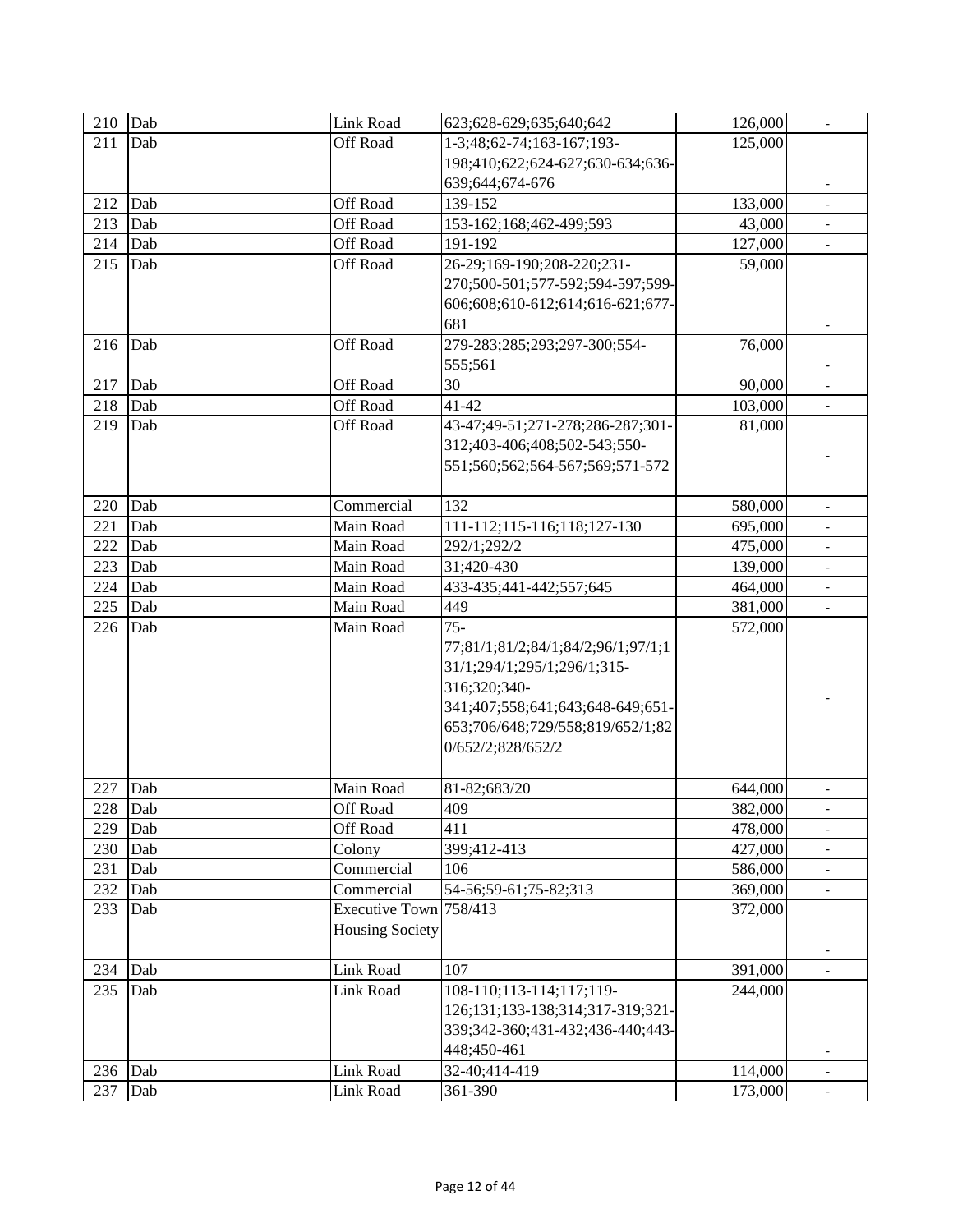| 238 | Dab                    | Link Road       | 400-402                           | 94,000  | $\overline{\phantom{a}}$ |
|-----|------------------------|-----------------|-----------------------------------|---------|--------------------------|
| 239 | Dab                    | Link Road       | 672                               | 395,000 |                          |
| 240 | Dab                    | Link Road       | 673;682                           | 247,000 |                          |
| 241 | Dab                    | Main Road       | 107                               | 377,000 |                          |
| 242 | Dab                    | Main Road       | 340-341;354-357;359-360           | 206,000 |                          |
| 243 | Dab                    | Main Road       | 4-5;19-20;24;52-58;60-61;79-      | 247,000 |                          |
|     |                        |                 | 80;105-106;111-112;115-           |         |                          |
|     |                        |                 | 116;118;127;129-130;132;313;315   |         |                          |
|     |                        |                 | 316;320;650;654;662-669           |         |                          |
|     |                        |                 |                                   |         |                          |
| 244 | Dab                    | Main Road       | 6;646-647                         | 293,000 |                          |
| 245 | Dab                    | Main Road       | 655-661                           | 311,000 |                          |
| 246 | Dab                    | Main Road       | 7:59                              | 334,000 | $\overline{\phantom{a}}$ |
| 247 | Dab                    | Main Road       | 78                                | 174,000 | $\overline{\phantom{a}}$ |
| 248 | Dab                    | Off Road        | 10-18;21-23;25;221-230;391-398    | 129,000 |                          |
|     |                        |                 |                                   |         |                          |
| 249 | Dab                    | Off Road        | 131/1                             | 163,000 |                          |
| 250 | Dab                    | <b>Off Road</b> | 558                               | 162,000 |                          |
| 251 | Dab                    | Off Road        | 8;85;93                           | 116,000 | $\overline{\phantom{a}}$ |
| 252 | Dab                    | Off Road        | 9;670-671                         | 273,000 | $\overline{\phantom{a}}$ |
| 253 | Dab                    | On Main Road    | 111-112                           | 118,000 | $\blacksquare$           |
| 254 | Dab                    | On Road         | 115-116;118;127;129-130;132       | 122,000 |                          |
| 255 | Dab                    | On Road         | 128                               | 177,000 |                          |
| 256 | Dab                    | On Road         | 31                                | 79,000  |                          |
| 257 | Dab                    | On Road         | 315-316;320;340-341;409;411       | 121,000 | $\blacksquare$           |
| 258 | Dab                    | On Road         | 407;449                           | 173,000 | $\overline{\phantom{a}}$ |
| 259 | Dab                    | On Road         | 420-430;433-435;441-442           | 267,000 | $\overline{\phantom{a}}$ |
| 260 | Dab                    | On Road         | 75-77;81-82;97/1;199-             | 122,000 |                          |
|     |                        |                 | 207;292/1;292/2;294/1;295/1;296/  |         |                          |
|     |                        |                 | 1;683/20;819/652/1;820/652/2      |         |                          |
|     |                        |                 |                                   |         |                          |
| 261 | Dab                    | On Road         | 81/1;81/2;84/1;84/2;96/1;557;641; | 171,000 |                          |
|     |                        |                 | 643;645;648-649;651-              |         |                          |
|     |                        |                 | 653;706/648;729/558;828/652/2     |         |                          |
|     |                        |                 |                                   |         |                          |
| 262 | Dab                    | Off Road        | 284;288-291                       | 132,000 |                          |
| 263 | Dhalal (Above 2 Kanal) | Link Road       | 55-81;99-129;154-159;163-         |         | 2,597,000                |
|     |                        |                 | 303;315-319;329-342;447-472;529-  |         |                          |
|     |                        |                 | 534;561-584;600-607               |         |                          |
| 264 | Dhalal (Above 2 Kanal) | Off Road        | 1-35;38-54;82-98;131-153;160-     |         | 2,521,000                |
|     |                        |                 | 164;176-231;543-560;585-599;608-  |         |                          |
|     |                        |                 | 650;739-1225;1300-1421            |         |                          |
|     |                        |                 |                                   |         |                          |
| 265 | Dhalal (Above 2 Kanal) | Off Road        | 326;349;359;364-                  |         | 1,094,000                |
|     |                        |                 | 365;367;371;378;385;423;425;492;  |         |                          |
|     |                        |                 | 495-496;514-515;517-              |         |                          |
|     |                        |                 | 518;522;527;536;1281-1283;1285-   |         |                          |
|     |                        |                 | 1286;1290;1293;1296;1298          |         |                          |
|     |                        |                 |                                   |         |                          |
|     |                        |                 |                                   |         |                          |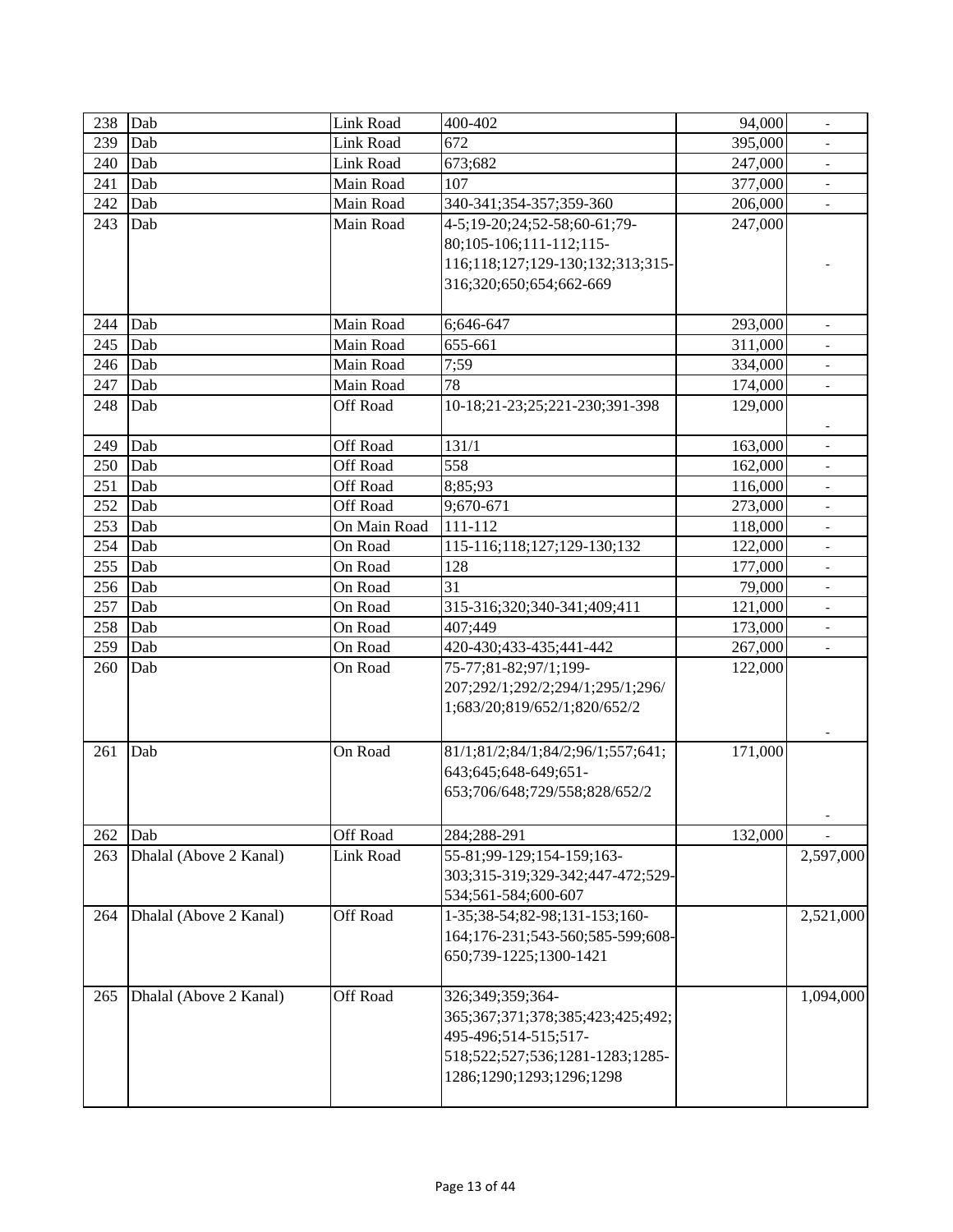| 266 | Dhalal (Above 2 Kanal) | Off Road         | 36-37;130;232-262;304-314;320-   |         | 1,037,000                |
|-----|------------------------|------------------|----------------------------------|---------|--------------------------|
|     |                        |                  | 325;327-328;343-348;350-358;360- |         |                          |
|     |                        |                  | 363;366;368-370;372-377;379-     |         |                          |
|     |                        |                  | 384;386-422;424;426-446;473-     |         |                          |
|     |                        |                  | 491;493-494;497-513;516;519-     |         |                          |
|     |                        |                  | 521;523-526;528;535;537-         |         |                          |
|     |                        |                  | 542;1226-1280;1284;1287-         |         |                          |
|     |                        |                  | 1289;1291-1292;1294-             |         |                          |
|     |                        |                  | 1295;1297;1299                   |         |                          |
| 267 | Dhalal                 | Off Road         | 76;77;78;79;80;81;99;100;101;102 | 132,000 |                          |
|     |                        |                  | ;109;110;111;115                 |         |                          |
|     | Dhalal                 | Link Road        | 472;530                          | 86,000  |                          |
| 268 |                        |                  |                                  |         |                          |
| 269 | Dhalal                 | <b>Link Road</b> | 55;57-60;100-129;154-159;163-    | 86,000  |                          |
|     |                        |                  | 242;315;317;319;330;332;334-     |         |                          |
|     |                        |                  | 335;337;339;341;447;449;451;453; |         |                          |
|     |                        |                  | 455;457;459-                     |         |                          |
|     |                        |                  | 471;529;531;533;561;563;565;567; |         |                          |
|     |                        |                  | 572;577-584;600-606              |         |                          |
| 270 | Dhalal                 | <b>Link Road</b> | 56;61-65;67;243-                 | 87,000  |                          |
|     |                        |                  | 303;316;318;329;331;333;336;338; |         |                          |
|     |                        |                  | 340;342;448;450;452;454;456;458; |         |                          |
|     |                        |                  | 532;534;562;564;566;568;573-     |         |                          |
|     |                        |                  | 576;607                          |         |                          |
| 271 | Dhalal                 | Link Road        | 569-570                          | 59,000  |                          |
| 272 | Dhalal                 | <b>Link Road</b> | 571                              | 58,000  |                          |
| 273 | Dhalal                 | Link Road        | 66;68-70;651-704                 | 121,000 | $\overline{\phantom{a}}$ |
| 274 | Dhalal                 | Link Road        | 71-81;99;705-738                 | 114,000 | $\overline{\phantom{a}}$ |
| 275 | Dhalal                 | Off Road         | 11;13-17;24;37;130;139-153;160-  | 29,000  |                          |
|     |                        |                  | 164;176-262;304-314;320-328;343- |         |                          |
|     |                        |                  | 407;1087-1199;1202-1299;1390-    |         |                          |
|     |                        |                  | 1421                             |         |                          |
| 276 | Dhalal                 | Off Road         | 1-2;10;12;18-20;23;25-           | 117,000 |                          |
|     |                        |                  | 36;38;47;49;766-776;1000         |         |                          |
| 277 | Dhalal                 | Off Road         | 3-9;21-22;39-46;50-54;82;86-     | 89,000  |                          |
|     |                        |                  | 98;408-446;492-528;535-560;585-  |         |                          |
|     |                        |                  | 599;608-650;739-765;777-828;860- |         |                          |
|     |                        |                  | 999;1001;1200-1201;1300-1301     |         |                          |
|     |                        |                  |                                  |         |                          |
|     |                        |                  |                                  |         |                          |
| 278 | Dhalal                 | Off Road         | 48;83-85;131-138;473-491;829-    | 68,000  |                          |
|     |                        |                  | 859;1002-1086;1302-1389          |         |                          |
| 279 | Jabair Pur             | Link Road        | 1442-1453                        | 80,000  |                          |
| 280 | Jabair Pur             | <b>Link Road</b> | 1457-1460;1521-1523;1525-        | 66,000  |                          |
|     |                        |                  | 1529;1531-1534;1625-1627         |         |                          |
| 281 | Jabair Pur             | Link Road        | 1594-1597                        | 44,000  | $\overline{\phantom{a}}$ |
| 282 | Jabair Pur             | Link Road        | 593-594                          | 92,000  | $\overline{\phantom{a}}$ |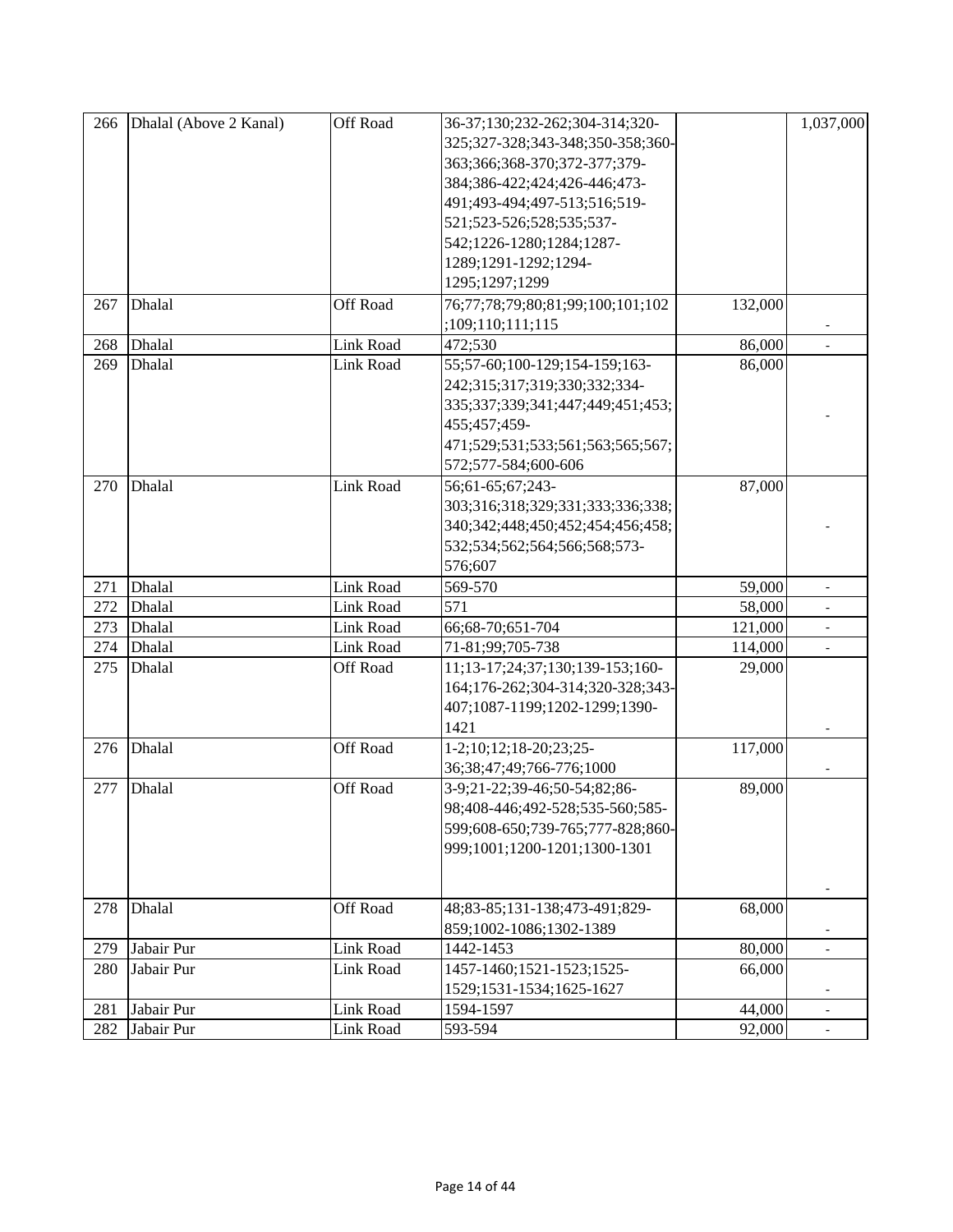| 283 | Jabair Pur (Above 2 Kanal) | Off Road        | 11-15;27-35;47-49;53-56;149-<br>150;152-153;155-160;166-193;198-<br>201;203-209;224-592;603-616;618-<br>976;1000-1016;1088-<br>1380;1501;1512;1537-1577;1581-<br>1584;1586-1593;2200-2502                                                                                                                            |         | 1,795,000                |
|-----|----------------------------|-----------------|----------------------------------------------------------------------------------------------------------------------------------------------------------------------------------------------------------------------------------------------------------------------------------------------------------------------|---------|--------------------------|
| 284 | Jabair Pur (Above 2 Kanal) | Off Road        | 1920-1927                                                                                                                                                                                                                                                                                                            |         | 597,000                  |
| 285 | Jabair Pur (Above 2 Kanal) | Off Road        | 1928                                                                                                                                                                                                                                                                                                                 |         | 773,000                  |
| 286 | Jabair Pur (Above 2 Kanal) | Off Road        | 202;1743-1904;1929-2199;2596-                                                                                                                                                                                                                                                                                        |         | 944,000                  |
|     |                            |                 | 2600                                                                                                                                                                                                                                                                                                                 |         |                          |
| 287 | Jabair Pur (Above 2 Kanal) | Off Road        | 2574-2595                                                                                                                                                                                                                                                                                                            | 50,000  |                          |
| 288 | Jabair Pur (Above 2 Kanal) | Off Road        | 595-601;617;1455-1456;1461-                                                                                                                                                                                                                                                                                          |         | 2,044,000                |
|     |                            |                 | 1500;1502-1511;1513-                                                                                                                                                                                                                                                                                                 |         |                          |
|     |                            |                 | 1520;1524;1530;1535-1536;1605-                                                                                                                                                                                                                                                                                       |         |                          |
|     |                            |                 | 1624;1628                                                                                                                                                                                                                                                                                                            |         |                          |
| 289 | Jabair Pur (Above 2 Kanal) | Off Road        | 977-999;1017-1087;1381-                                                                                                                                                                                                                                                                                              |         | 1,546,000                |
|     |                            |                 | 1441;1454;1598-1599;2617-                                                                                                                                                                                                                                                                                            |         |                          |
|     |                            |                 | 2649;2651-2653;2665-2667                                                                                                                                                                                                                                                                                             |         |                          |
| 290 | Jabair Pur                 | Off Road        | 1;10;145-148                                                                                                                                                                                                                                                                                                         | 111,000 | $\overline{\phantom{a}}$ |
| 291 | Jabair Pur                 | Off Road        | 1743-1904;2596-2646                                                                                                                                                                                                                                                                                                  | 77,000  |                          |
| 292 | Jabair Pur (Above 2 Kanal) | Off Road        | 1000-1087                                                                                                                                                                                                                                                                                                            |         | 1,069,000                |
| 293 | Jabair Pur                 | Off Road        | 11-14;47-49;152-153;155-<br>157;170;172;174-175;177-178;222-<br>226;228;231-232;765-767;769-<br>798;800-804;813;997-999;1088-<br>1209;1230-1250;1295-1300;1330-<br>1349;1369-1441;1461-1479;1503-<br>1520;1524;1530;1535-1577;1598-<br>1599;1611-1624;1628;1680-<br>1714;2200-2502;2617-2649;2651-<br>2653;2665-2667 | 35,000  |                          |
| 294 | Jabair Pur                 | Link Road       | 131;139;144;602                                                                                                                                                                                                                                                                                                      | 82,000  |                          |
| 295 | Jabair Pur                 | <b>Off Road</b> | 15;27-35;53-56;95;97;126;149-<br>150;158-160;166;168-<br>169;171;173;176;179-193;198-<br>209;227;229-230;233-589;603-<br>619;630-764;768;799;805-812;814-<br>850;852-996;1210-1229;1251-<br>1294;1301-1329;1350-1368;1480-<br>1502;1581-1584;1586-1593;1600-<br>1609;1905-1919;2503-2573                             | 45,000  |                          |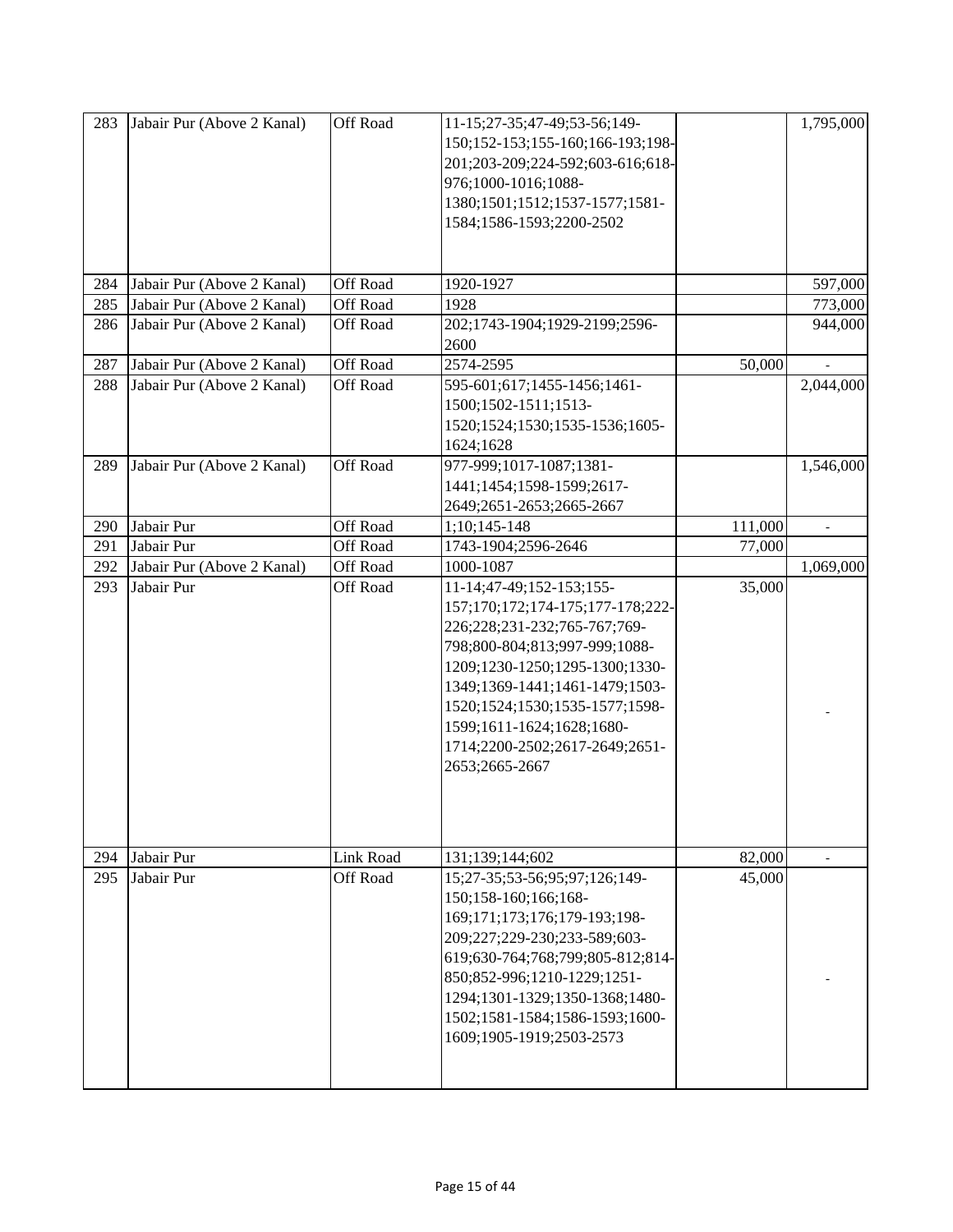| 296 | Jabair Pur                 | Off Road        | 16;18-19;25;92-94;96;98-99;117-   | 77,000  |                          |
|-----|----------------------------|-----------------|-----------------------------------|---------|--------------------------|
|     |                            |                 | 125;127-130;132-138;140-          |         |                          |
|     |                            |                 | 143;151;2650                      |         |                          |
| 297 | Jabair Pur                 | <b>Off Road</b> | 161-165;167;210-215;217-219;590-  | 50,000  |                          |
|     |                            |                 | 592;600-601;620-629;1454-         |         |                          |
|     |                            |                 | 1456;1578-1580;1585;1610;1629-    |         |                          |
|     |                            |                 | 1679                              |         |                          |
| 298 | Jabair Pur                 | Off Road        | 17;20-24;26;101-116;154;1715-     | 68,000  |                          |
|     |                            |                 | 1742                              |         |                          |
| 299 | Jabair Pur                 | <b>Off Road</b> | 2;4-5;9;50-52;57-58;64-65;68-     | 99,000  |                          |
|     |                            |                 | 69;71;75;100                      |         |                          |
| 300 | Jabair Pur                 | Off Road        | 220;1920-2199                     | 17,000  |                          |
| 301 | Jabair Pur                 | Off Road        | 2654-2664                         | 134,000 | $\overline{\phantom{a}}$ |
| 302 | Jabair Pur                 | Off Road        | 2668-2684;2692-2736;2737;2686     | 211,000 |                          |
|     |                            |                 |                                   |         |                          |
| 303 | Jabair Pur                 | On Road         | 2685;2687;2689;2690;2691          | 753,000 |                          |
| 304 | Jabair Pur                 | Off Road        | 2691                              | 258,000 |                          |
| 305 | Jabair Pur (Above 2 Kanal) | Off Road        | 3;6-8;59-63;66-67;70;72-74        |         | 950,000                  |
| 306 | Jabair Pur (Above 2 Kanal) | Off Road        | 36-46;194-197;216;221;595-599     |         | 1,224,000                |
| 307 | Jabair Pur (Above 2 Kanal) | Off Road        | 76                                |         | 1,009,000                |
| 308 | Jabair Pur (Above 2 Kanal) | Off Road        | 77-82                             |         | 1,069,000                |
| 309 | Jabair Pur (Above 2 Kanal) | Off Road        | 83-88                             |         | 922,000                  |
| 310 | Jabair Pur (Above 2 Kanal) | Off Road        | 851                               |         | 1,069,000                |
| 311 | Jabair Pur                 | On Road         | 1662;1663;1667;1668;1670;1671;1   | 189,000 |                          |
|     |                            |                 | 677;1678;1679;1715-               |         |                          |
|     |                            |                 | 1718;1720;1721;1722;1733-         |         |                          |
|     |                            |                 | 1735;1738-1740                    |         |                          |
| 312 | Jabair Pur                 | Off Road        | 89-91                             | 107,000 |                          |
| 313 | Noorwal                    | Main Road       | 89-91                             | 718,000 |                          |
| 314 | Noorwal                    | Link Road       | 77-84                             |         | 1,298,000                |
| 315 | Noorwal                    | Off Road        | 1;10;92-95;106-107                |         | 1,152,000                |
| 316 | Noorwal                    | Off Road        | 104-105                           |         | 2,521,000                |
| 317 | Noorwal                    | Off Road        | 129;131;347-360;389-418           |         | 2,074,000                |
| 318 | Noorwal                    | Off Road        | 1438-1468                         | 117,000 |                          |
|     | 319 Noorwal                | Off Road        | 1438-1468                         | 185,000 |                          |
| 320 | Noorwal                    | On Road         | 51;96-99                          | 395,000 |                          |
| 321 | Noorwal                    | On Road         | 51;96-99                          | 278,000 |                          |
| 322 | Noorwal                    | Off Road        | 130;132;1129-1229;1238-           |         | 3,743,000                |
|     |                            |                 | 1331;1405;1411-1437               |         |                          |
| 323 | Noorwal                    | Off Road        | 2;4-9;11-29;35-41;43-50;52-58;61- |         | 1,843,000                |
|     |                            |                 | 62;65-71;88;100;571-607;633-      |         |                          |
|     |                            |                 | 731;790-818;825-829               |         |                          |
| 324 | Noorwal                    | <b>Off Road</b> | 3;30-34;42;74-76;133-346;419-     |         | 3,208,000                |
|     |                            |                 | 537;732-750;754-755;758-760;763-  |         |                          |
|     |                            |                 | 784;789;1089-1128;1389-           |         |                          |
|     |                            |                 | 1398;1469-1496                    |         |                          |
| 325 | Noorwal                    | Off Road        | 861-1076                          |         | 4,378,000                |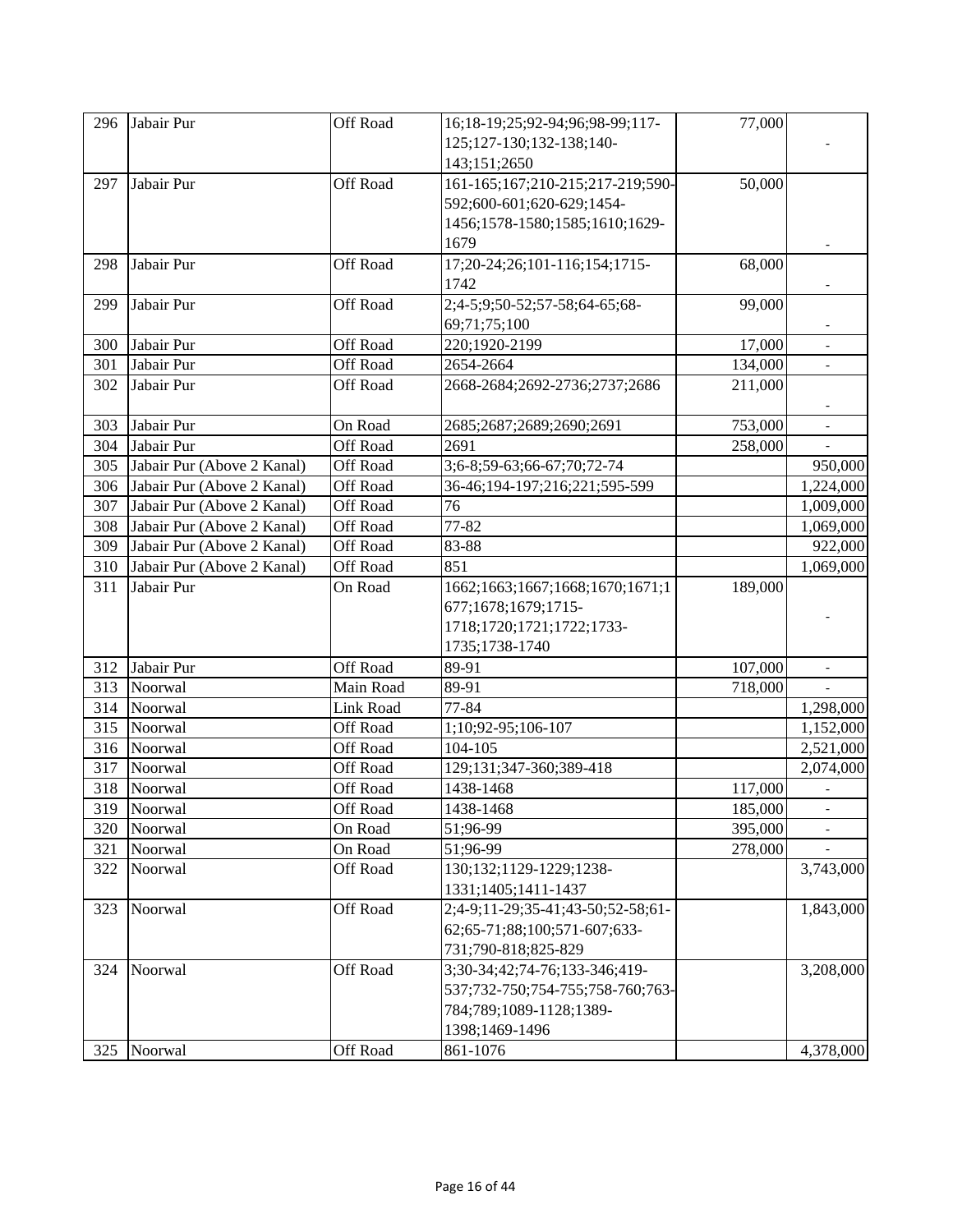| 326 | Noorwal | Main Road       | 564-570;608-610;756-757;761-     | 339,000 |                          |
|-----|---------|-----------------|----------------------------------|---------|--------------------------|
|     |         |                 | 762;785-788;1230-1237;1399-      |         |                          |
|     |         |                 | 1402;1404;1406-1410              |         |                          |
| 327 | Noorwal | Main Road       | 753                              | 345,000 |                          |
| 328 | Noorwal | Main Road       | 819-824;830-833;838;840-842;844- | 428,000 |                          |
|     |         |                 | 848;854-855;857-860              |         |                          |
| 329 | Noorwal | Main Road       | 89-91                            | 736,000 |                          |
| 330 | Noorwal | On Main Road    | 59-60;63-64;72-73;85-87;101-     | 692,000 |                          |
|     |         |                 | 103;108-124;127                  |         |                          |
| 331 | Noorwal | Link Road       | 1077-1087                        | 99,000  |                          |
| 332 | Noorwal | Link Road       | 1077-1087                        |         | 3,895,000                |
| 333 | Noorwal | Link Road       | 1088                             | 100,000 |                          |
| 334 | Noorwal | Link Road       | 761-762                          | 226,000 |                          |
| 335 | Noorwal | Link Road       | 77-82;611-613                    | 158,000 | $\blacksquare$           |
| 336 | Noorwal | Link Road       | 83-84                            | 136,000 | $\overline{a}$           |
| 337 | Noorwal | Main Road       | 125-126;564-570;608-610;753;756- | 212,000 |                          |
|     |         |                 | 757;785-788;819-824;830-         |         |                          |
|     |         |                 | 833;838;840-842;845-848;854-     |         |                          |
|     |         |                 | 855;857;1399-1402;1404;1406-     |         |                          |
|     |         |                 | 1410                             |         |                          |
| 338 | Noorwal | Main Road       | 59-60;63-64;72-73;85-87;89-      | 513,000 |                          |
|     |         |                 | 92;101-103;108-124;127           |         |                          |
| 339 | Noorwal | Main Road       | 843                              | 449,000 |                          |
| 340 | Noorwal | Off Road        | 1221-1229;1239-1249;1332-        | 65,000  |                          |
|     |         |                 | 1377;1389-1393;1405;1411-1437    |         |                          |
|     |         |                 |                                  |         |                          |
| 341 | Noorwal | Off Road        | 128                              | 297,000 | $\overline{\phantom{a}}$ |
| 342 | Noorwal | Off Road        | 1378-1388                        | 77,000  | $\overline{\phantom{a}}$ |
| 343 | Noorwal | Off Road        | 1-58;61-62;65-71;74-76;88;93-    | 35,000  |                          |
|     |         |                 | 100;104-107;129-360;389-537;571- |         |                          |
|     |         |                 | 607;633-751;754-755;758-760;763- |         |                          |
|     |         |                 | 784;789-818;825-829;997-         |         |                          |
|     |         |                 | 1076;1089-1220;1250-             |         |                          |
|     |         |                 | 1331;1394;1469-1496              |         |                          |
|     |         |                 |                                  |         |                          |
| 344 | Noorwal | Off Road        | 361-388;614-632                  | 109,000 |                          |
| 345 | Noorwal | Off Road        | 538-563                          | 127,000 |                          |
| 346 | Noorwal | <b>Off Road</b> | 752                              | 129,000 |                          |
| 347 | Noorwal | Off Road        | 834-837;839;849-850              | 220,000 | $\blacksquare$           |
| 348 | Noorwal | On Road         | 844;858-860                      | 223,000 | $\blacksquare$           |
| 349 | Noorwal | Off Road        | 851-853;856                      | 198,000 |                          |
| 350 | Noorwal | Off Road        | 861-996;1395-1398                | 49,000  |                          |
| 351 | Noorwal | On Road         | 1230-1238                        | 218,000 |                          |
| 352 | Tatral  | Link Road       | 120-123;125;133-142              | 41,000  |                          |
| 353 | Tatral  | Link Road       | 128-129;144-151;457-459          | 81,000  | $\overline{\phantom{a}}$ |
| 354 | Tatral  | Link Road       | 70;76;84-85                      | 118,000 | $\blacksquare$           |
| 355 | Tatral  | Off Road        | 1011-1015                        | 151,000 |                          |
| 356 | Tatral  | Off Road        | 1102                             | 536,000 |                          |
| 357 | Tatral  | Off Road        | 1103                             | 577,000 |                          |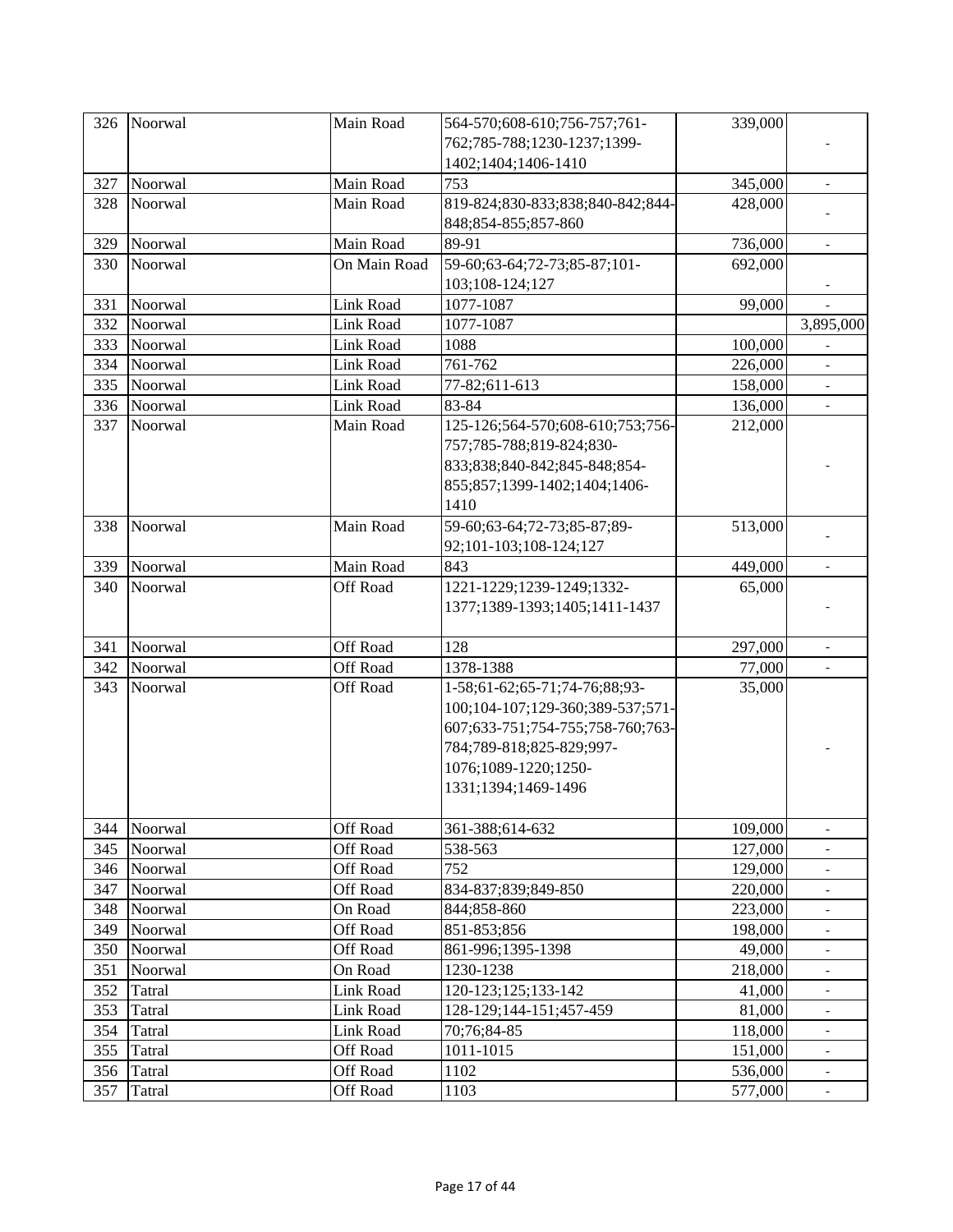| 358 | <b>Tatral</b>    | Off Road     | 1104;1136;1168                   | 663,000            |                          |
|-----|------------------|--------------|----------------------------------|--------------------|--------------------------|
|     |                  |              |                                  |                    |                          |
| 359 | Tatral           | Off Road     | 111-119;401-403;436-438;443-     | 57,000             |                          |
|     |                  |              | 456;460;463-467;478-482;808-810  |                    |                          |
| 360 | <b>Tatral</b>    | Off Road     | 124;126-127;152-328;332-350;354- | 43,000             |                          |
|     |                  |              | 400;404-430;1199-1227;1230-      |                    |                          |
|     |                  |              | 1316;1333-1335;1340-1362;1382-   |                    |                          |
|     |                  |              | 1385;1398-1472;1501-1621;1623-   |                    |                          |
|     |                  |              | 1659;1664-1869;1877-2106;2110-   |                    |                          |
|     |                  |              | 2170;2174-2183;2188-2301         |                    |                          |
|     |                  |              |                                  |                    |                          |
|     |                  | Off Road     | 26;1140-1165                     |                    |                          |
| 361 | Tatral<br>Tatral | Off Road     | 27;94-96;105-109;653-655;659-    | 146,000<br>126,000 |                          |
| 362 |                  |              |                                  |                    |                          |
|     |                  |              | 663;1084-1099;1107-1133;1169-    |                    |                          |
|     |                  |              | 1175;1178-1186;1196;2305-2788    |                    |                          |
| 363 | Tatral           | Off Road     | 38-47;71-74;963-979;995-         | 120,000            |                          |
|     |                  |              | 999;2789-2835                    |                    |                          |
| 364 | <b>Tatral</b>    | Off Road     | 461-462                          | 25,000             |                          |
| 365 | Tatral           | Off Road     | 48;75;77-79;88;143;1028-1069     | 100,000            | $\blacksquare$           |
| 366 | Tatral           | Off Road     | 49;110;431-432;468-477;483-      | 78,000             |                          |
|     |                  |              | 557;561-567;571-573;577-585;862- |                    |                          |
|     |                  |              | 906;941-952                      |                    |                          |
| 367 | Tatral           | Off Road     | 586;664-674;706-709;907-940      | 88,000             | $\overline{\phantom{a}}$ |
| 368 | Tatral           | Off Road     | 759-807                          | 104,000            |                          |
| 369 | Tatral           | Off Road     | 80-83;86-87;675-705;710-745;750- | 73,000             |                          |
|     |                  |              | 758;811-861;1070-1078            |                    |                          |
|     |                  |              |                                  |                    |                          |
| 370 | Tatral           | On Link Road | 132;329-331;351-353;433-435;439- | 123,000            |                          |
|     |                  |              | 441;558-560;656-658;1870-        |                    |                          |
|     |                  |              | 1876;2107-2109;2173/131;2184-    |                    |                          |
|     |                  |              | 2187                             |                    |                          |
| 371 | <b>Tatral</b>    | On Main Road | 3:22                             | 510,000            |                          |
| 372 | Tatral           | Main Road    | $1:10:100-$                      | 592,000            |                          |
|     |                  |              | 102;2969/103/1;3012/2967         |                    |                          |
| 373 | Tatral           | Main Road    | 1101;1106;1135                   | 779,000            | $\overline{a}$           |
| 374 | Tatral           | Main Road    | 1139;1167;1177;1187;1195;1197;1  | 948,000            |                          |
|     |                  |              | 228-1229                         |                    |                          |
| 375 | Tatral           | On Main Road | 1190-1191;1193                   | 951,000            |                          |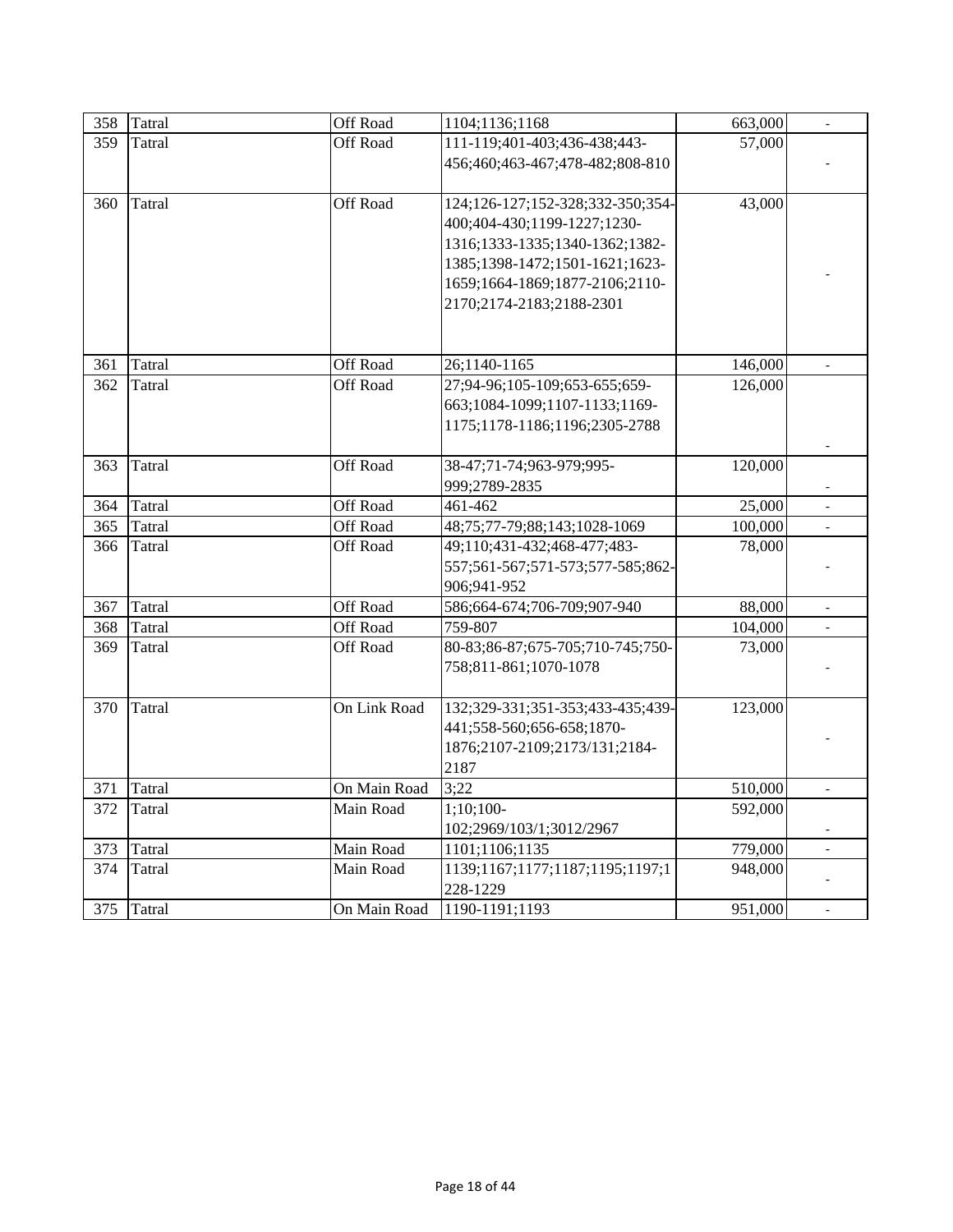| 376 | <b>Tatral</b> | On Main Road    | 2;4-9;11-21;23-25;28;31-32;34-<br>37;53;56-59;62-63;65;68;89-93;97-<br>99;104;130;1192;1194;2028/98;21<br>72/131;2891/2;2893/3;2903/1;2905<br>/14;2907/15;2909/20;2915/23;2916<br>/101;2917/29;2919/30;2921/21/31;<br>2924/33;2926/34;2935/54;2937/55;<br>2939/60;2941/61;2945/63;2947/64;<br>2951/66;2953/67;2955/90;2957/91/<br>1;2960/93;2962/100;2965/101;297<br>1/104;3011/104;6963/100 | 566,000 |                          |
|-----|---------------|-----------------|----------------------------------------------------------------------------------------------------------------------------------------------------------------------------------------------------------------------------------------------------------------------------------------------------------------------------------------------------------------------------------------------|---------|--------------------------|
| 377 | Tatral        | On Main Road    | 1100                                                                                                                                                                                                                                                                                                                                                                                         | 967,000 |                          |
| 378 | Tatral        | On Road         | 1105;1136;1139;1176;1187-<br>1189;1195;1197-1198;1228-1229                                                                                                                                                                                                                                                                                                                                   | 952,000 |                          |
| 379 | Tatral        | On Road         | 1134-1135;1137-1138                                                                                                                                                                                                                                                                                                                                                                          | 581,000 |                          |
| 380 | Tatral        | Link Road       | 50-52;69                                                                                                                                                                                                                                                                                                                                                                                     | 146,000 | $\overline{\phantom{a}}$ |
| 381 | Tatral        | Main Road       | 1;10;100-102                                                                                                                                                                                                                                                                                                                                                                                 | 272,000 | $\overline{\phantom{0}}$ |
| 382 | Tatral        | Main Road       | 1101;1106;1135;1139;1167;1177;1<br>187;1195;1197;1228-1229                                                                                                                                                                                                                                                                                                                                   | 267,000 |                          |
| 383 | Tatral        | Off Road        | 1280                                                                                                                                                                                                                                                                                                                                                                                         | 70,000  |                          |
| 384 | Tatral        | <b>Off Road</b> | 1104;3012/2967                                                                                                                                                                                                                                                                                                                                                                               | 979,000 |                          |
| 385 | <b>Tatral</b> | Off Road        | 1167                                                                                                                                                                                                                                                                                                                                                                                         | 920,000 | $\blacksquare$           |
| 386 | Tatral        | Off Road        | 120-127;133-142;152-328;332-<br>350;354-400;404-430;1199-<br>1228;1230-1279;1281-1316;1333-<br>1335;1340-1362;1382-1385;1398-<br>1472;1501-1621;1623-1659;1664-<br>1869;1877-2106;2110-2170;2174-<br>2183;2188-2301                                                                                                                                                                          | 60,000  |                          |
|     | 387 Tatral    | Main Road       | 2969/103/2                                                                                                                                                                                                                                                                                                                                                                                   | 568,000 |                          |
| 388 | Tatral        | Off Road        | 442;1473-1499;2171-2173;2302-<br>2304                                                                                                                                                                                                                                                                                                                                                        | 109,000 |                          |
| 389 | Tatral        | Off Road        | 568-570;574-576;1317-1332;1336-<br>1339;1363-1381;1386-<br>1397;1500;1622;1660-1663                                                                                                                                                                                                                                                                                                          | 99,000  |                          |
| 390 | Tatral        | Off Road        | 587-652;746-749;953-962;980-<br>994;1000-1010;1016-1027;1079-<br>1083                                                                                                                                                                                                                                                                                                                        | 131,000 |                          |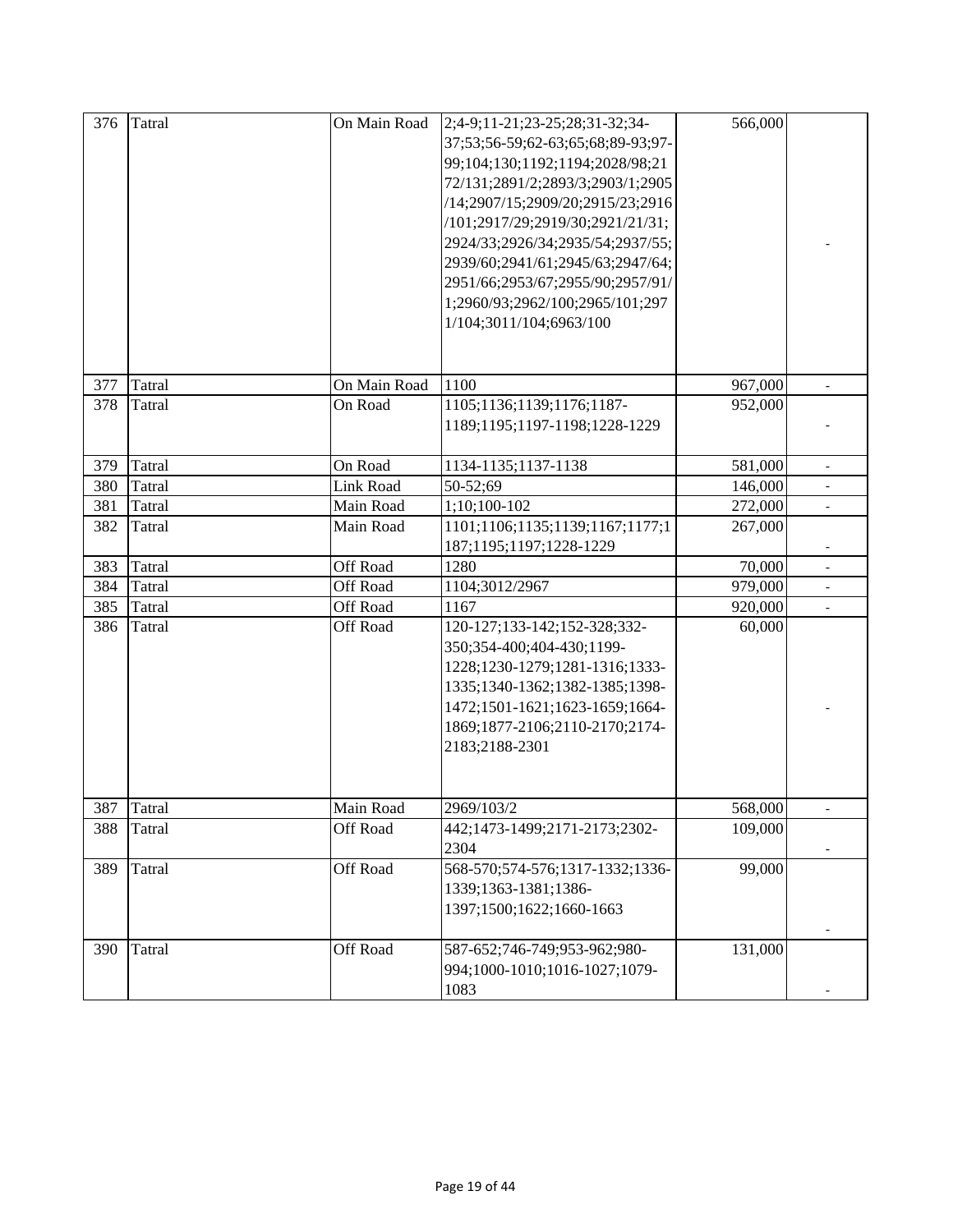| 391 | Tatral                | On Main Road | $2;7-9;11-20;22-25;28;31-32;34-$  | 270,000 |                          |
|-----|-----------------------|--------------|-----------------------------------|---------|--------------------------|
|     |                       |              | 37;53;56-59;62-63;65;68;89-93;97- |         |                          |
|     |                       |              | 99;104;130;1100;1105;1134-        |         |                          |
|     |                       |              | 1139;1176;1187-1195;1197-         |         |                          |
|     |                       |              | 1198;1228-                        |         |                          |
|     |                       |              | 1229;2028/98;2172/131;2891/2;28   |         |                          |
|     |                       |              | 93/3;2903/1;2905/14;2907/15;2909  |         |                          |
|     |                       |              | /20;2915/23;2917/29;2919/30;2921  |         |                          |
|     |                       |              | /21/31;2924/33;2926/34;2935/54;2  |         |                          |
|     |                       |              | 937/55;2939/60;2941/61;2945/63;2  |         |                          |
|     |                       |              | 947/64;2951/66;2953/67;2955/90;2  |         |                          |
|     |                       |              | 957/91/1;2960/93;2962/100;2965/1  |         |                          |
|     |                       |              | 01;2971/104;3011/104;6963/100;6   |         |                          |
|     |                       |              | 973/100                           |         |                          |
|     |                       |              |                                   |         |                          |
|     |                       |              |                                   |         |                          |
| 392 | Tatral                | On Main Road | 2916/101                          | 274,000 | $\overline{\phantom{a}}$ |
| 393 | Tatral                | Off Road     | 1136-1137                         | 172,000 |                          |
| 394 | Tatral                | Off Road     | 1166                              | 279,000 |                          |
| 395 | <b>Thaneel Fatohi</b> | Link Road    | 100;128;130-131;133-135;263-      |         | 2,080,000                |
|     |                       |              | 269;403-407;474-477;481;490-      |         |                          |
|     |                       |              | 491;494-495;501-503;511-          |         |                          |
|     |                       |              | 512;532;534-536;545-551;1004-     |         |                          |
|     |                       |              | 1005;1008-1009;1011-1012;1015-    |         |                          |
|     |                       |              | 1016;2479/197;2480/197            |         |                          |
|     |                       |              |                                   |         |                          |
| 396 | Thaneel Fatohi        | Link Road    | 159;231-233;1847-1851;2181-       |         | 1,203,000                |
|     |                       |              | 2183;2188-2189;2191;2197-2198     |         |                          |
| 397 | <b>Thaneel Fatohi</b> | Link Road    | 1675-1677;1795-1797               | 57,000  | $\blacksquare$           |
| 398 | <b>Thaneel Fatohi</b> | Link Road    | 1794                              | 92,000  |                          |
| 399 | <b>Thaneel Fatohi</b> | Link Road    | 190;196;199-200;202-204;209-      |         | 1,267,000                |
|     |                       |              | 210;215-216;235-238;257-          |         |                          |
|     |                       |              | 259;552;565-567;569;698-700;703-  |         |                          |
|     |                       |              | 706;991-993;1399;1711;1713;1719-  |         |                          |
|     |                       |              | 1755;1759-1762;1806-1807;1815-    |         |                          |
|     |                       |              | 1818;1842-1845;1872-1879;1900-    |         |                          |
|     |                       |              | 1905;1910-1912;1950-1951;1953-    |         |                          |
|     |                       |              | 1962;2162-                        |         |                          |
|     |                       |              | 2167;2170;2478/97;2495/484;2496   |         |                          |
|     |                       |              | /484                              |         |                          |
|     |                       |              |                                   |         |                          |
|     |                       |              |                                   |         |                          |
| 400 | <b>Thaneel Fatohi</b> | Main Road    | 101/2;102;109-111;198             |         | 2,890,000                |
| 401 | <b>Thaneel Fatohi</b> | Main Road    | 1339                              |         | 1,360,000                |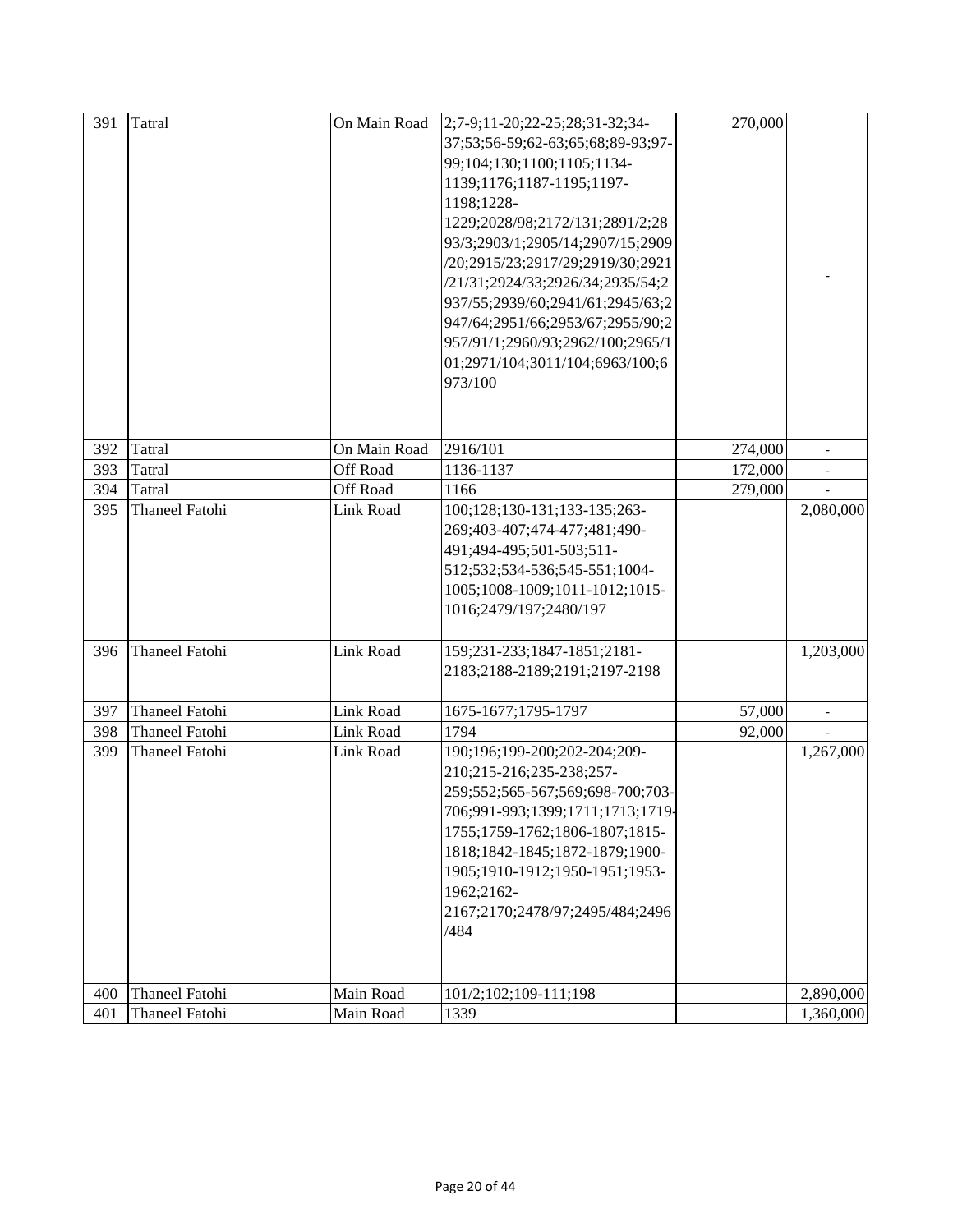| 402 | <b>Thaneel Fatohi</b> | Main Road | 15;19-21;136-137;144;146-<br>147;152;154-155;158;160-163;167-<br>169;181;183-185;187-188;191-<br>192;194;201;261;1413;1417-<br>1419;1472-1473;1475-1479;1576-<br>1581;1929                                                                                                                                                                                                                           |         | 1,530,000 |
|-----|-----------------------|-----------|------------------------------------------------------------------------------------------------------------------------------------------------------------------------------------------------------------------------------------------------------------------------------------------------------------------------------------------------------------------------------------------------------|---------|-----------|
| 403 | <b>Thaneel Fatohi</b> | On Road   | 100-102;109-111;113;114;128;130-<br>135;190;196;197;198;244;245;253;<br>263;264;265;267;268;269;396;403;<br>406;407;464;473;474;475;490;491;<br>493;495;501;502;503;511;512;532;<br>534;535;536;545;546;547;548;549;<br>554;997;1995-1997;2000-<br>2003;2050;2051;2053;2054;2055;2<br>056;2057;2058;2076;2089;2090;20<br>93;2094;2166;2196;2197;2199;220<br>0;2201;2216;2217;2400-2404;2409-<br>2412 | 152,000 |           |
| 404 | <b>Thaneel Fatohi</b> | On Road   | 384-<br>986;390;392;916;920;923;970;972;<br>973;974;983;984;998;1043;1047;1<br>048;1049;1050;1299;1300;1303;13<br>04;1342;1343;1344;1353;1355;135<br>6;1358;1359;1365;1366;1399;2520<br>/1041                                                                                                                                                                                                        | 115,000 |           |
| 405 | <b>Thaneel Fatohi</b> | On Road   | 1007;1009;1010;1013;1014;1016;1<br>017;1095;1100;1101;1102;1103;11<br>66;1167;1168                                                                                                                                                                                                                                                                                                                   | 132,000 |           |
| 406 | <b>Thaneel Fatohi</b> | On Road   | 1675;1676;1708-<br>1710;1712;1714;1715;1717;1718;1<br>756;1757;1758;1770;1771;1775;17<br>76;1777;1778;1781;1782;1783;178<br>5;1786;1789-1794;1789-<br>1803;1805;1807;1929;1930;1931;1<br>978-1981;1983;1984;2021-<br>2023;2025;2027;2028;2041;2042;2<br>043;2044;2048;20492138;2139;25<br>74/1677;2573/1677                                                                                          | 229,000 |           |
| 407 | <b>Thaneel Fatohi</b> | On Road   | 703-706;714-716;719-722;727-<br>729;732-735;810-<br>817;819;2131;2145;2147;2148;214<br>9;2150;2153;2154;2158;2159-<br>2161;2162/4;2162/10;2162/11;216<br>2/13                                                                                                                                                                                                                                        | 133,000 |           |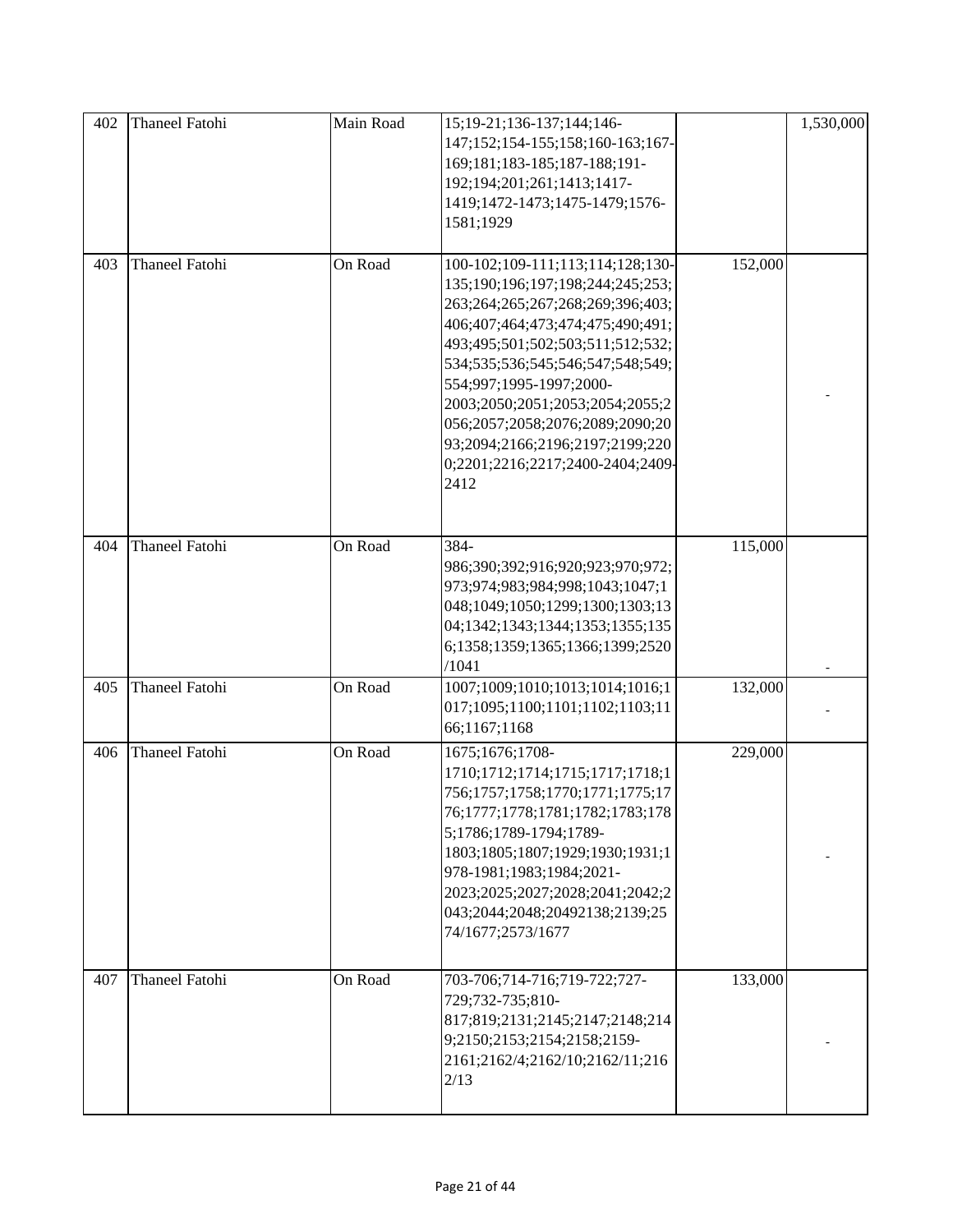| 408 | <b>Thaneel Fatohi</b> | On Road   | 853;854;909;910;911;912;915      | 95,000  | $\overline{\phantom{a}}$ |
|-----|-----------------------|-----------|----------------------------------|---------|--------------------------|
| 409 | <b>Thaneel Fatohi</b> | On Road   | 1690;1692;1711;1713;1721;1722;1  | 111,000 |                          |
|     |                       |           | 723;1725;1727;1728;1731;1732;17  |         |                          |
|     |                       |           | 96;1797                          |         |                          |
| 410 | Thaneel Fatohi        | On Road   | 2445-2449;2457;2458              | 72,000  |                          |
| 411 | <b>Thaneel Fatohi</b> | Main Road | 166;205-207;973;1390;1392-       |         | 1,870,000                |
|     |                       |           | 1393;1400-1404;1422;1424-        |         |                          |
|     |                       |           | 1426;1432-1441;1449-1454;1462-   |         |                          |
|     |                       |           | 1466;1480-1499;1505;1507;1510-   |         |                          |
|     |                       |           | 1511;1513-1517;1520-1525;1535-   |         |                          |
|     |                       |           | 1554;1846;2076;2095-2098;2103    |         |                          |
|     |                       |           |                                  |         |                          |
|     |                       |           |                                  |         |                          |
|     |                       |           |                                  |         |                          |
| 412 | <b>Thaneel Fatohi</b> | Main Road | 1669-1674                        | 68,000  |                          |
| 413 | <b>Thaneel Fatohi</b> | Main Road | 1804-1805;1930-1931              |         | 3,750,000                |
| 414 | Thaneel Fatohi        | Off Road  | 107;127;1017-1099;1104-          |         | 802,000                  |
|     |                       |           | 1165;1170-1302                   |         |                          |
| 415 | <b>Thaneel Fatohi</b> | Off Road  | 1100-1103;1166-1169              |         | 1,958,000                |
| 416 | <b>Thaneel Fatohi</b> | Off Road  | 1-5;7-8;10-14;16-17;22-36;40-    |         | 1,203,000                |
|     |                       |           | 50;53-59;62-83;85;89;91-         |         |                          |
|     |                       |           | 95;97;101/1;103-106;108;112-     |         |                          |
|     |                       |           | 126;113/2;129;132;138;140-       |         |                          |
|     |                       |           | 143;145;148-151;153;156-157;164- |         |                          |
|     |                       |           | 165;170-                         |         |                          |
|     |                       |           | 175;182;186;189;193;195;208;213- |         |                          |
|     |                       |           | 214;217-230;234;239-             |         |                          |
|     |                       |           | 256;260;262;270-356;361;410-     |         |                          |
|     |                       |           | 473;478-480;482-483;485-489;492- |         |                          |
|     |                       |           | 493;496-500;537-544;620-668;680- |         |                          |
|     |                       |           | 697;747;994-1003;1006-           |         |                          |
|     |                       |           | 1007;1010;1013-1014;1307-        |         |                          |
|     |                       |           | 1338;1410-1412;1414-1416;1470-   |         |                          |
|     |                       |           | 1471;1474;1530-1534;1555-        |         |                          |
|     |                       |           | 1575;1582-1590;1636-1649;1852-   |         |                          |
|     |                       |           | 1870;2080-2086;2171-2180;2184-   |         |                          |
|     |                       |           | 2187;2190;2192-2196;2199-        |         |                          |
|     |                       |           | 2401;2405-                       |         |                          |
|     |                       |           | 2458;2478/97;2480/197;2494/484;  |         |                          |
|     |                       |           | 2497/484                         |         |                          |
|     |                       |           |                                  |         |                          |
|     |                       |           |                                  |         |                          |
| 417 | Thaneel Fatohi        | Off Road  | 177;1763-1774                    |         | 1,404,000                |
| 418 | <b>Thaneel Fatohi</b> | Off Road  | 1793                             | 86,000  |                          |
| 419 | <b>Thaneel Fatohi</b> | Off Road  | 1800-1803                        |         | 4,284,000                |
| 420 | <b>Thaneel Fatohi</b> | Off Road  | 357;360;362-364;384-386;390-     |         | 6,241,000                |
|     |                       |           | 391;400-402;408-409;504;530-     |         |                          |
|     |                       |           | 531;533                          |         |                          |
| 421 | Thaneel Fatohi        | Off Road  | 37-38;358-359;365-383            |         | 2,494,000                |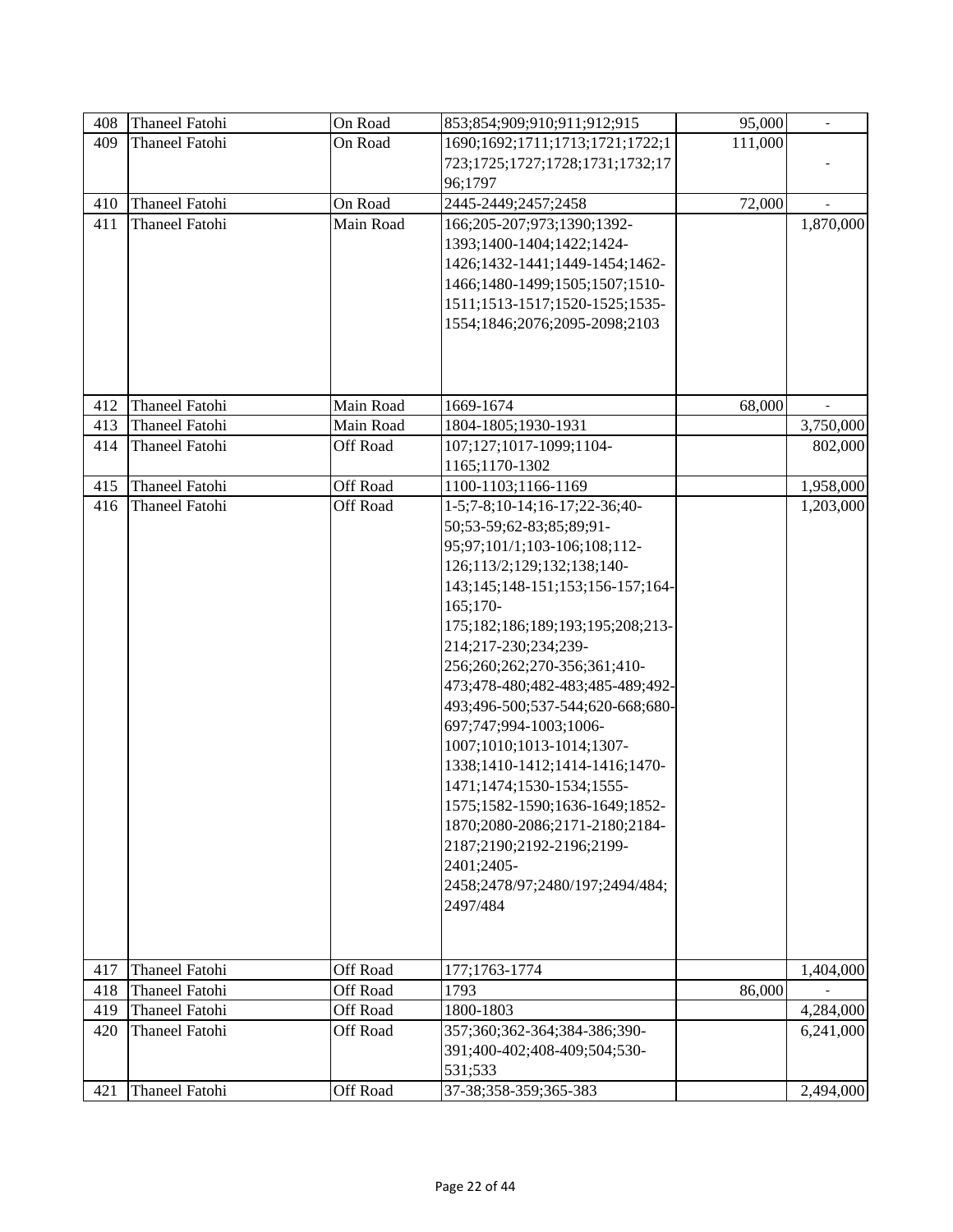| 422 | <b>Thaneel Fatohi</b> | Off Road         | 6;9;18;39;51-52;60-61;84;86-     |         | 1,267,000                    |
|-----|-----------------------|------------------|----------------------------------|---------|------------------------------|
|     |                       |                  | 88;90;96;98-99;139;176;178-      |         |                              |
|     |                       |                  | 180;211-212;387-389;392-399;505- |         |                              |
|     |                       |                  | 510;513-529;553-564;568;570-     |         |                              |
|     |                       |                  | 619;669-679;701-702;745-746;748- |         |                              |
|     |                       |                  | 792;822-972;974-990;1391;1394-   |         |                              |
|     |                       |                  | 1398;1405-1409;1420-             |         |                              |
|     |                       |                  | 1421;1423;1427-1431;1442-        |         |                              |
|     |                       |                  | 1448;1455-1461;1467-1469;1500-   |         |                              |
|     |                       |                  | 1504;1506;1508-1509;1512;1518-   |         |                              |
|     |                       |                  | 1519;1526-1529;1650-1665;1714-   |         |                              |
|     |                       |                  | 1718;1756-1758;1775-1777;1798-   |         |                              |
|     |                       |                  | 1799;1808-1814;1819-             |         |                              |
|     |                       |                  | 1841;1871;1880-1899;1906-        |         |                              |
|     |                       |                  | 1909;1913-1928;1932-             |         |                              |
|     |                       |                  | 1949;1952;1963-1977;2066-        |         |                              |
|     |                       |                  | 2075;2077-2079;2087-2088;2099-   |         |                              |
|     |                       |                  | 2102;2104-2124;2168-2169         |         |                              |
|     |                       |                  |                                  |         |                              |
|     |                       |                  |                                  |         |                              |
|     |                       |                  |                                  |         |                              |
| 423 | <b>Thaneel Fatohi</b> | Off Road         | 707-709;1666-1668                | 54,000  | $\frac{1}{2}$                |
| 424 | <b>Thaneel Fatohi</b> | <b>Link Road</b> | 100;128;130-131;133-135          | 92,000  |                              |
| 425 | Thaneel Fatohi        | Link Road        | 1711;1713;1719-1755;1759-1760    | 571,000 |                              |
|     |                       |                  |                                  |         |                              |
| 426 | Thaneel Fatohi        | Link Road        | 1761-1769;1772-1774;1806-1854    | 44,000  |                              |
|     |                       |                  |                                  |         |                              |
| 427 | <b>Thaneel Fatohi</b> | Link Road        | 190;196;199-200;202-204;209-     | 33,000  |                              |
|     |                       |                  | 210;215-216;231-233;235-         |         |                              |
|     |                       |                  | 238;1855-1928;1932-1977;2162-    |         |                              |
|     |                       |                  | 2167;2170;2181-2182;2188-        |         |                              |
|     |                       |                  | 2189;2191;2197-2198              |         |                              |
| 428 | <b>Thaneel Fatohi</b> | <b>Link Road</b> | 2183                             | 35,000  | $\qquad \qquad \blacksquare$ |
| 429 | <b>Thaneel Fatohi</b> | Link Road        | 257-259;263-269;403-407;474-     | 41,000  |                              |
|     |                       |                  | 477;481;490-491;494-495;991-     |         |                              |
|     |                       |                  | 993;1015-1016;2495/484;2496/484  |         |                              |
|     |                       |                  |                                  |         |                              |
| 430 | Thaneel Fatohi        | Link Road        | 501-503;511-512;532;534-536;545- | 79,000  |                              |
|     |                       |                  | 551;2478/97;2479/197;2480/197    |         |                              |
|     |                       |                  |                                  |         |                              |
| 431 | <b>Thaneel Fatohi</b> | Link Road        | 552;565-567;569;698-700;703-706  | 56,000  |                              |
|     |                       |                  |                                  |         |                              |
| 432 | <b>Thaneel Fatohi</b> | Link Road        | 727-729                          | 74,000  |                              |
| 433 | <b>Thaneel Fatohi</b> | <b>Link Road</b> | 742-744                          | 91,000  |                              |
| 434 | <b>Thaneel Fatohi</b> | Link Road        | 794-818                          | 64,000  | $\overline{\phantom{a}}$     |
| 435 | Thaneel Fatohi        | Main Road        | 101/2;102;109-                   | 79,000  |                              |
|     |                       |                  | 111;170;261;667;671-672;675-     |         |                              |
|     |                       |                  | 678;684;2431-2432;2434-2436      |         |                              |
| 436 | Thaneel Fatohi        | Main Road        | 1282;1285-1286;1291              | 120,000 |                              |
|     |                       |                  |                                  |         |                              |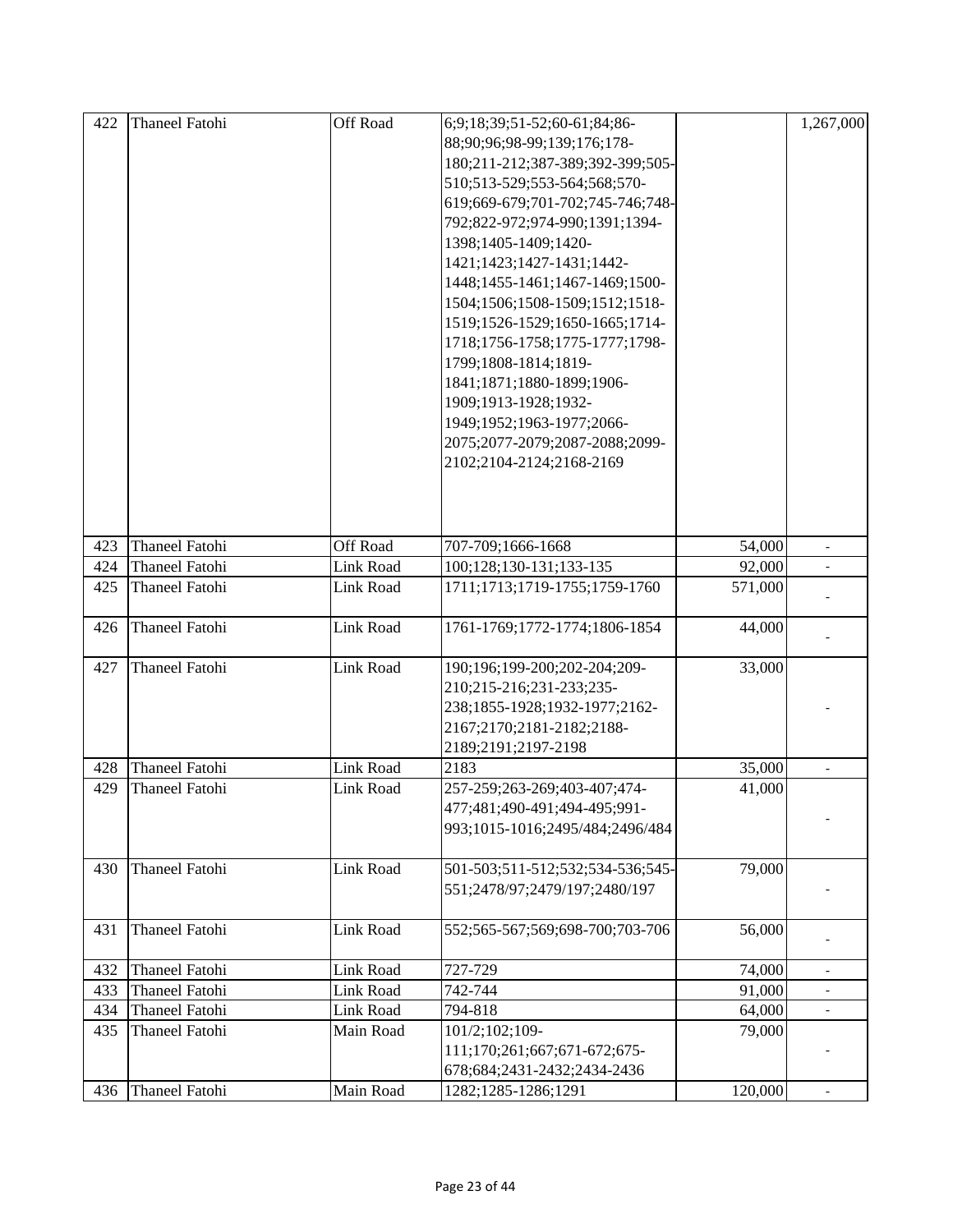| 437 | <b>Thaneel Fatohi</b> | Main Road       | 1703                                                                                                                                                                                                                                                                                                                                                                                                                                                                                                                                                           |         | 1,933,000                |
|-----|-----------------------|-----------------|----------------------------------------------------------------------------------------------------------------------------------------------------------------------------------------------------------------------------------------------------------------------------------------------------------------------------------------------------------------------------------------------------------------------------------------------------------------------------------------------------------------------------------------------------------------|---------|--------------------------|
| 438 | <b>Thaneel Fatohi</b> | Main Road       | 171;2438;2442-2443                                                                                                                                                                                                                                                                                                                                                                                                                                                                                                                                             | 36,000  |                          |
| 439 | <b>Thaneel Fatohi</b> | Off Road        | 1014                                                                                                                                                                                                                                                                                                                                                                                                                                                                                                                                                           | 25,000  |                          |
| 440 | <b>Thaneel Fatohi</b> | Off Road        | 1035                                                                                                                                                                                                                                                                                                                                                                                                                                                                                                                                                           |         | 1,503,000                |
| 441 | <b>Thaneel Fatohi</b> | <b>Off Road</b> | 1-3;6;8;10-14;16;18-20;23-<br>27;31;33;35-37;41-42;53;55-<br>67;69;72-82;84;86;88-89;92;104-<br>108;112-<br>127;113/2;129;132;136;138;140;14<br>5-148;152-166;168-169;172-<br>175;178-186;189;192-<br>195;198;201;205;208;211;224-<br>230;234;242;262;347;418-<br>420;422;425;526-531;533;537-<br>538;540;543-544;635;751-752;760-<br>762;764;767;769-778;780-781;783-<br>788;822-829;832-833;835-845;847-<br>851;854-855;857-866;870-879;881-<br>889;892-902;905;909;917-<br>920;995;1636-1655;1657-<br>1665;1775;2232-2401;2405-<br>2429;2439-2441;2444-2456 | 33,000  |                          |
| 442 | <b>Thaneel Fatohi</b> | Off Road        | 1307;1309;1312;1756-1757;1770-<br>1771;1776-1777;1791-1792;1798-<br>1803;1805                                                                                                                                                                                                                                                                                                                                                                                                                                                                                  | 144,000 |                          |
| 443 | <b>Thaneel Fatohi</b> | Off Road        | 1320                                                                                                                                                                                                                                                                                                                                                                                                                                                                                                                                                           | 187,000 |                          |
| 444 | <b>Thaneel Fatohi</b> | Off Road        | 1342-1345;1348;1350-<br>1374;1376;1378-1389;2010-<br>2065;2089-2090;2093-2094                                                                                                                                                                                                                                                                                                                                                                                                                                                                                  | 85,000  |                          |
| 445 | Thaneel Fatohi        | Off Road        | 1631-1635                                                                                                                                                                                                                                                                                                                                                                                                                                                                                                                                                      |         | 1,503,000                |
| 446 | <b>Thaneel Fatohi</b> | Off Road        | 167;725;2091-2092                                                                                                                                                                                                                                                                                                                                                                                                                                                                                                                                              | 71,000  |                          |
| 447 | Thaneel Fatohi        | Off Road        | 1678-1702;1704-1710;1712;1778                                                                                                                                                                                                                                                                                                                                                                                                                                                                                                                                  |         | 1,985,000                |
| 448 | <b>Thaneel Fatohi</b> | Off Road        | 1758                                                                                                                                                                                                                                                                                                                                                                                                                                                                                                                                                           |         | 1,373,000                |
| 449 | <b>Thaneel Fatohi</b> | <b>Off Road</b> | 1780-1790                                                                                                                                                                                                                                                                                                                                                                                                                                                                                                                                                      | 123,000 |                          |
| 450 | <b>Thaneel Fatohi</b> | Off Road        | 1979-1984                                                                                                                                                                                                                                                                                                                                                                                                                                                                                                                                                      | 105,000 | $\overline{\phantom{a}}$ |
| 451 | <b>Thaneel Fatohi</b> | Off Road        | 1985-1999                                                                                                                                                                                                                                                                                                                                                                                                                                                                                                                                                      | 139,000 | $\blacksquare$           |
| 452 | <b>Thaneel Fatohi</b> | <b>Off Road</b> | 239-241;243;249;270-<br>280;282;287;298;300;305;307-<br>309;313;320;325;333;341;345;348-<br>350;353;355;359;361-363;368-<br>371;374-384;386-<br>402;994;1000;1390-<br>1391;1399;2187                                                                                                                                                                                                                                                                                                                                                                           | 28,000  |                          |
| 453 | <b>Thaneel Fatohi</b> | Off Road        | 2402-2404                                                                                                                                                                                                                                                                                                                                                                                                                                                                                                                                                      | 63,000  |                          |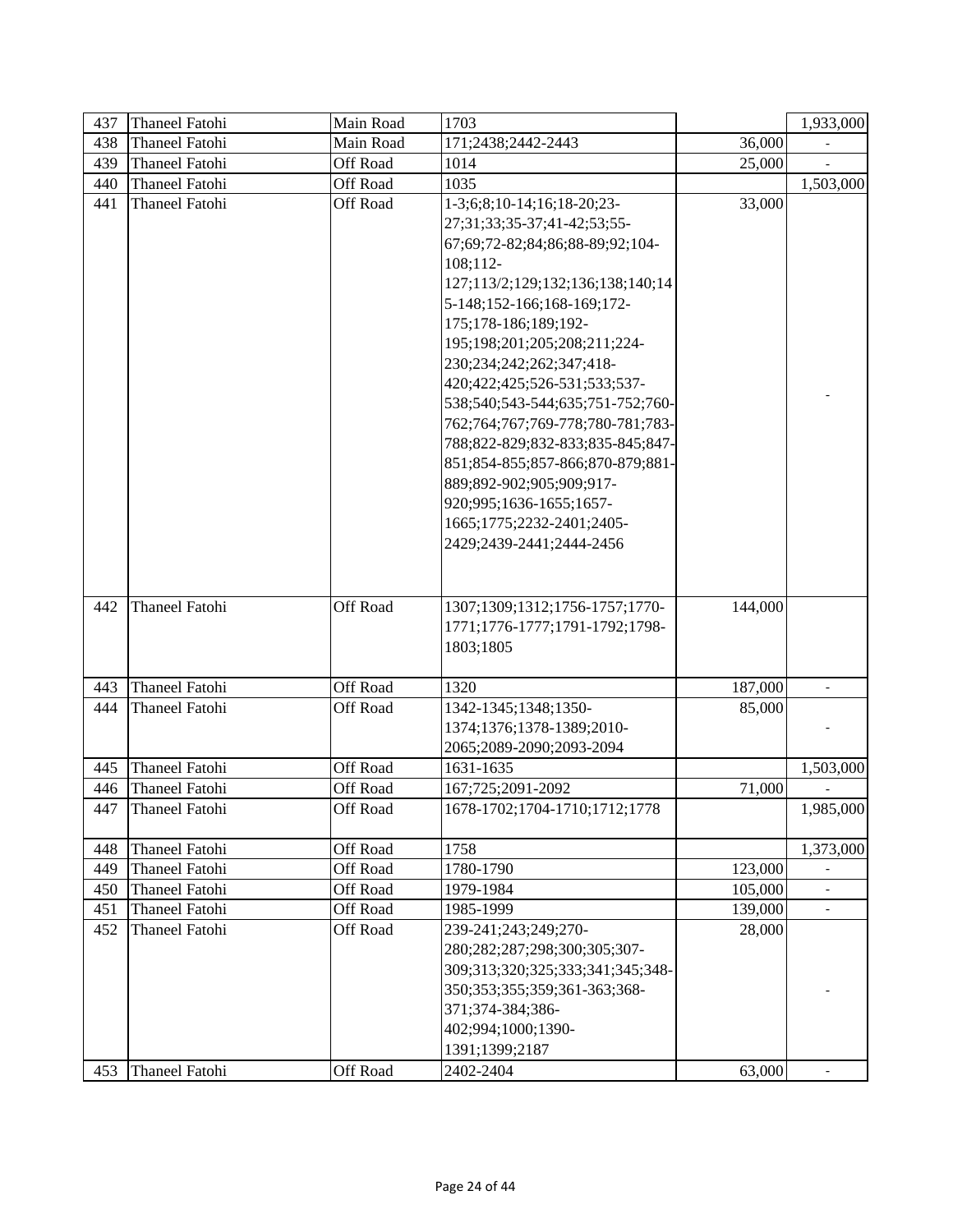| 454 | <b>Thaneel Fatohi</b> | Off Road        | 281;283-286;288-297;299;301-<br>304;306;310-312;314-316;318-<br>319;321-324;326-332;334-<br>336;340;342;344;346;358;364-<br>365;372-373;1392-1393                                                                                                                                                                                                                                                                                                                                                                                                                                                                                                                                                                                                                                                                             | 32,000 |  |
|-----|-----------------------|-----------------|-------------------------------------------------------------------------------------------------------------------------------------------------------------------------------------------------------------------------------------------------------------------------------------------------------------------------------------------------------------------------------------------------------------------------------------------------------------------------------------------------------------------------------------------------------------------------------------------------------------------------------------------------------------------------------------------------------------------------------------------------------------------------------------------------------------------------------|--------|--|
| 455 | <b>Thaneel Fatohi</b> | <b>Off Road</b> | 337-339;343;352;354;356-<br>357;360;366-367;385;834;1395-<br>1398;1400-1427;1429;1431-<br>1441;1443-1486;1488-1517                                                                                                                                                                                                                                                                                                                                                                                                                                                                                                                                                                                                                                                                                                            | 25,000 |  |
| 456 | <b>Thaneel Fatohi</b> | Off Road        | 351                                                                                                                                                                                                                                                                                                                                                                                                                                                                                                                                                                                                                                                                                                                                                                                                                           | 26,000 |  |
| 457 | <b>Thaneel Fatohi</b> | <b>Off Road</b> | 413;1303-<br>1305;1341;1375;1804;1929-<br>1931;2095-2101;2103-<br>2124;2478/97                                                                                                                                                                                                                                                                                                                                                                                                                                                                                                                                                                                                                                                                                                                                                | 42,000 |  |
| 458 | <b>Thaneel Fatohi</b> | Off Road        | 45;449;793;819-821;945-946;1300-<br>1302;1308;1310-1311;1313-<br>1319;1321-1340;1346-1347;1349                                                                                                                                                                                                                                                                                                                                                                                                                                                                                                                                                                                                                                                                                                                                | 58,000 |  |
| 459 | <b>Thaneel Fatohi</b> | <b>Off Road</b> | 4-5;7;9;15;17;21-22;28-<br>30;32;34;38-40;43-44;46-49;51-<br>52;68;70-71;83;85;87;90-91;93-<br>99;103;137;139;141-144;149-<br>151;176-177;187-188;191;206-<br>207;212-214;217-223;246-248;250-<br>256;260;317;408-412;414-<br>417;421;423-424;426-448;450-<br>472;478-480;482-483;485-489;492-<br>493;496-500;504-510;513-525;553-<br>556;558-564;568;570-586;588-<br>634;636-666;668-670;673-674;679-<br>683;685-697;701-702;745-750;753-<br>759;763;765-766;768;779;782;789-<br>792;830-831;846;852-853;856;867-<br>869;880;890-891;903-904;906-<br>908;910-916;921-944;947-<br>983;985;998-999;1004-<br>1005;1008;1011-<br>1012;1020;1206;1306;1394;1487;1<br>591-1630;1656;1714-1717;2066-<br>2088;2102;2168;2180;2184-<br>2185;2192-2195;2202-2215;2218-<br>2231;2430;2433;2437;2457-<br>2458;2480/197;2494/484;2497/484 | 39,000 |  |
| 460 | <b>Thaneel Fatohi</b> | Off Road        | 50;101/1;244-245;473;984;986-<br>987;989;997;1001-1003;1006-<br>1007;1009-1010;1013;2196;2199-<br>2201;2216-2217                                                                                                                                                                                                                                                                                                                                                                                                                                                                                                                                                                                                                                                                                                              | 99,000 |  |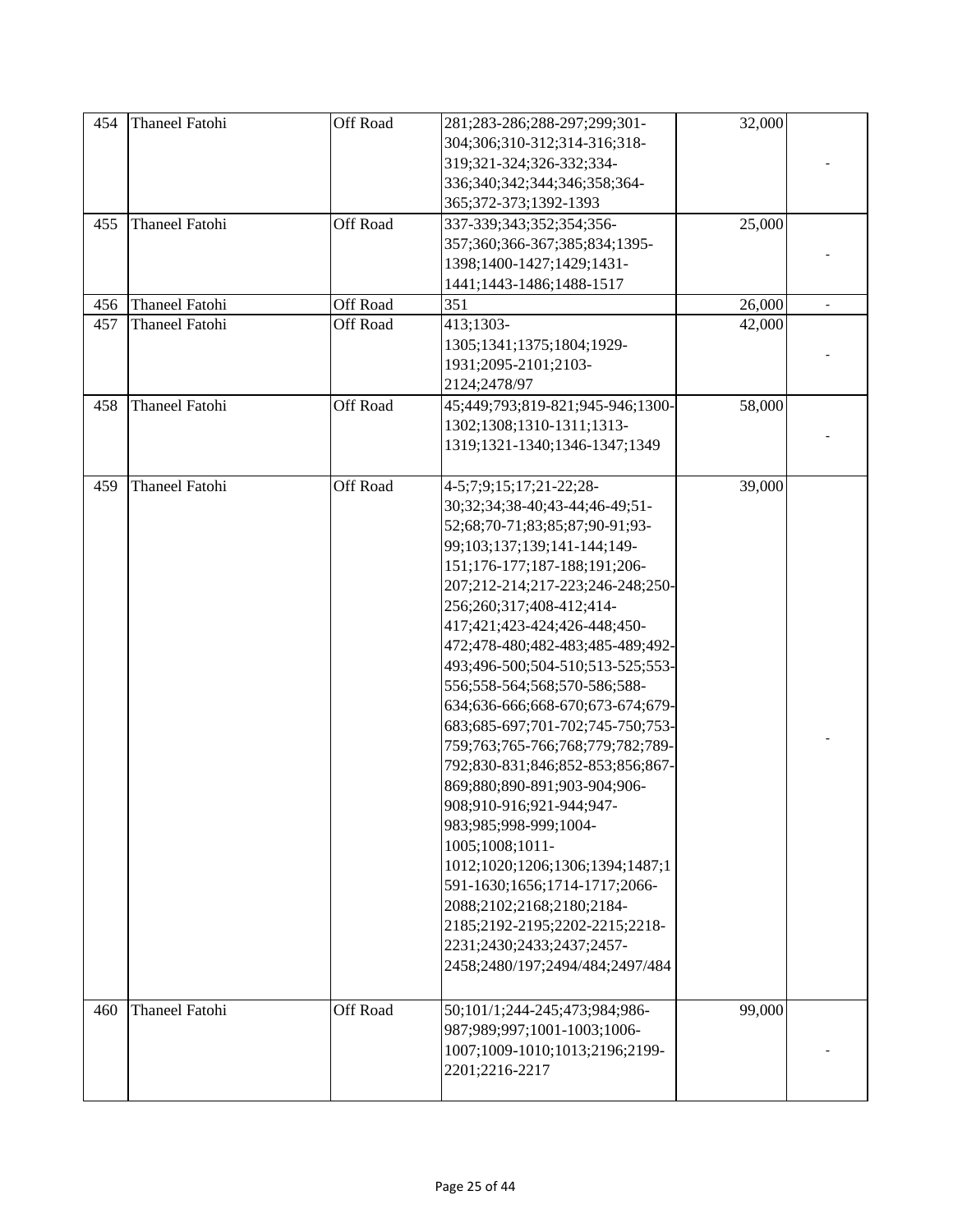| 461 | <b>Thaneel Fatohi</b> | Off Road        | 54;539;541-                    | 19,000  |           |
|-----|-----------------------|-----------------|--------------------------------|---------|-----------|
|     |                       |                 | 542;1428;1430;1442;1518-       |         |           |
|     |                       |                 | 1590;2190                      |         |           |
| 462 | <b>Thaneel Fatohi</b> | Off Road        | 557;587;1017-1019;1021-        | 125,000 |           |
|     |                       |                 | 1034;1036-1205;1207-1281;1283- |         |           |
|     |                       |                 | 1284;1287-1290;1292-1299;1779  |         |           |
|     |                       |                 |                                |         |           |
| 463 | Thaneel Fatohi        | Off Road        | 710-724;730-                   | 63,000  |           |
|     |                       |                 | 737;990;1377;1978;2000-        |         |           |
|     |                       |                 | 2009;2125-2161;2169            |         |           |
| 464 | <b>Thaneel Fatohi</b> | Off Road        | 726;738-741;988;996;1718;2171- | 70,000  |           |
|     |                       |                 | 2179;2186                      |         |           |
| 465 | Udherwal              | Link Road       | 100-107                        |         | 818,000   |
| 466 | Udherwal              | Link Road       | 1-39;43;45-84;108-388;391-     |         | 909,000   |
|     |                       |                 | 399;401-436;439-459            |         |           |
| 467 | Udherwal              | Link Road       | 40-42;44;400                   |         | 796,000   |
| 468 | Udherwal              | Link Road       | 85-99;389-390;437-438;460      |         | 760,000   |
| 469 | Udherwal              | Off Road        | 1452;2903                      |         | 1,083,000 |
| 470 | Udherwal              | Off Road        | 1628                           |         | 1,556,000 |
| 471 | Udherwal              | Off Road        | 2411                           |         | 208,000   |
| 472 | Udherwal              | Off Road        | 2931-2934                      |         | 1,399,000 |
| 473 | Udherwal              | Off Road        | 3609-3689;3691-3716;4627       |         | 1,199,000 |
| 474 | Udherwal              | Off Road        | 3690                           | 98,000  |           |
| 475 | Udherwal              | Off Road        | 4481-4503;4533                 | 117,000 |           |
| 476 | Udherwal              | <b>Off Road</b> | 4537-4550;4554-4562;4564;4566- | 105,000 |           |
|     |                       |                 | 4572;4575-                     |         |           |
|     |                       |                 | 4593;4595;4598;4600;4605-      |         |           |
|     |                       |                 | 4607;4609-4621;4721-           |         |           |
|     |                       |                 | 4726;5274;5277-5279;5282;5289- |         |           |
|     |                       |                 | 5291:5293-                     |         |           |
|     |                       |                 | 5295;5361;5364;5366;5369;5385- |         |           |
|     |                       |                 | 5388;5393;5396-                |         |           |
|     |                       |                 | 5397;5411;5417;5420-5422       |         |           |
| 477 | Udherwal              | Off Road        | 4608                           |         | 1,164,000 |
| 478 | Udherwal              | <b>Off Road</b> | 4727-4734;4736-4742            |         | 2,419,000 |
| 479 | Udherwal              | Off Road        | 4735                           |         | 1,147,000 |
| 480 | Udherwal              | Off Road        | 5309-5310                      | 61,000  |           |
| 481 | Udherwal              | Off Road        | 3056-3059;3061-3098;5389       | 84,000  |           |
| 482 | Udherwal              | Off Road        | 776-779;782-790                | 157,000 |           |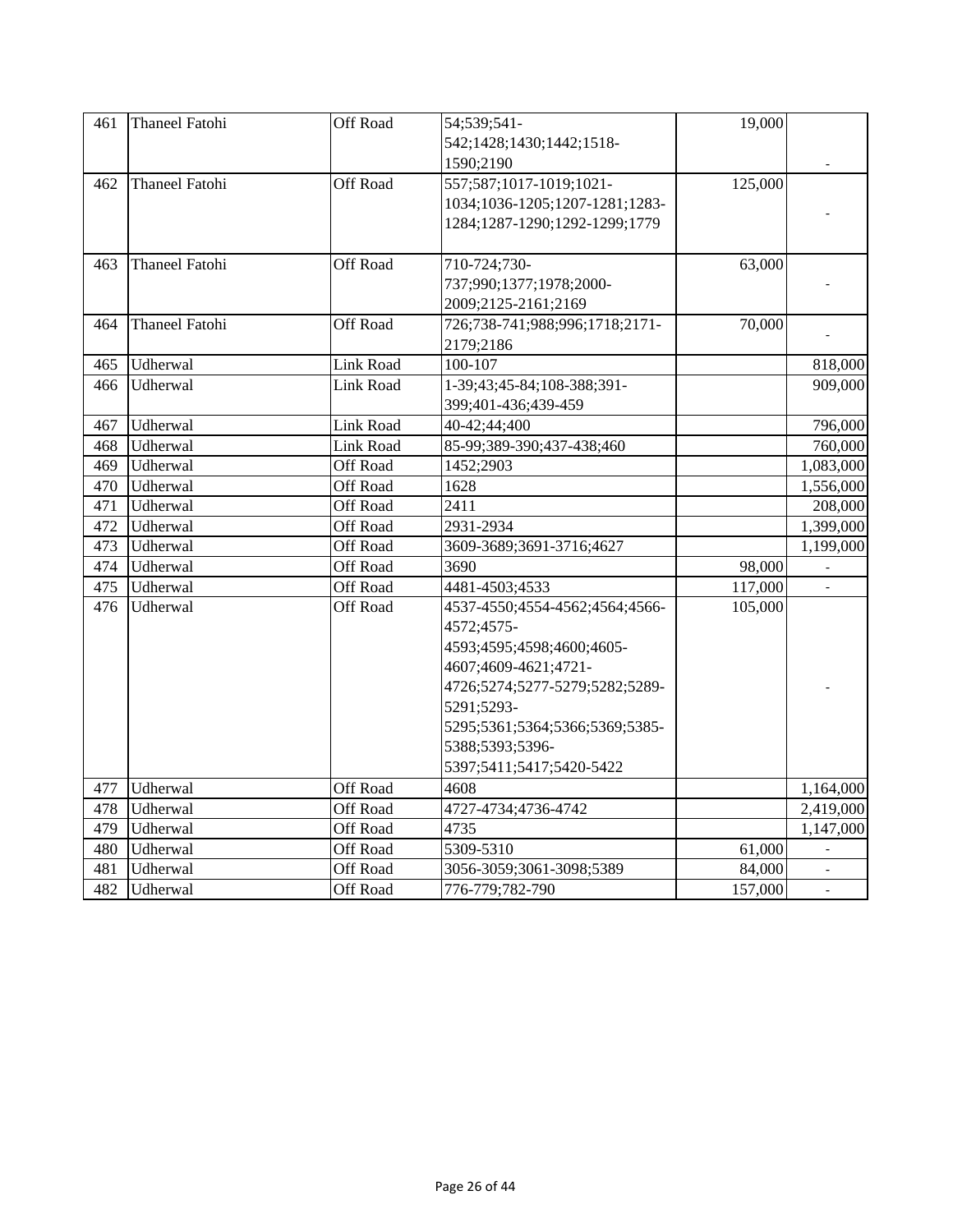| 483 | Udherwal | Off Road | 914-924;927;930;933-935;937-<br>938;941-947;949-999;1001-<br>1092;1106;1108;1120-<br>1122;1127;1131-1164;1166-<br>1172;1175;1178;1181-1182;1184-<br>1185;1188-1205;1207-1212;1214-<br>1289;1291-1298;1300-1451;1453-<br>1456;1459-1472;1553-<br>1627;2412;2508-<br>2510;2512;2515;2635;2703-<br>2777;2779-2813;2904-2908;2914-<br>2919;2935-2994;3001;3266-<br>3608;3717-3721;4622-4626;4628-<br>4677;5296-5304;5423-5444               | 1,617,000 |
|-----|----------|----------|-----------------------------------------------------------------------------------------------------------------------------------------------------------------------------------------------------------------------------------------------------------------------------------------------------------------------------------------------------------------------------------------------------------------------------------------|-----------|
| 484 | Udherwal | Off Road | 925;931;1000;1112-1115;1117-<br>1119;1123-1126;1128-1130;1457-<br>1458;2665-2667;2671-2672;2679-<br>2680;2687;2694;2912-<br>2913;3749;3775-3791;3793-<br>3820;3822-3825;4104-4139;4173-<br>4213;4743-4763;4765-4839                                                                                                                                                                                                                     | 1,855,000 |
| 485 | Udherwal | Off Road | 926;928-929;932;936;939-<br>940;948;1093-1105;1107;1109-<br>1111;1116;1165;1173-1174;1176-<br>1177;1179-1180;1183;1186-<br>1187;1206;1213;1290;1299;1629-<br>1700;2254-2306;2337-2410;2413-<br>2507;2511;2513-2514;2516-<br>2634;2636-2664;2668-2670;2673-<br>2678;2681-2686;2688-2693;2695-<br>2702;2778;3002-3015;3017-<br>3032;3034-3038;3043-3044;3047-<br>3048;3100-3265;3722-3748;3750-<br>3774;3792;3821;4214-<br>4221;4764;5305 | 1,831,000 |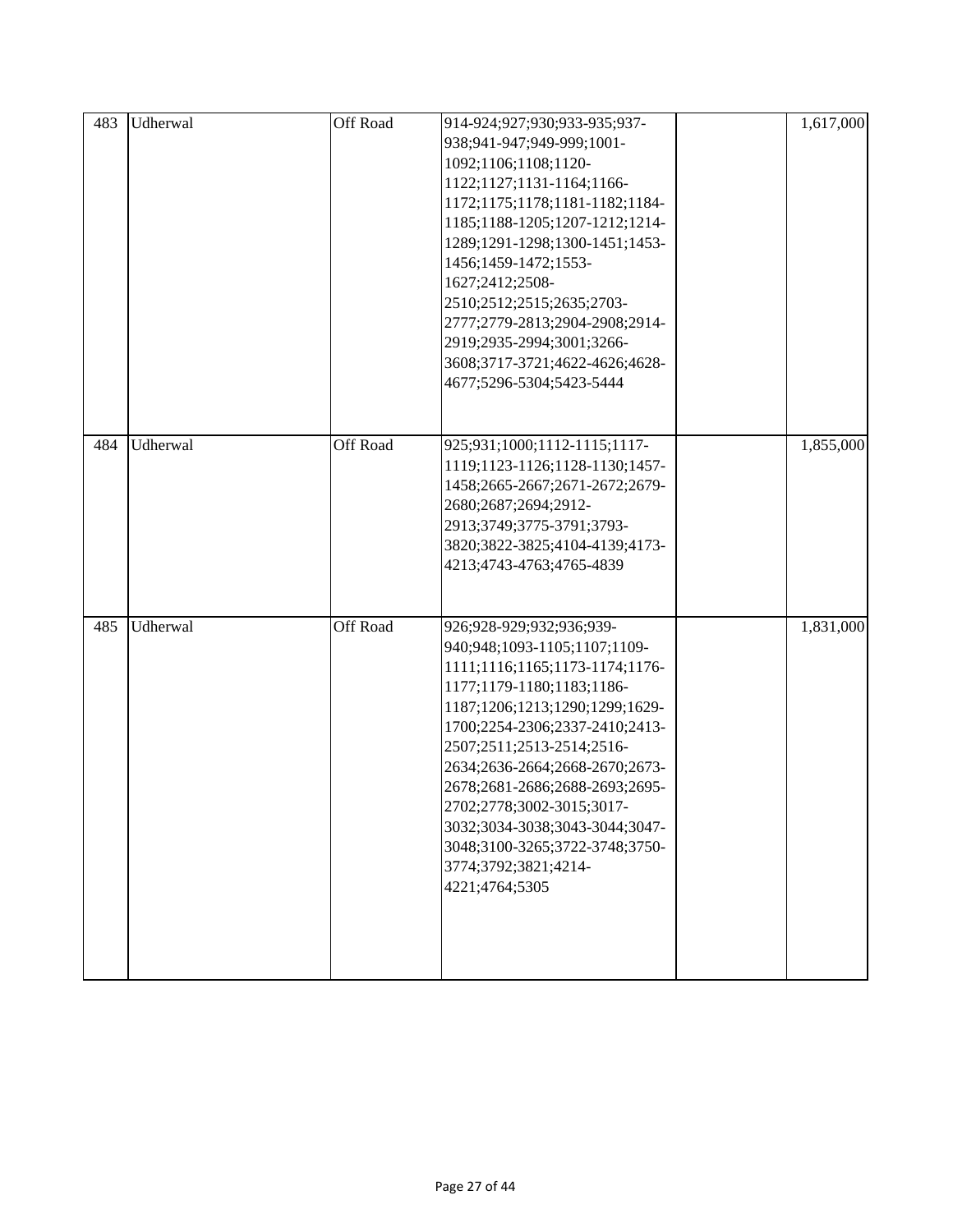| 486 | Udherwal | Chakwal<br>(Bhoun Road<br>50 Yards)    | 4842/1;4899/1;4904/1;4905/1;4906<br>/1;4907/1;4910/1;4918/1;4919/1;5<br>191/1;5192/1;5195/1;5196/1;5197/<br>1;5202/1;5203/1;5204/1;5205/1;52<br>06/1;5232/1;5236/1;5237/1;5238/1<br>;5240/1;5249/1;5250/1;5251/1;525<br>2/1;5257/1;5262/1;5264/1;5272/1;<br>5273/1;5275/1;5280/1;5285/1;5286<br>/1;5287/1;5288/1;5292/1;5306/1;5<br>307/1;5308/1;5323/1;5362/1;5363/<br>1;5365/1;5367/1;5368/1;5383/1;53<br>84/1;5390/1;5391/1;5392/1;5394/1<br>;5395/1;5408/1;5409/1;5410/1;541 | 591,000   |  |
|-----|----------|----------------------------------------|----------------------------------------------------------------------------------------------------------------------------------------------------------------------------------------------------------------------------------------------------------------------------------------------------------------------------------------------------------------------------------------------------------------------------------------------------------------------------------|-----------|--|
|     |          |                                        | 2/1;5413/1;5414/1;5415/1;5416/1;<br>5418/1;5419/1                                                                                                                                                                                                                                                                                                                                                                                                                                |           |  |
| 487 | Udherwal | Chakwal<br>(Bhoun Road<br>50 Yards)    | 5258/1;5265/1;5266/1                                                                                                                                                                                                                                                                                                                                                                                                                                                             | 378,000   |  |
| 488 | Udherwal | Chakwal<br>(Bhoun Road)                | 5258/2;5258/3;5265/2;5265/3                                                                                                                                                                                                                                                                                                                                                                                                                                                      | 387,000   |  |
| 489 | Udherwal | Chakwal<br>(Talagang Road<br>50 Yards) | 751-755;763/1                                                                                                                                                                                                                                                                                                                                                                                                                                                                    | 1,507,000 |  |
| 490 | Udherwal | Chakwal<br>Talagang Road<br>50 Yards   | 728-741                                                                                                                                                                                                                                                                                                                                                                                                                                                                          | 1,509,000 |  |
| 491 | Udherwal | Link Road 50<br>Yards                  | 1827-1829;1833-1835;2036                                                                                                                                                                                                                                                                                                                                                                                                                                                         | 575,000   |  |
| 492 | Udherwal | Link Road 50<br>Yards                  | 5276;5281                                                                                                                                                                                                                                                                                                                                                                                                                                                                        | 494,000   |  |
| 493 | Udherwal | Link Road 50<br>Yards                  | 768/2;768/3;772/1;772/2                                                                                                                                                                                                                                                                                                                                                                                                                                                          | 1,188,000 |  |
| 494 | Udherwal | Main Road                              | 1473-1474;1487-1490;2314-<br>2317;2319-2320;2322;2325-2326                                                                                                                                                                                                                                                                                                                                                                                                                       | 205,000   |  |
| 495 | Udherwal | Main Road                              | 1491-1492;1495-1496;1498-<br>1499;2238;2241-2253;2309;2311-<br>2312;4524-4527;4531-4532;4551-<br>4553;4563;4565;4573-<br>4574;4594;4596-4597;4599;4873-<br>4877;4937-4938                                                                                                                                                                                                                                                                                                        | 309,000   |  |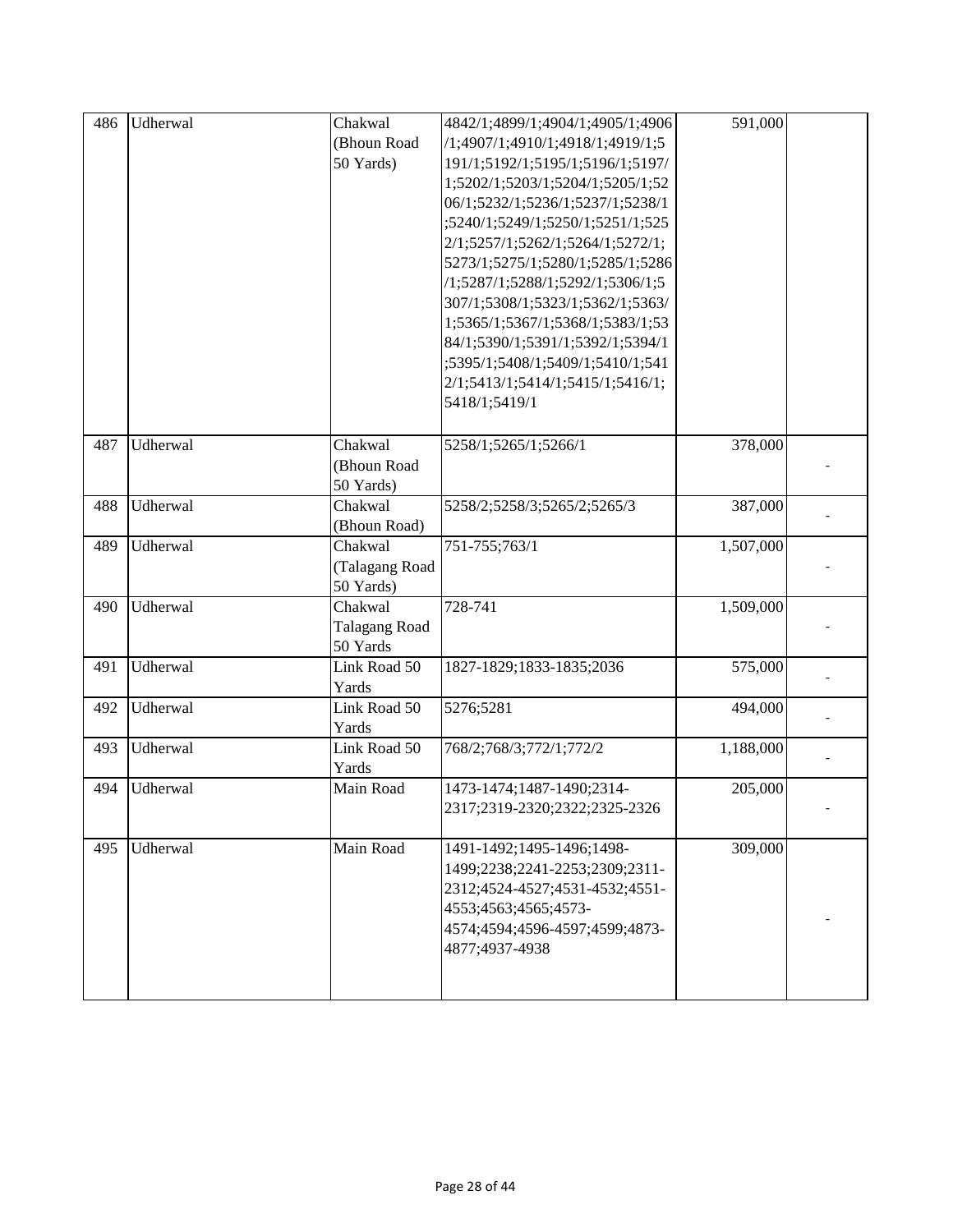| 496 | Udherwal | Main Road    | 1513-1514;1517-1518;1545-      | 388,000   |  |
|-----|----------|--------------|--------------------------------|-----------|--|
|     |          |              | 1546;1548-1550;1745-1747;1756- |           |  |
|     |          |              | 1761;1785-1788;1818;1918-      |           |  |
|     |          |              | 1923;1933-1936;1948-1950;4065- |           |  |
|     |          |              | 4068;4070-4072;4078-4080;4084- |           |  |
|     |          |              | 4087;4466-4468;4475-4476;4478- |           |  |
|     |          |              | 4479;4482-4483;4486;4494-      |           |  |
|     |          |              | 4495;4497;4534-4536            |           |  |
|     |          |              |                                |           |  |
|     |          |              |                                |           |  |
| 497 | Udherwal | Main Road    | 2055;3914;4040                 | 952,000   |  |
| 498 | Udherwal | Main Road    | 2890;2893;2895-2899;4051-      | 493,000   |  |
|     |          |              | 4052;4054                      |           |  |
| 499 | Udherwal | Main Road    | 3830;4920;4922-4924;4927-      | 382,000   |  |
|     |          |              | 4929;4931;4936                 |           |  |
| 500 | Udherwal | Main Road    | 3928-3929;3947;3952-3954;3959- | 1,206,000 |  |
|     |          |              | 3960;4144-4145;4153            |           |  |
|     |          |              |                                |           |  |
| 501 | Udherwal | Main Road    | 3964                           | 963,000   |  |
| 502 | Udherwal | Main Road    | 4601-4604;4641-4644;4941;4943- | 248,000   |  |
|     |          |              | 4944;4949-4951;4953-4954;4966- |           |  |
|     |          |              | 4968;4970;4994-4997            |           |  |
|     |          |              |                                |           |  |
| 503 | Udherwal | Main Road    | 764-769;772;3012/2967          | 1,238,000 |  |
| 504 | Udherwal | Main Road    | 781;1820;1824;1842;1851-       | 593,000   |  |
|     |          |              | 1852;3000/1;3834-              |           |  |
|     |          |              | 3836;3841;3913;3920;4015;4018- |           |  |
|     |          |              | 4021;4028;4038-4039            |           |  |
| 505 | Udherwal | Main Road 50 | 1823;2082-2083;2826;2831-      | 705,000   |  |
|     |          | Yards        | 2833;2849-2851;2856-2857;3033  |           |  |
|     |          |              |                                |           |  |
| 506 | Udherwal | Main Road 50 | 2049;2051-2053                 | 895,000   |  |
|     |          | Yards        |                                |           |  |
| 507 | Udherwal | Main Road 50 | 2050;2054                      | 949,000   |  |
|     |          | Yards        |                                |           |  |
| 508 | Udherwal | Main Road 50 | 2080;2861-2862;2883-2884;2888- | 698,000   |  |
|     |          | Yards        | 2889;2891-2892;2894;2900-      |           |  |
|     |          |              | 2902;2909-2911;2920-2928;2995- |           |  |
|     |          |              | 3000;3016;3039-3042;3045-      |           |  |
|     |          |              | 3046;3049-3050;3829;3831-      |           |  |
|     |          |              | 3833;3837-3840                 |           |  |
|     |          |              |                                |           |  |
| 509 | Udherwal | Main Road 50 | 2081                           | 578,000   |  |
|     |          | Yards        |                                |           |  |
| 510 | Udherwal | Main Road 50 | 3828                           | 381,000   |  |
|     |          | Yards        |                                |           |  |
| 511 | Udherwal | Main Road 50 | 3924-3927;3930-3933;3943-3945  | 1,486,000 |  |
|     |          | Yards        |                                |           |  |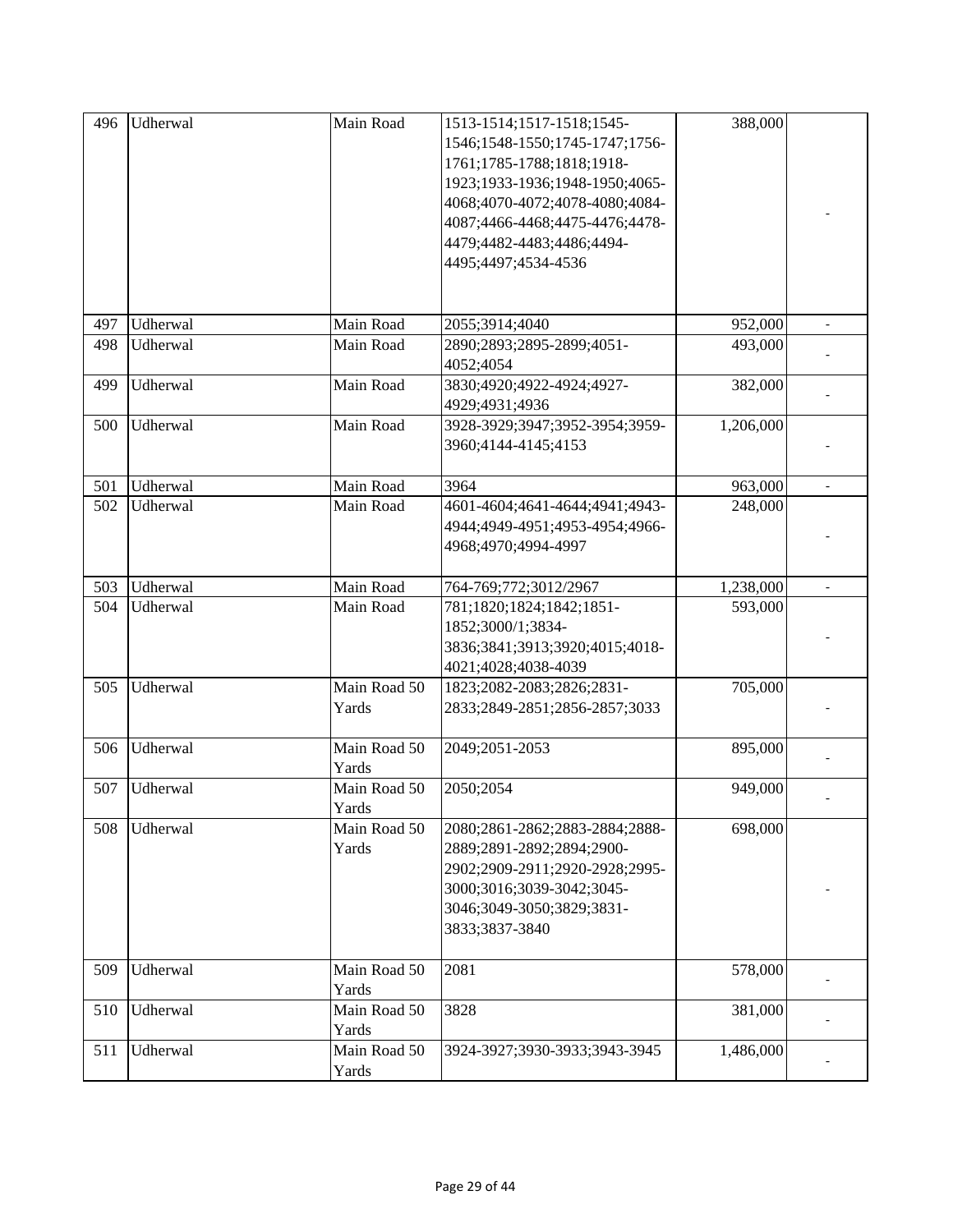| 512 | Udherwal | Main Road 50<br>Yards | 3946;3948-3951;3955-3957;3961-<br>3963 | 1,524,000 |                          |
|-----|----------|-----------------------|----------------------------------------|-----------|--------------------------|
| 513 | Udherwal | Main Road 50          | 767;769-771;773-775;4140-              | 1,728,000 |                          |
|     |          | Yards                 | 4143;4146-4152;4154-4156;4228-         |           |                          |
|     |          |                       | 4232;4235-4240;4245-4246;4250-         |           |                          |
|     |          |                       | 4254;4256-4258                         |           |                          |
|     |          |                       |                                        |           |                          |
| 514 | Udherwal | Main Road 50          | 780                                    | 1,519,000 |                          |
|     |          | Yards                 |                                        |           |                          |
| 515 | Udherwal | Off Road              | 3958                                   | 471,000   | $\overline{\phantom{a}}$ |
| 516 | Udherwal | Off Road              | 4259-4314                              | 208,000   |                          |
| 517 | Udherwal | Off Road 50           | 2814;2853;4888                         | 692,000   |                          |
|     |          | Yards                 |                                        |           |                          |
| 518 | Udherwal | Off Road 50           | 2848;4890;4899-4900;5283-5284          | 482,000   |                          |
|     |          | Yards                 |                                        |           |                          |
| 519 | Udherwal | Off Road 50           | 4843                                   | 674,000   |                          |
|     |          | Yards                 |                                        |           |                          |
| 520 | Udherwal | Off Road 50           | 4891                                   | 454,000   |                          |
|     |          | Yards                 |                                        |           |                          |
| 521 | Udherwal | Off Road 50           | 4903                                   | 470,000   |                          |
|     |          | Yards                 |                                        |           |                          |
| 522 | Udherwal | On Road               | 1873;1879                              | 967,000   |                          |
| 523 | Udherwal | On Road               | 1878                                   | 596,000   |                          |
| 524 | Udherwal | On Road 50            | 1856-1859;1876                         | 567,000   |                          |
|     |          | Yards                 |                                        |           |                          |
| 525 | Udherwal | On Road 50            | 1860                                   | 706,000   |                          |
|     |          | Yards                 |                                        |           |                          |
| 526 | Udherwal | On Road 50            | 1871;1874                              | 389,000   |                          |
|     |          | Yards                 |                                        |           |                          |
| 527 | Udherwal | On Road 50            | 1872;1875                              | 535,000   |                          |
|     |          | Yards                 |                                        |           |                          |
| 528 | Udherwal | On Road 50<br>Yards   | 1877;1880-1883;2033-2035               | 616,000   |                          |
| 529 | Udherwal | On Road 50            | 4889                                   | 512,000   |                          |
|     |          | Yards                 |                                        |           |                          |
| 530 | Udherwal | On Road 50            | 5324                                   | 487,000   |                          |
|     |          | Yards                 |                                        |           |                          |
| 531 | Udherwal | On Road 50            | 764-765                                | 1,263,000 |                          |
|     |          | Yards                 |                                        |           |                          |
| 532 | Udherwal | Off Road              | 4982-5020                              | 112,000   | $\overline{a}$           |
| 533 | Udherwal | Off Road              | 5021-5190;5193-5194;5198-              | 93,000    |                          |
|     |          |                       | 5201;5207-5231;5233-                   |           |                          |
|     |          |                       | 5235;5239;5241-5248                    |           |                          |
| 534 | Udherwal | Off Road              | 5253-5255                              | 139,000   | $\overline{\phantom{a}}$ |
| 535 | Udherwal | Off Road              | 5256;5259-5261;5263;5267-5271          | 155,000   |                          |
|     |          |                       |                                        |           |                          |
| 536 | Udherwal | Residential           | 728/1-741/1                            | 943,000   | $\overline{\phantom{a}}$ |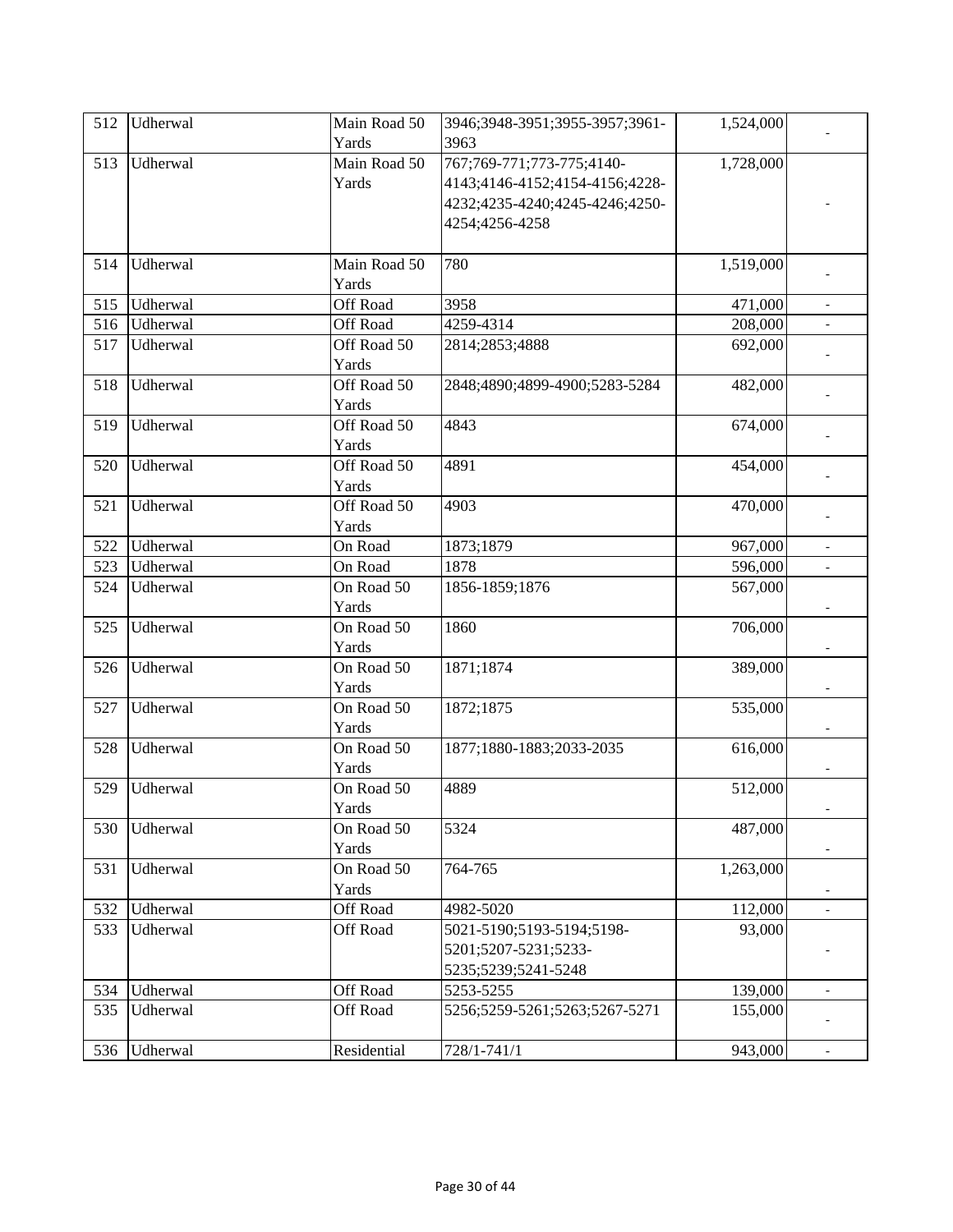| 537 | Udherwal | Chakwal              | 4842/2;4899/2;4904/2;4905/2;4910  | 289,000   |                          |
|-----|----------|----------------------|-----------------------------------|-----------|--------------------------|
|     |          | (Bhoun Road)         | /2;4918/2;4919/2;5191/2;5192/2;5  |           |                          |
|     |          |                      | 195/2;5202/2;5203/2;5204/2;5205/  |           |                          |
|     |          |                      | 2;5232/2;5236/2;5249/2;5250/2;52  |           |                          |
|     |          |                      | 52/2;5257/2;5258/2;5262/2;5264/2  |           |                          |
|     |          |                      | ;5265/2;5272/2;5273/2;5280/2;528  |           |                          |
|     |          |                      | 5/2;5286/2;5287/2;5292/2;5306/2;  |           |                          |
|     |          |                      | 5307/2;5308/2;5323/2;5363/2;5365  |           |                          |
|     |          |                      | /2;5367/2;5383/2;5384/2;5392/2;5  |           |                          |
|     |          |                      | 394/2;5395/2;5408/2;5409/2;5410/  |           |                          |
|     |          |                      | 2;5412/2;5413/2;5414/2;5415/2;54  |           |                          |
|     |          |                      | 16/2;5419/2                       |           |                          |
| 538 | Udherwal | Chakwal              | 751/1;752/1;753/1;754/1;755/1;76  | 1,159,000 |                          |
|     |          | (Talagang            | 3/2                               |           |                          |
|     |          | Road)                |                                   |           |                          |
| 539 | Udherwal | Chakwal              | 735/1;736/1;738/1;739/1;740/1;74  | 608,000   |                          |
|     |          | <b>Talagang Road</b> | 1/1                               |           |                          |
| 540 | Udherwal | Link Road            | 1;4-15;35-153;346-460             | 32,000    |                          |
| 541 | Udherwal | Link Road            | 1475-1486;1493-1494;1497;1500-    | 63,000    |                          |
|     |          |                      | 1512;1515-1516;1519-1520          |           |                          |
|     |          |                      |                                   |           |                          |
| 542 | Udherwal | Link Road            | 1827-1829;1832-1833;1835          | 562,000   |                          |
| 543 | Udherwal | Link Road            | 1830-1831;1834                    | 622,000   |                          |
| 544 | Udherwal | Link Road            | 191                               | 40,000    |                          |
| 545 | Udherwal | Link Road            | 2036/1                            | 445,000   |                          |
| 546 | Udherwal | Link Road            | 2037-2048                         | 149,000   | $\overline{\phantom{a}}$ |
| 547 | Udherwal | Link Road            | 2-3;16-34;154-190;192-345         | 32,000    | $\mathbb{L}^+$           |
| 548 | Udherwal | Link Road            | 728/1;741/1;768/2/1;768/3/1;772/1 | 813,000   |                          |
|     |          |                      | /1;772/2/1                        |           |                          |
| 549 | Udherwal | Link Road            | 791-801;806;808-811;813           | 125,000   |                          |
| 550 | Udherwal | Link Road            | 802-803;1521-1544;1547;1551-      | 109,000   |                          |
|     |          |                      | 1552;1701-1744;1748-1755;1762-    |           |                          |
|     |          |                      | 1784;1789-1817;1819;1821-         |           |                          |
|     |          |                      | 1822;2239-2240;3842-3850          |           |                          |
|     |          |                      |                                   |           |                          |
| 551 | Udherwal | Link Road            | 804-805;807;812;814-826           | 137,000   |                          |
| 552 | Udherwal | On Road              | 1821;2185                         | 593,000   |                          |
| 553 | Udherwal | Off Road             | 1821;2185                         | 298,000   | $\overline{\phantom{a}}$ |
| 554 | Udherwal | Main Road            | 1473/1-1474/1;1487/1-             | 138,000   |                          |
|     |          |                      | 1490/1;2314/1-2317/1;2319/1-      |           |                          |
|     |          |                      | 2320/1;2322/1;2325/1-2326/1       |           |                          |
| 555 | Udherwal | Main Road            | 1491/1-1492;1495-1496;1498-       | 154,000   |                          |
|     |          |                      | 1499;2238;2241-2253;2309;2311-    |           |                          |
|     |          |                      | 2312;4601-4604;4641-              |           |                          |
|     |          |                      | 4644;4941;4943-4944;4949-         |           |                          |
|     |          |                      | 4951;4953-4954;4966-              |           |                          |
|     |          |                      | 4968;4970;4994-4997               |           |                          |
|     |          |                      |                                   |           |                          |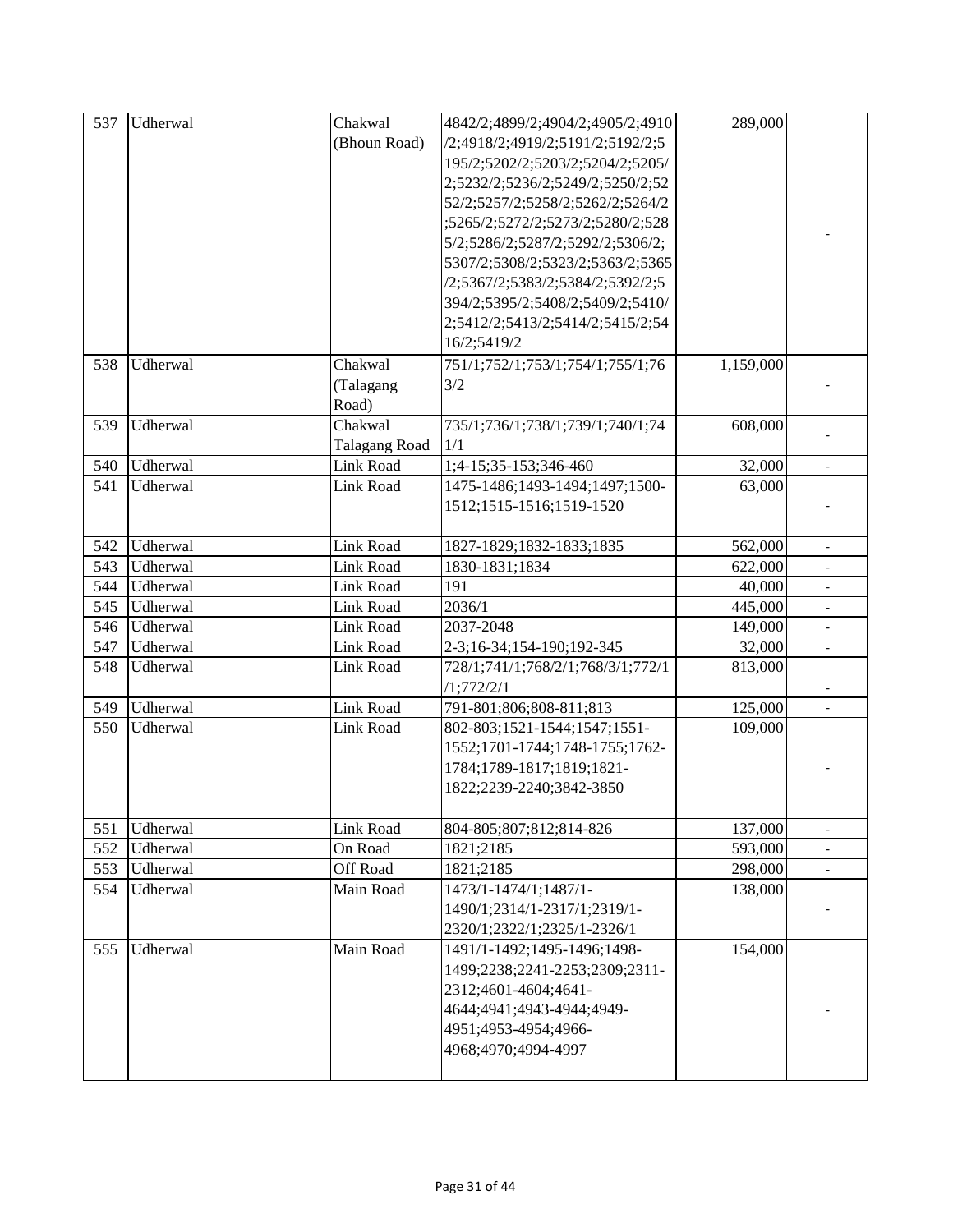| 556 | Udherwal | Main Road | 1513-1514;1517-1518;1545-<br>1546;1548-1550;1745-1747;1756-<br>1761;1785-1788;1818;1918-<br>1923;1933-1936;1948-1950;4070-<br>4072;4078-4080;4084-4087;4466-<br>4468;4475-4476;4478-4479;4482-<br>4483;4486;4494-4495;4497                                                                                                                     | 224,000 |                          |
|-----|----------|-----------|------------------------------------------------------------------------------------------------------------------------------------------------------------------------------------------------------------------------------------------------------------------------------------------------------------------------------------------------|---------|--------------------------|
| 557 | Udherwal | Main Road | 1820/1;1824/1;1842/1;1851/1-<br>1852/1                                                                                                                                                                                                                                                                                                         | 338,000 |                          |
| 558 | Udherwal | Main Road | 1823/1;3016/1;3840/1                                                                                                                                                                                                                                                                                                                           | 431,000 |                          |
| 559 | Udherwal | Main Road | 2049/1;2050/1;2051/1;2052/1;2053<br>/1;2054/1;2832/1                                                                                                                                                                                                                                                                                           | 530,000 |                          |
| 560 | Udherwal | Main Road | 2080/1;2081/1;2082/1;2083/1;2826<br>/1;2831/1;2833/1;2849/1;2850/1;2<br>851/1;2856/1;2857/1;2861/1;2862/<br>1;2888/1;2889/1;2891/1;2894/1;29<br>09/1;2910/1;2911/1;2995/1;2996/1<br>;2997/1;2999/1;3000/1;3033/1;303<br>9/1;3040/1;3041/1;3042/1;3049/1;<br>3050/1;3829/1;3831/1;3833/1;3838<br>/1;3913;3920;4015;4018-<br>4021;4028;4038-4039 | 353,000 |                          |
| 561 | Udherwal | Main Road | 2892/1                                                                                                                                                                                                                                                                                                                                         | 446,000 |                          |
| 562 | Udherwal | Main Road | 3828/1;4551-4553;4563;4565;4573-<br>4574;4594;4596-<br>4597;4599;4920;4922-4924;4927-<br>4929;4931;4936                                                                                                                                                                                                                                        | 195,000 |                          |
| 563 | Udherwal | Main Road | 3914;4040                                                                                                                                                                                                                                                                                                                                      | 504,000 | $\overline{\phantom{a}}$ |
| 564 | Udherwal | Main Road | 4051-4052;4054                                                                                                                                                                                                                                                                                                                                 | 292,000 |                          |
| 565 | Udherwal | Main Road | 4065-4068;4534-4536                                                                                                                                                                                                                                                                                                                            | 227,000 |                          |
| 566 | Udherwal | Main Road | 4524-4527;4531-4532;4873-<br>4877;4937-4938                                                                                                                                                                                                                                                                                                    | 173,000 |                          |
| 567 | Udherwal | Main Road | 769/1;773/1;774/1;775/1;780/1;39<br>24-3927;3924/1;3930-<br>3933;3930/1;3943-3946;3948-<br>3951;3948/1;3955-3957;3961-<br>3963;4148/1;4149/1;4154/1;4155/1<br>;4229/1;4230/1;4231/1;4232/1;423<br>5/1;4240/1;4245/1;4250/1;4251/1;<br>4252/1;4253/1;4254;4258                                                                                  | 865,000 |                          |
| 568 | Udherwal | Off Road  | 1069-1090;2755-2787;2789-<br>2813;2815-2816;2903-2908;2912-<br>2919;3627;4173-4221                                                                                                                                                                                                                                                             | 63,000  |                          |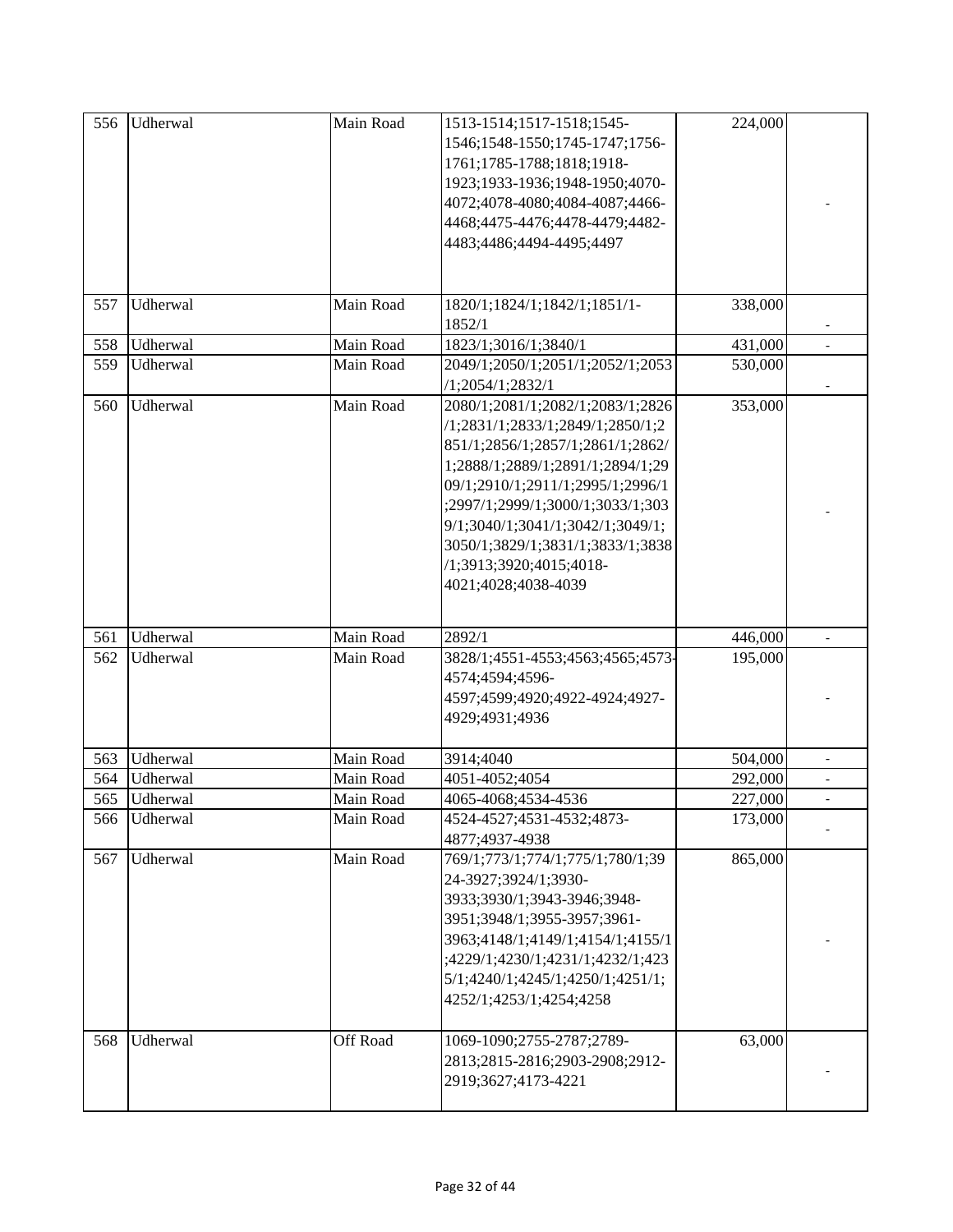| 569 | Udherwal | Off Road        | 1855                             | 471,000 | $\overline{\phantom{a}}$ |
|-----|----------|-----------------|----------------------------------|---------|--------------------------|
| 570 | Udherwal | Off Road        | 1902;2492-2754;3001-3010;3012-   | 42,000  |                          |
|     |          |                 | 3015;3017-3032;3034-3038;3043-   |         |                          |
|     |          |                 | 3044;3047-3048;3100-3554;3727-   |         |                          |
|     |          |                 | 3825;4104-4139;4622-4640;4646-   |         |                          |
|     |          |                 | 4677;5423-5444                   |         |                          |
|     |          |                 |                                  |         |                          |
|     |          |                 |                                  |         |                          |
| 571 | Udherwal | Off Road        | 2788;3555-3626;3628-3726;4164    | 34,000  |                          |
|     |          |                 |                                  |         |                          |
| 572 | Udherwal | Off Road        | 2814/1;3051-3052;3054            | 461,000 |                          |
| 573 | Udherwal | Off Road        | 2848/1                           | 323,000 |                          |
| 574 | Udherwal | Off Road        | 2853/1                           | 443,000 | $\overline{\phantom{a}}$ |
| 575 | Udherwal | Off Road        | 2863                             | 489,000 | $\overline{\phantom{a}}$ |
| 576 | Udherwal | Off Road        | 2931-2994;5296-5305              | 37,000  |                          |
| 577 | Udherwal | Off Road        | 3053;4840-4841                   | 431,000 | $\blacksquare$           |
| 578 | Udherwal | Off Road        | 3965-4000                        | 97,000  |                          |
| 579 | Udherwal | <b>Off Road</b> | 4381-4424;4426-4465;4504-        |         | 1,726,000                |
|     |          |                 | 4521;4697;4707                   |         |                          |
| 580 | Udherwal | Off Road        | 4425                             | 33,000  | $\overline{\phantom{a}}$ |
| 581 | Udherwal | Off Road        | 461-474;480-481;484-485;487-     | 103,000 |                          |
|     |          |                 | 547;549-680;855;886-913;1825-    |         |                          |
|     |          |                 | 1826;2034-2056;2079-2219;2221-   |         |                          |
|     |          |                 | 2237;2308;2310;2313;2318;2321;2  |         |                          |
|     |          |                 | 323-2324;2327-2336;4222-         |         |                          |
|     |          |                 | 4227;4522-4523;4528-             |         |                          |
|     |          |                 | 4530;4645;5322                   |         |                          |
| 582 | Udherwal | Off Road        | 4678-4696;4698-4706;4708-        |         | 2,206,000                |
|     |          |                 | 4720;5311-5321                   |         |                          |
| 583 | Udherwal | Off Road        | 475-479;482-483;486;548;914-     | 71,000  |                          |
|     |          |                 | 916;919-920;922;926-927;931-     |         |                          |
|     |          |                 | 939;941-945;947-951;953-959;961- |         |                          |
|     |          |                 | 975;977-980;982;984-999;1091-    |         |                          |
|     |          |                 | 1228;1234-1253;1255-1259;1261-   |         |                          |
|     |          |                 | 1266;1268-1273;1275-1295;1297-   |         |                          |
|     |          |                 | 1315;1317;1319-1321;1323-        |         |                          |
|     |          |                 | 1324;1326-1334;1340-1346;1352-   |         |                          |
|     |          |                 | 1356;1361-1363;1372-1373;1375-   |         |                          |
|     |          |                 | 1376;1378-1472;1553-1555;1557-   |         |                          |
|     |          |                 | 1558;1562-1564;1577-1580;1594-   |         |                          |
|     |          |                 | 1595;1638;1665-                  |         |                          |
|     |          |                 | 1668;1673;1675;4727-4729;4731-   |         |                          |
|     |          |                 | 4732;4738-4839                   |         |                          |
|     |          |                 |                                  |         |                          |
|     |          |                 |                                  |         |                          |
|     |          |                 |                                  |         |                          |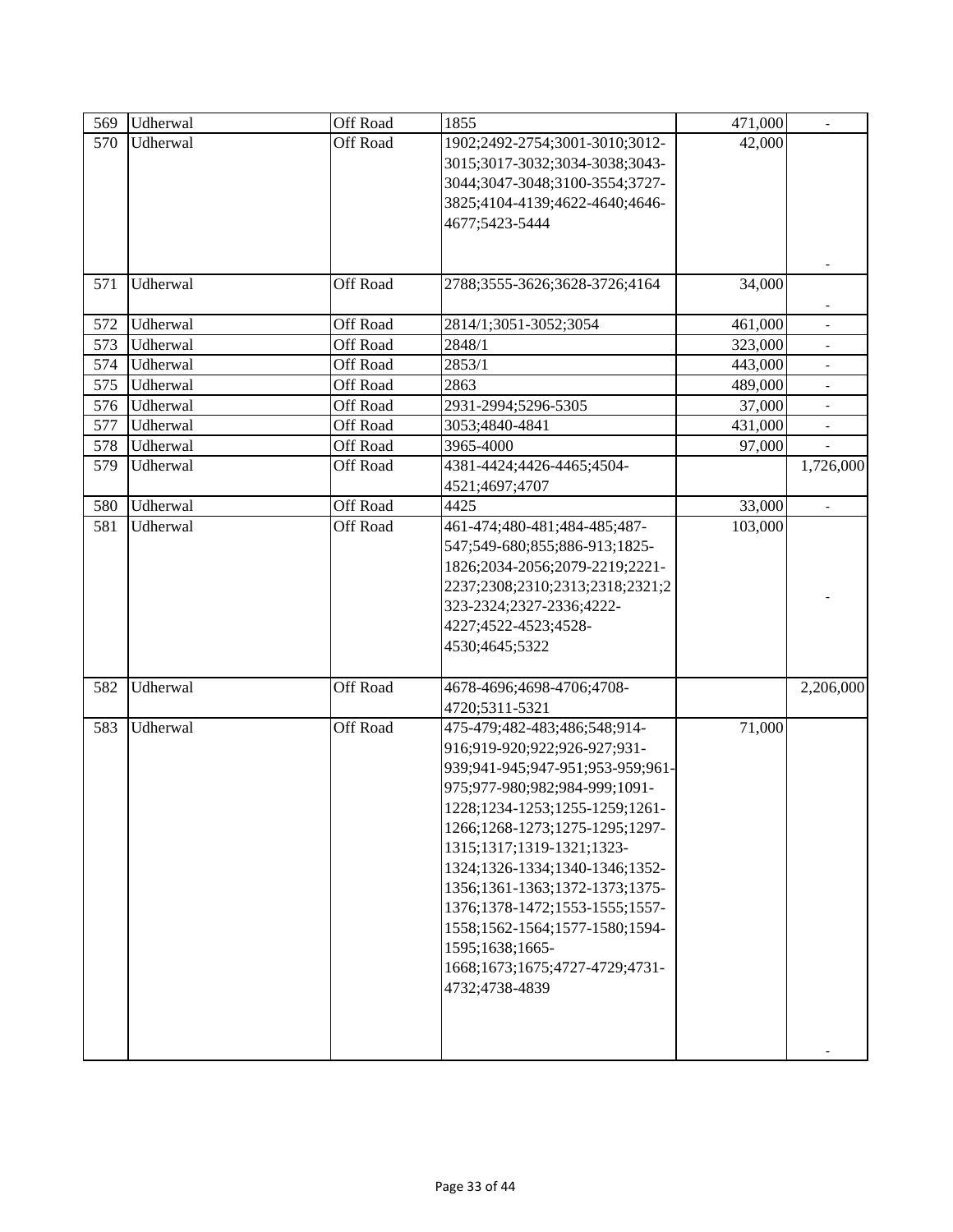| 584 | Udherwal | Off Road | 4843/1;4888/1;4890/1;4891/1;4899 | 380,000 |           |
|-----|----------|----------|----------------------------------|---------|-----------|
|     |          |          | /1;4900/1;4903/1;5276/1;5281/1;5 |         |           |
|     |          |          | 283/1;5284/1                     |         |           |
| 585 | Udherwal | Off Road | 5325-5360;5370-5371;5373-        |         | 1,765,000 |
|     |          |          | 5374;5376-5382;5398-5407         |         |           |
| 586 | Udherwal | Off Road | 5372;5375                        |         | 2,125,000 |
| 587 | Udherwal | Off Road | 681;687-689;1847-1850;1853-      | 215,000 |           |
|     |          |          | 1854;1861-1870                   |         |           |
| 588 | Udherwal | Off Road | 682-686;690;702;704-720;3826-    | 185,000 |           |
|     |          |          | 3827;3851-3912;3915-3919;3921-   |         |           |
|     |          |          | 3923;4157-4163;4165-4172;4233-   |         |           |
|     |          |          | 4234;4241-4244;4247-             |         |           |
|     |          |          | 4249;4255;4315-4380;4933         |         |           |
|     |          |          |                                  |         |           |
| 589 | Udherwal | Off Road | 691;693-                         | 143,000 |           |
|     |          |          | 701;703;2220;2869;3011;3099;446  |         |           |
|     |          |          | 9-4474;4477;4480;4844-4872;4878- |         |           |
|     |          |          | 4898;4901-4902;4908-4909;4911-   |         |           |
|     |          |          | 4917;4921;4925-                  |         |           |
|     |          |          | 4926;4930;4932;4934-4935;4939-   |         |           |
|     |          |          | 4940;4942;4945-4948;4952;4955-   |         |           |
|     |          |          | 4965;4969;4971-4981              |         |           |
|     |          |          |                                  |         |           |
|     |          |          |                                  |         |           |
| 590 | Udherwal | Off Road | 692;743-750;1836-1841;1843-      | 149,000 |           |
|     |          |          | 1844;1884-1901;1903-1917;1924-   |         |           |
|     |          |          | 1932;1937-1947;1951-2032;2929-   |         |           |
|     |          |          | 2930;3934-3942;4024              |         |           |
| 591 | Udherwal | Off Road | 721-727                          | 538,000 |           |
| 592 | Udherwal | Off Road | 742;827-854;856-885;2817-        | 114,000 |           |
|     |          |          | 2825;2827-2830;2834-             |         |           |
|     |          |          | 2847;2852;2854-2855;2858-        |         |           |
|     |          |          |                                  |         |           |
|     |          |          | 2860;2864-2868;2870-2882;2885-   |         |           |
|     |          |          | 2887;3060;4001-4014;4016-        |         |           |
|     |          |          | 4017;4022-4023;4025-4027;4029-   |         |           |
|     |          |          | 4037;4041-4050;4053;4055-        |         |           |
|     |          |          | 4064;4069;4073-4077;4081-        |         |           |
|     |          |          | 4083;4088-4103                   |         |           |
| 593 | Udherwal | Off Road | 756-762                          | 288,000 |           |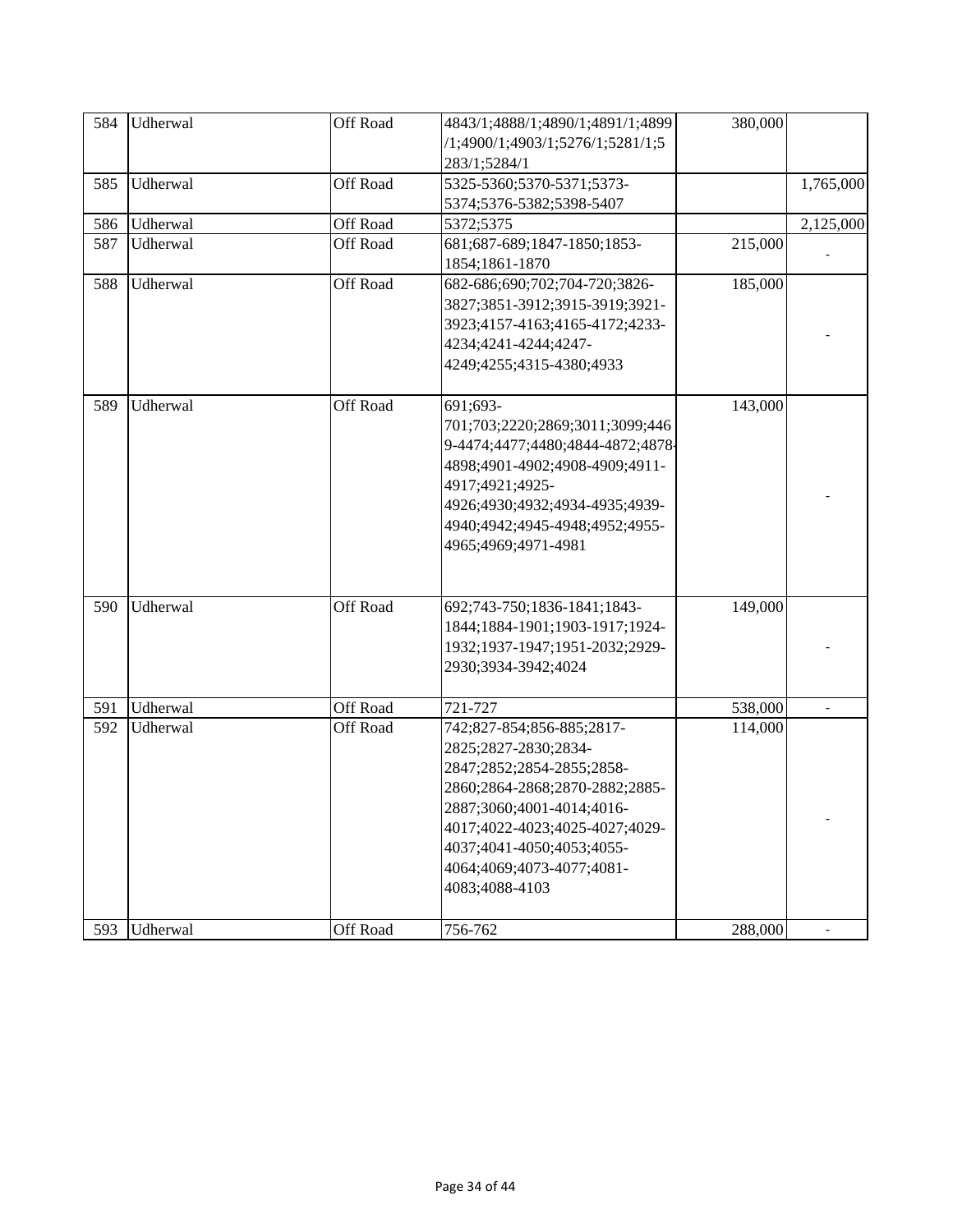| 594 | Udherwal | Off Road         | 917-918;921;923-925;928-         | 61,000    |                          |
|-----|----------|------------------|----------------------------------|-----------|--------------------------|
|     |          |                  | 930;940;946;952;960;976;981;983; |           |                          |
|     |          |                  | 1000-1068;1229-                  |           |                          |
|     |          |                  | 1233;1254;1260;1267;1274;1296;1  |           |                          |
|     |          |                  | 316;1318;1322;1325;1335-         |           |                          |
|     |          |                  | 1339;1347-1351;1357-1360;1364-   |           |                          |
|     |          |                  | 1371;1374;1377;1556;1559-        |           |                          |
|     |          |                  | 1561;1565-1576;1581-1593;1596-   |           |                          |
|     |          |                  | 1637;1639-1664;1669-             |           |                          |
|     |          |                  | 1672;1674;1676-1700;2254-        |           |                          |
|     |          |                  | 2307;2337-2491;3055;4730;4733-   |           |                          |
|     |          |                  | 4737                             |           |                          |
|     |          |                  |                                  |           |                          |
| 595 | Udherwal | On Road          | 1845                             | 479,000   | $\frac{1}{2}$            |
| 596 | Udherwal | On Road          | 1846                             | 616,000   | $\frac{1}{2}$            |
| 597 | Udherwal | On Road          | 1856/1;1877/1;1880/1;1882/1;2033 | 440,000   |                          |
|     |          |                  | /1;2035/1                        |           |                          |
| 598 | Udherwal | On Road          | 1881/1                           | 274,000   |                          |
| 599 | Udherwal | On Road          | 5324/1                           | 332,000   |                          |
| 600 | Udherwal | On Road          | 764/1                            | 887,000   |                          |
| 601 | Udherwal | Chakwal          | 4842/3;4899/3;4905/3;4910/3;4918 | 187,000   |                          |
|     |          | (Bhoun Road)     | /3;5195/3;5232/3;5249/3;5258/3;5 |           |                          |
|     |          |                  | 262/3;5265/3;5272/3;5273/3;5285/ |           |                          |
|     |          |                  | 3;5383/3;5408/3;5409/3;5410/3;54 |           |                          |
|     |          |                  | 12/3;5413/3;5414/3;5415/3;5416/3 |           |                          |
|     |          |                  | ;5419/3                          |           |                          |
| 602 | Udherwal | Chakwal          | 763/3                            | 636,000   |                          |
|     |          | (Talagang        |                                  |           |                          |
|     |          | Road)            |                                  |           |                          |
| 603 | Udherwal | Chakwal          | 735/2;736/2;738/2;740/2;741/2    | 604,000   |                          |
|     |          | Talagang Road    |                                  |           |                          |
| 604 | Udherwal | <b>Link Road</b> | 766/2                            | 1,299,000 |                          |
| 605 | Udherwal | Link Road        | 768/2/2;768/3/2;2036/2           | 219,000   | $\overline{\phantom{0}}$ |
| 606 | Udherwal | Main Road        | 2049/2;2051/2;2052/2;2054/2;2080 | 272,000   |                          |
|     |          |                  | /2;2081/2;2082/2;2083/2;2826/2;2 |           |                          |
|     |          |                  | 831/2;2833/2;2857/2;2861/2;2862/ |           |                          |
|     |          |                  | 2;2891/2;2909/2;3016/2;3033/2;30 |           |                          |
|     |          |                  | 39/2;3040/2;3041/2;3042/2;3049/2 |           |                          |
|     |          |                  | ;3050/2;3829/2;3831/2;3930/2;394 |           |                          |
|     |          |                  | 8/2;4231/2;4232/2;4235/2;4252/2; |           |                          |
|     |          |                  | 4253/2;4254                      |           |                          |
|     |          |                  |                                  |           |                          |
| 607 | Udherwal | Main Road        | 2832/2                           | 816,000   | $\blacksquare$           |
| 608 | Udherwal | Main Road        | 3828/2                           | 152,000   |                          |
| 609 | Udherwal | Off Road         | 2814/2                           | 278,000   |                          |
| 610 | Udherwal | <b>Off Road</b>  | 4843/2;4888/2;4890/2;4891/2;4899 | 202,000   |                          |
|     |          |                  | /2;4900/2;4903/2;5276/2;5283/2;5 |           |                          |
|     |          |                  | 284/2                            |           |                          |
| 611 | Udherwal | On Road          | 1856/2;5324/2                    | 199,000   |                          |
| 612 | Udherwal | On Road          | 1880/2;1882/2                    | 281,000   |                          |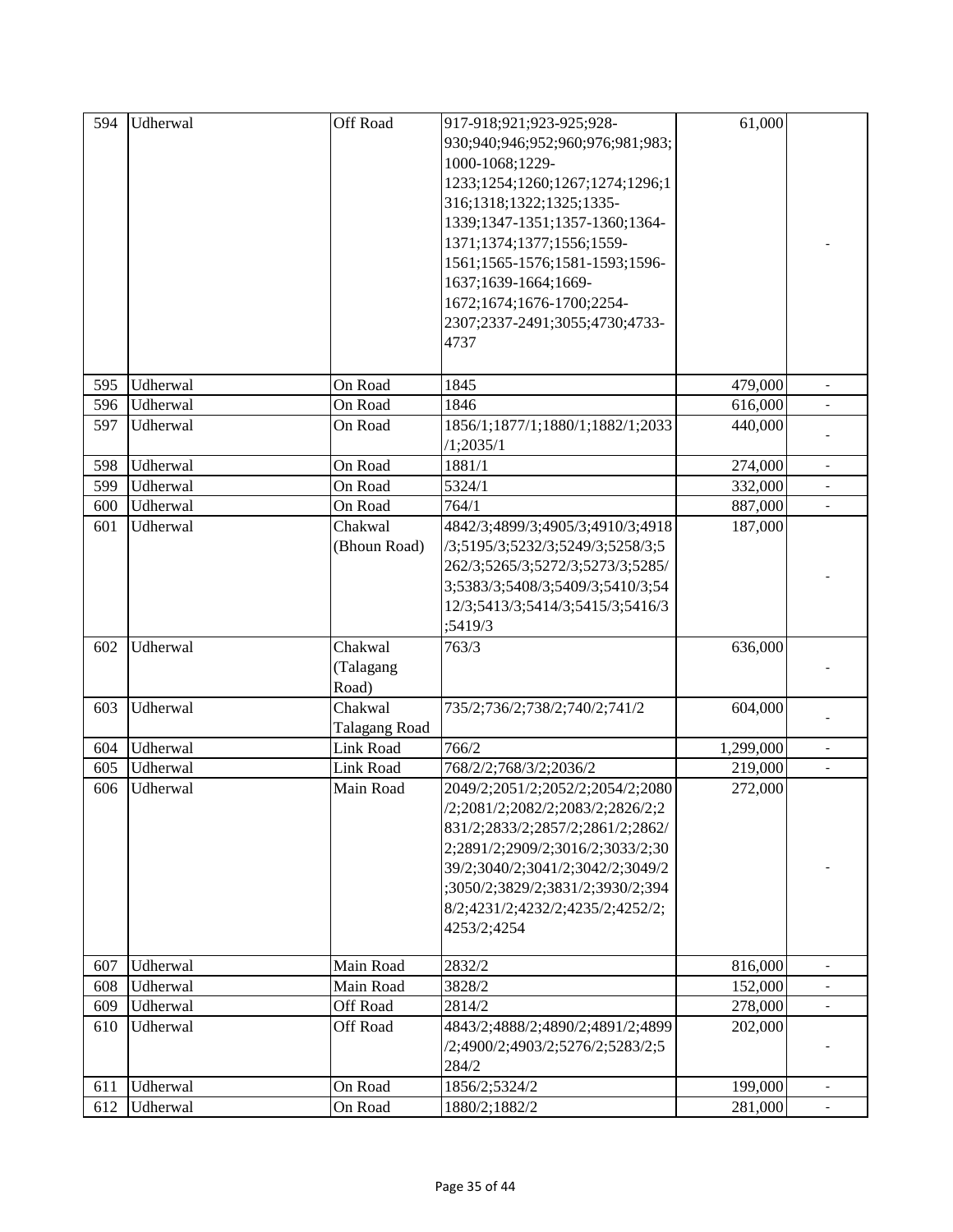| 613 | Bhaun Road (Upto Islamia       | Commercial | 2,740,000  |  |
|-----|--------------------------------|------------|------------|--|
|     | School Chowk) Distance 50      |            |            |  |
|     | Yards From Road, Plot On       |            |            |  |
|     | Road                           |            |            |  |
| 614 | <b>Bhoun Road (From Octroi</b> | On Road    | 1,134,000  |  |
|     | Post No. 5 To City Area),      |            |            |  |
|     | Plot On Road (Distance 50      |            |            |  |
|     | Yards from road)               |            |            |  |
| 615 | Commercial Shops (One          | On Road    | 13,357,000 |  |
|     | Marla) (15 Chowk To            |            |            |  |
|     | Dwatson), From Mention         |            |            |  |
|     |                                |            |            |  |
|     | Road To 30 Yards               |            |            |  |
| 616 | Commercial Shops (One          | On Road    | 12,968,000 |  |
|     | Marla) (Bhaun Chowk To 15      |            |            |  |
|     | Chowk), From Mention Road      |            |            |  |
|     | To 30 Yards                    |            |            |  |
| 617 | <b>Commercial Shops (One</b>   | On Road    | 7,452,000  |  |
|     | Marla) (Bhaun Chowk To         |            |            |  |
|     | Islamia High School), From     |            |            |  |
|     | Mention Road To 30 Yards       |            |            |  |
| 618 | Commercial Shops (One          | Main Road  | 3,144,000  |  |
|     | Marla) (Jabair Pur Road To     |            |            |  |
|     | City Area), From Mention       |            |            |  |
|     | Road To 30 Yards               |            |            |  |
|     |                                |            |            |  |
| 619 | Commercial Shops (One          | On Road    | 13,995,000 |  |
|     | Marla) (Tehsil Chowk To        |            |            |  |
|     | Bhaun Road), From Mention      |            |            |  |
|     | Road To 30 Yards               |            |            |  |
| 620 | Commercial Shops (One          | On Road    | 7,728,000  |  |
|     | Marla) (Tehsil Office To       |            |            |  |
|     | Jabair Pur Road), From         |            |            |  |
|     | Mention Road To 30 Yards       |            |            |  |
| 621 | <b>Commercial Shops (One</b>   | On Road    | 2,695,000  |  |
|     | Marla) (Thaneel Road From      |            |            |  |
|     | Railway Phattak), From         |            |            |  |
|     | Mention Road To 30 Yards       |            |            |  |
| 622 | Commercial Shops (One          | On Road    | 5,039,000  |  |
|     | Marla) Ara Bazar To Tube       |            |            |  |
|     | Well, From Mention Road To     |            |            |  |
|     | 30 Yards                       |            |            |  |
| 623 | Commercial Shops (One          | On Road    | 5,915,000  |  |
|     |                                |            |            |  |
|     | Marla) From Dwatson Plaza      |            |            |  |
|     | (Old Iesco Office) To City     |            |            |  |
|     | Area, From Mention Road To     |            |            |  |
|     | 30 Yards                       |            |            |  |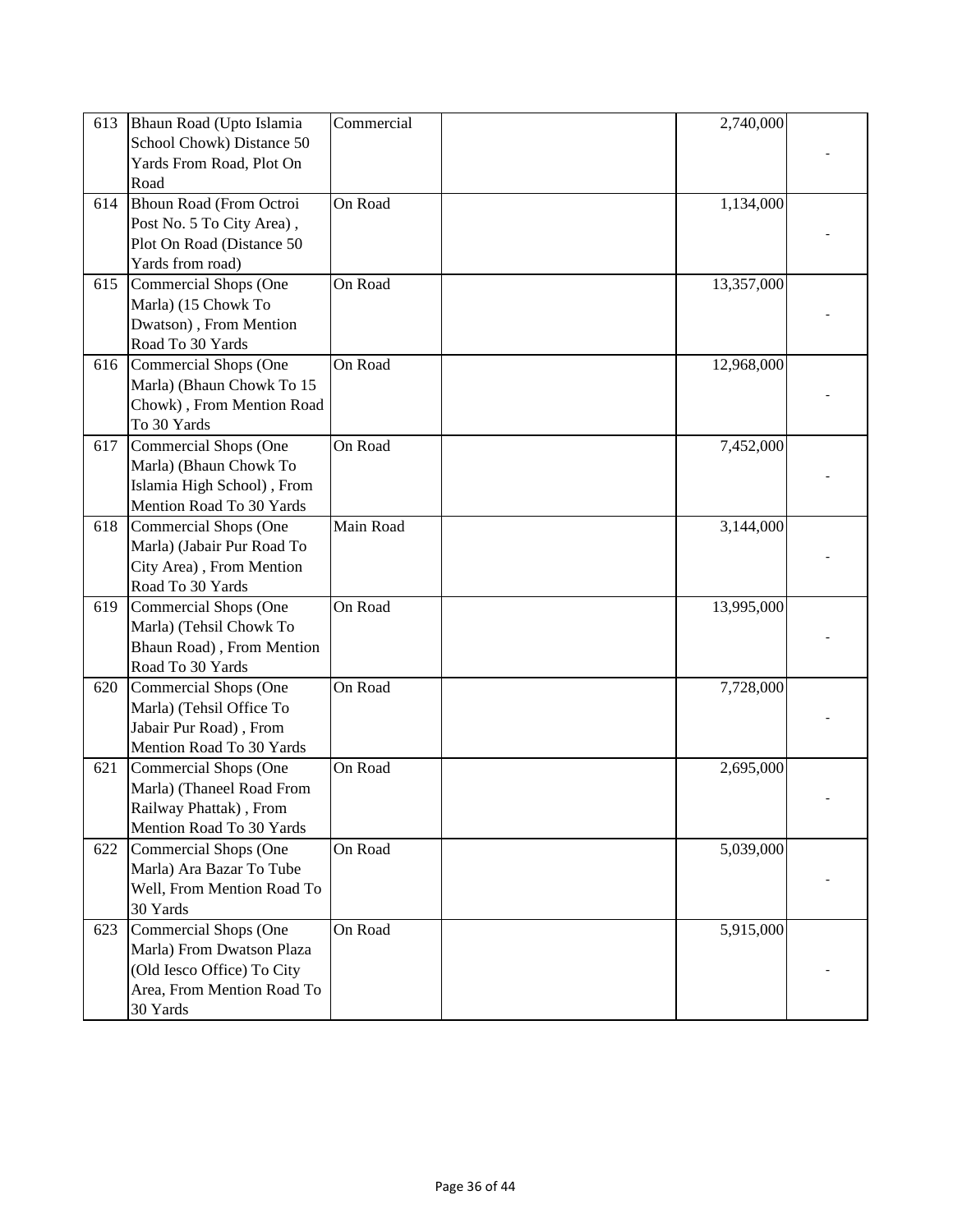| 624 | Chappar Bazar, Plot On Road<br>(From Babe Chakwal To Shop<br>Bata Shoes MC) (Distance 50<br>Yards from road)             | On Road   | 8,678,000  |  |
|-----|--------------------------------------------------------------------------------------------------------------------------|-----------|------------|--|
| 625 | Circular Road From Door Step On Road<br>Hospital To Jhelum Road<br>(Reliance CNG) (Distance 50<br>Yards from road)       |           | 1,357,000  |  |
| 626 | <b>Commercial Shops (One</b><br>Marla) (Bhaun Chowk To 15<br>Chowk), From Mention Road<br>To 30 Yards                    | On Road   | 12,303,000 |  |
| 627 | Commercial Shops (One<br>Marla) (Bhaun Chowk To<br>Islamia High School), From<br>Mention Road To 30 Yards                | On Road   | 7,783,000  |  |
| 628 | Commercial Shops (One<br>Marla) (Chappar Bazar<br>(Including Hospital Road),<br>From Mention Road To 30<br>Yards         | On Road   | 13,292,000 |  |
| 629 | <b>Commercial Shops (One</b><br>Marla) (Jabair Pur Road To<br>City Area), From Mention<br>Road To 30 Yards               | Main Road | 3,273,000  |  |
| 630 | Commercial Shops (One<br>Marla) (Tehsil Chowk To<br>Bhaun Road), From Mention<br>Road To 30 Yards                        | On Road   | 13,739,000 |  |
| 631 | Commercial Shops (One<br>Marla) (Tehsil Office To<br>Jabair Pur Road), From<br>Mention Road To 30 Yards                  | On Road   | 7,644,000  |  |
| 632 | Commercial Shops (One<br>Marla) (Thaneel Road From<br>Railway Phattak), From<br>Mention Road To 30 Yards                 | On Road   | 2,685,000  |  |
| 633 | Commercial Shops (One<br>Marla) Ara Bazar To Tube<br>Well, From Mention Road To<br>30 Yards                              | On Road   | 5,054,000  |  |
| 634 | Commercial Shops (One<br>Marla) Bhoun Road Imam<br>Bargah To House Kh. Babar<br>Saleem, From Mention Road<br>To 30 Yards | On Road   | 4,401,000  |  |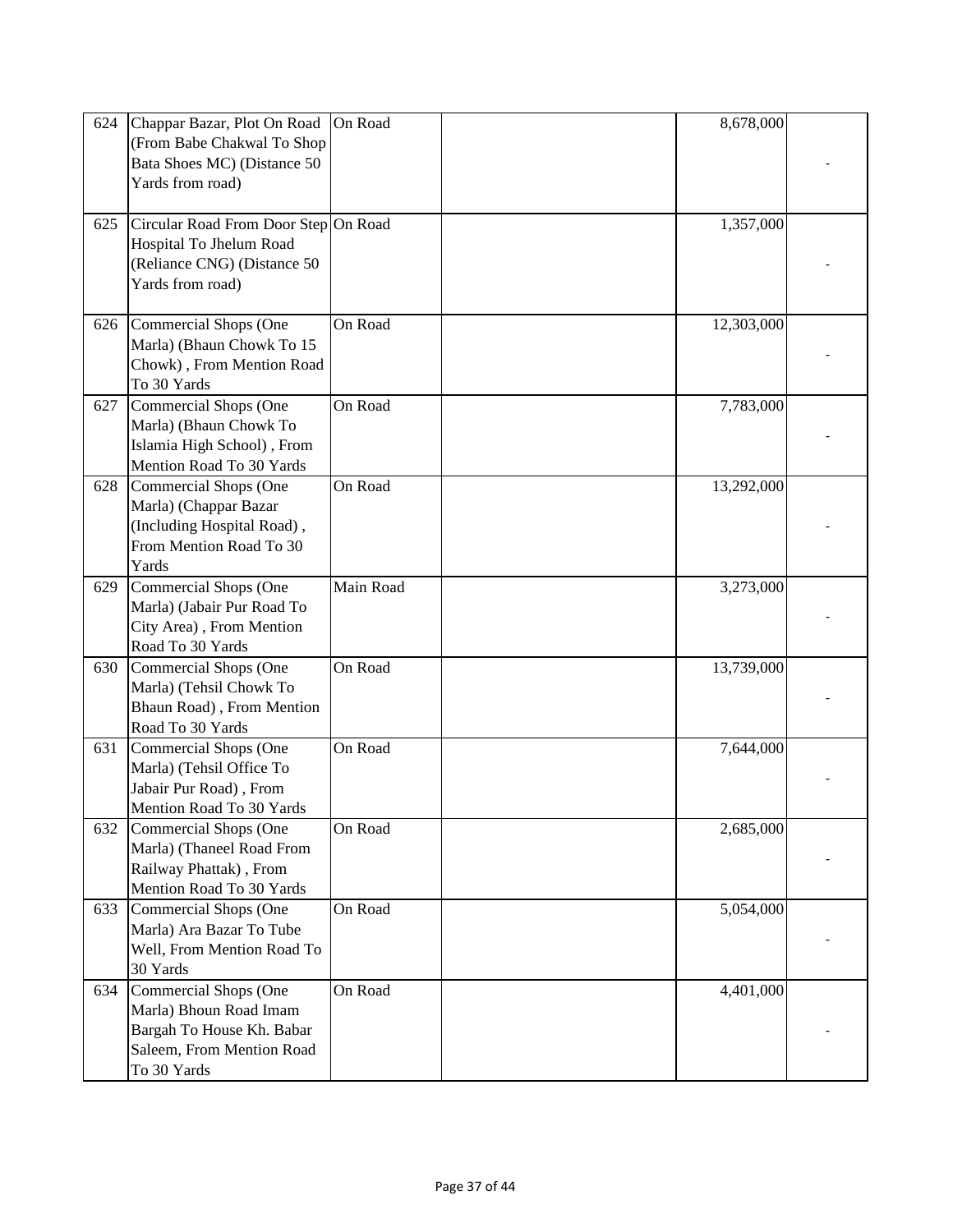| 635 | Commercial Shops (One              | On Road | 5,803,000 |  |
|-----|------------------------------------|---------|-----------|--|
|     | Marla) Chappar Bazar /             |         |           |  |
|     | <b>Hospital Road (Link Streets</b> |         |           |  |
|     | Affective After 30 Yards To        |         |           |  |
|     | Main Road. Hospital) /             |         |           |  |
|     | Chappar Bazar, From Mention        |         |           |  |
|     |                                    |         |           |  |
|     | Road To 30 Yards                   |         |           |  |
| 636 | Commercial Shops (One              | On Road | 4,136,000 |  |
|     | Marla) Chappar Bazar Street        |         |           |  |
|     | Loharana, From Mention             |         |           |  |
|     | Road To 30 Yards                   |         |           |  |
| 637 | Commercial Shops (One              | On Road | 5,859,000 |  |
|     | Marla) From Dwatson Plaza          |         |           |  |
|     | (Old Iesco Office) To City         |         |           |  |
|     | Area, From Mention Road To         |         |           |  |
|     | 30 Yards                           |         |           |  |
| 638 | Commercial Shops (One              | On Road | 4,590,000 |  |
|     | Marla) Girls College Road          |         |           |  |
|     | (From Gali Masjid Shah             |         |           |  |
|     | Zubair Wali To Octori No. 1),      |         |           |  |
|     | From Mention Road To 30            |         |           |  |
|     | Yards                              |         |           |  |
|     |                                    |         |           |  |
| 639 | <b>Commercial Shops (One</b>       | On Road | 3,109,000 |  |
|     | Marla) Girls College Road          |         |           |  |
|     | (From Islamia School Chowk         |         |           |  |
|     | To Gali Masjid Shah Zubair         |         |           |  |
|     | Wali), From Mention Road           |         |           |  |
|     | To 30 Yards                        |         |           |  |
| 640 | Commercial Shops (One              | On Road | 4,850,000 |  |
|     | Marla) Ishaq Shaheed Road          |         |           |  |
|     | (From Tube Well To Thaneel         |         |           |  |
|     | Phattak), From Mention Road        |         |           |  |
|     | To 30 Yards                        |         |           |  |
| 641 | Commercial Shops (One              | On Road | 2,870,000 |  |
|     | Marla) Islamia School Chowk        |         |           |  |
|     | To Shah Multani, From              |         |           |  |
|     | Mention Road To 30 Yards           |         |           |  |
|     |                                    |         |           |  |
| 642 | Commercial Shops (One              | On Road | 3,256,000 |  |
|     |                                    |         |           |  |
|     | Marla) Jabair Pur Road (From       |         |           |  |
|     | Jhelum Road To Kausar              |         |           |  |
|     | Masjid), From Mention Road         |         |           |  |
|     | To 30 Yards                        |         |           |  |
| 643 | Commercial Shops (One              | On Road | 5,173,000 |  |
|     | Marla) Jinnah School Road To       |         |           |  |
|     | Tube Well, From Mention            |         |           |  |
|     | Road To 30 Yards                   |         |           |  |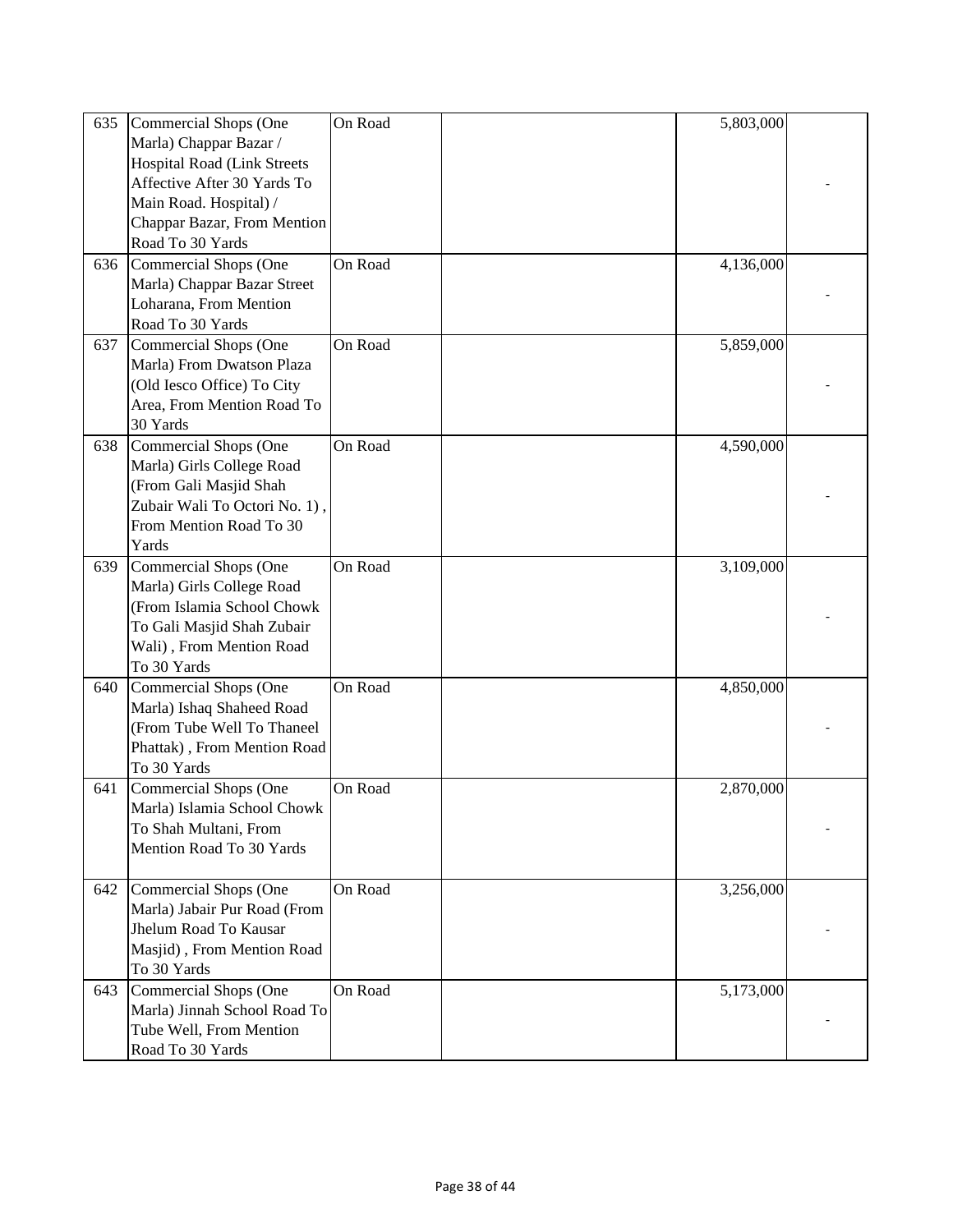| 644 | Commercial Shops (One                           | On Road   | 8,078,000 |  |
|-----|-------------------------------------------------|-----------|-----------|--|
|     | Marla) New Sabzi Mandi,                         |           |           |  |
|     | From Mention Road To 30                         |           |           |  |
|     | Yards                                           |           |           |  |
| 645 | Commercial Shops (One                           | On Road   | 3,292,000 |  |
|     | Marla) Pindi Bye Pass                           |           |           |  |
|     | (Rescue 15 To Pindi Phattak),                   |           |           |  |
|     | From Mention Road To 30                         |           |           |  |
|     | Yards                                           |           |           |  |
|     |                                                 |           |           |  |
| 646 | <b>Commercial Shops (One</b>                    | On Road   | 3,892,000 |  |
|     | Marla) Pinwal Road, From                        |           |           |  |
|     | Mention Road To 30 Yards                        |           |           |  |
| 647 | Commercial Shops (One                           | On Road   | 6,902,000 |  |
|     | Marla) Railway Road (From                       |           |           |  |
|     | Talagang Road To Old Ghalla                     |           |           |  |
|     | Mandi Including New & Old                       |           |           |  |
|     | Ghala Mandi), From Mention                      |           |           |  |
|     | Road To 30 Yards                                |           |           |  |
| 648 | Commercial Shops (One                           | On Road   | 2,945,000 |  |
|     | Marla) Railway Road                             |           |           |  |
|     | (Warehouse- Old Ghala                           |           |           |  |
|     | Mandi & New Ghala Mandi),                       |           |           |  |
|     | From Mention Road To 30                         |           |           |  |
|     | Yards                                           |           |           |  |
| 649 | <b>Commercial Shops (One</b>                    | On Road   | 3,690,000 |  |
|     | Marla) Rawalpindi Road                          |           |           |  |
|     | (From Phattak To Defunct                        |           |           |  |
|     | Municipal Limits), From                         |           |           |  |
|     | Mention Road To 30 Yards                        |           |           |  |
| 650 | Commercial Shops (One                           | On Road   | 6,916,000 |  |
|     |                                                 |           |           |  |
|     | Marla) Rawalpindi Road<br>(From Tehsil Chowk To |           |           |  |
|     |                                                 |           |           |  |
|     | Railway Phattak), From                          |           |           |  |
|     | Mention Road To 30 Yards                        |           |           |  |
| 651 | From Talagang Road                              | Link Road | 2,092,000 |  |
|     | (Pehlewan Bakers Shop)                          |           |           |  |
|     | Thanil Fathohi Van / Raksha                     |           |           |  |
|     | Stand Chowk (Distance 50                        |           |           |  |
|     | Yards from road)                                |           |           |  |
| 652 | Islamia School Chowk (Upto                      | On Road   | 1,217,000 |  |
|     | Old Octori Post No. 5), Plot                    |           |           |  |
|     | On Road (Distance 50 Yards)                     |           |           |  |
|     | from road)                                      |           |           |  |
| 653 | Jhelum Road (From Tehsil                        | On Road   | 2,991,000 |  |
|     | Chowk To Jabair Pur Chowk)                      |           |           |  |
|     | Distance 50 Yards From                          |           |           |  |
|     | Road, Plot On Road                              |           |           |  |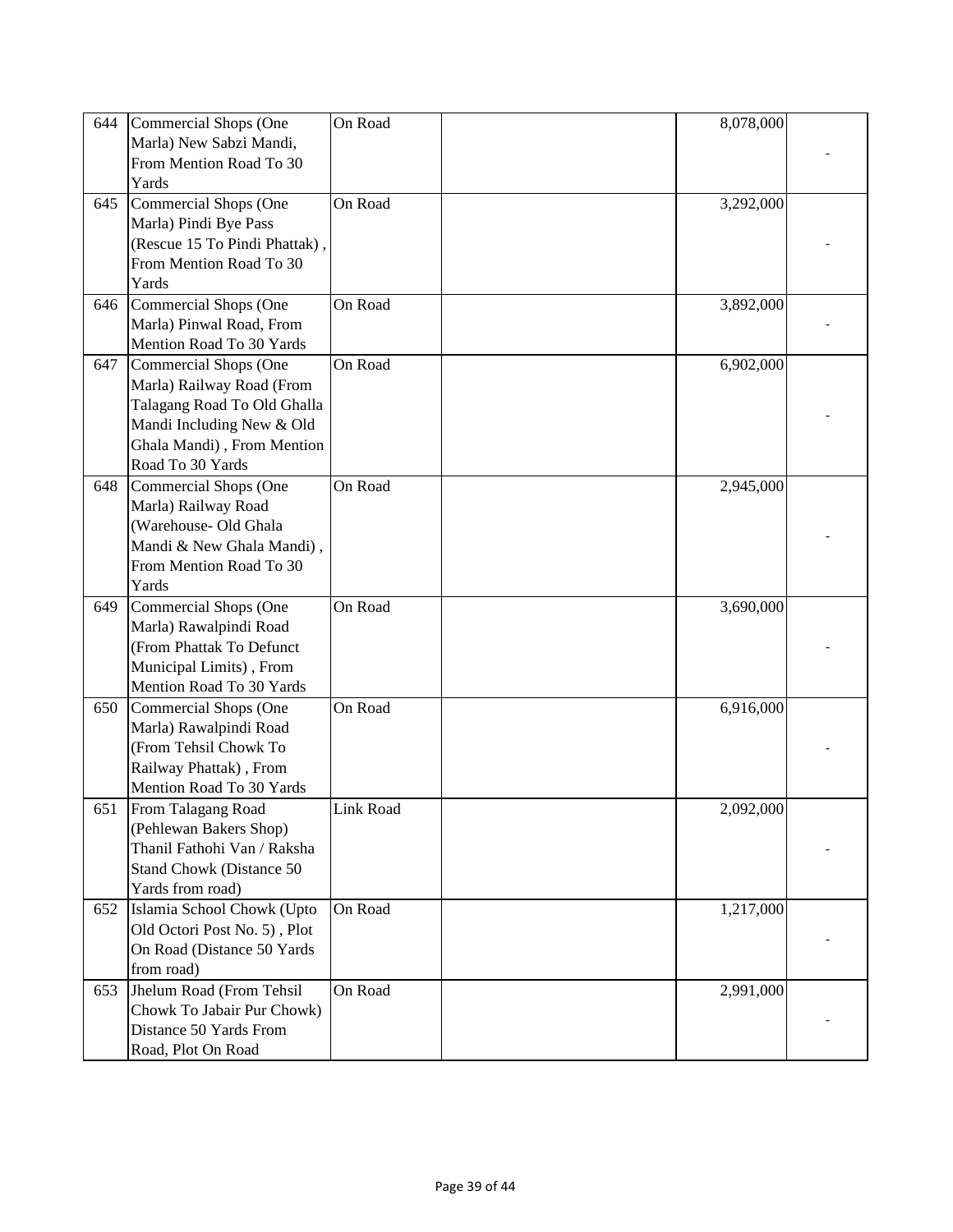| 654 | Jhelum Road (Jabair Pur             | On Road          | 1,872,000 |  |
|-----|-------------------------------------|------------------|-----------|--|
|     | Chowk To Slaughter House)           |                  |           |  |
|     | Distance 50 Yards From              |                  |           |  |
|     | Road, Plot On Road                  |                  |           |  |
| 655 | Jhelum Road (Slaughter              | On Road          | 1,170,000 |  |
|     | House To Khasra No. 5050 of         |                  |           |  |
|     | City Area), Plot On Road            |                  |           |  |
|     | (Distance 50 Yards from road)       |                  |           |  |
|     |                                     |                  |           |  |
| 656 | Mohallah (Old) City Police          | On Road          | 1,200,000 |  |
|     | And Mohallah Bhattain, Plot         |                  |           |  |
|     | On Road                             |                  |           |  |
| 657 | Mohallah Farooqi (From              | On Road          | 734,000   |  |
|     | Jabairpur Road To Kausar            |                  |           |  |
|     | Mosque), Plot On Road               |                  |           |  |
|     | (Distance 50 Yards from road)       |                  |           |  |
|     |                                     |                  |           |  |
| 658 | Mohallah Gharbi, Plot On            | On Road          | 1,144,000 |  |
|     | Road                                |                  |           |  |
| 659 | Pinwal Road (Upto Defunct           | On Road          | 1,166,000 |  |
|     | Municipal Committee Limits)         |                  |           |  |
|     | Plot On Road (Distance 50           |                  |           |  |
|     | Yards from road)                    |                  |           |  |
| 660 | Rawalpindi Bye Pass Road            | <b>Link Road</b> | 1,992,000 |  |
|     | From Rescue 15 (Talagang            |                  |           |  |
|     | Road) To Rawalpindi Railway         |                  |           |  |
|     | Phattak (Distance 50 Yards          |                  |           |  |
|     | from road)                          |                  |           |  |
| 661 | Rawalpindi Road (Railwa             | On Road          | 1,681,000 |  |
|     | Phattak To Defunct Municipal        |                  |           |  |
|     | Limits), Plot On Road               |                  |           |  |
|     | (Distance 50 Yards from road)       |                  |           |  |
|     |                                     |                  |           |  |
| 662 | Rawalpindi Road (Tehsil             | On Road          | 2,660,000 |  |
|     | Chowk Upto Railway Phattak)         |                  |           |  |
|     | Distance 50 Yards From              |                  |           |  |
|     | Road, Plot On Road                  |                  |           |  |
| 663 | Talagang Road (Railway              | On Road          | 3,173,000 |  |
|     | Phatak To Defunct Municipal         |                  |           |  |
|     | Committee Limits), Plot On          |                  |           |  |
|     | Road (Distance 50 Yards from        |                  |           |  |
|     | road)                               |                  |           |  |
| 664 | Talagang Road (Tehsil Chowk On Road |                  | 6,537,000 |  |
|     | To Railway Phatak), Plot On         |                  |           |  |
|     | Road (Distance 50 Yards from        |                  |           |  |
|     | road)                               |                  |           |  |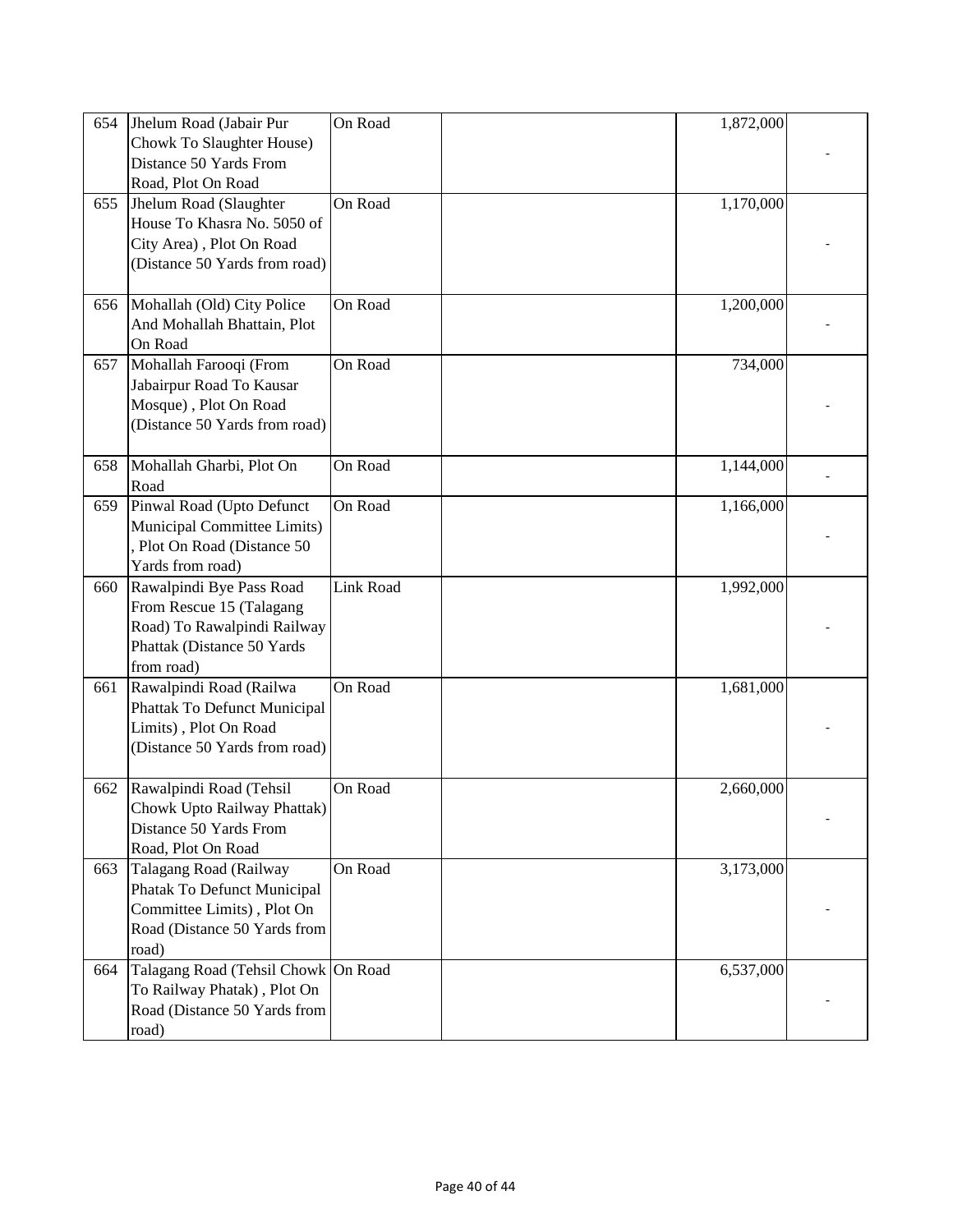| 665 | Thaneel Road (From By Pass           | On Road     | 1,390,000 |  |
|-----|--------------------------------------|-------------|-----------|--|
|     | Chhowk To City Area), Plot           |             |           |  |
|     | On Road (Distance 50 Yards)          |             |           |  |
|     | from road)                           |             |           |  |
| 666 | Thanil Road From Thanil              | On Road     | 1,734,000 |  |
|     | Fathohi Van / Raksha Stand           |             |           |  |
|     | <b>Chowk To Thanil Phattak</b>       |             |           |  |
|     | (Rawalpindi Bye Pass Road)           |             |           |  |
|     | (Distance 50 Yards from road)        |             |           |  |
|     |                                      |             |           |  |
| 667 | Ware House (Ghala Mandi)             | Commercial  | 2,456,000 |  |
| 668 | Bhaun Road (Upto Islamia             | Residential | 788,000   |  |
|     | School Chowk) Distance 50            |             |           |  |
|     | Yards From Road, Plot In             |             |           |  |
|     | Mohallah                             |             |           |  |
| 669 | Bhaun Road (Upto Islamia             | On Road     | 1,162,000 |  |
|     | School Chowk) Distance 50            |             |           |  |
|     | Yards From Road, Plot On             |             |           |  |
|     | Road                                 |             |           |  |
| 670 | Bhoun Road (From Octroi              | In Mohallah | 489,000   |  |
|     | Post No. 5 To City Area),            |             |           |  |
|     | Plot In Mohallah (Distance 50        |             |           |  |
|     | Yards from road)                     |             |           |  |
| 671 | Bhoun Road (From Octroi              | On Road     | 603,000   |  |
|     | Post No. 5 To City Area),            |             |           |  |
|     | Plot On Road (Distance 50            |             |           |  |
|     | Yards from road)                     |             |           |  |
| 672 | Chappar Bazar, Plot On Road          | On Road     | 4,845,000 |  |
|     | (From Babe Chakwal To Shop           |             |           |  |
|     | Bata Shoes MC) (Distance 50          |             |           |  |
|     | Yards from road)                     |             |           |  |
|     |                                      |             |           |  |
| 673 | Circular Road From Door Step On Road |             | 746,000   |  |
|     | Hospital To Jhelum Road              |             |           |  |
|     | (Reliance CNG) (Distance 50          |             |           |  |
|     | Yards from road)                     |             |           |  |
|     |                                      |             |           |  |
| 674 | From Talagang Road                   | Link Road   | 1,233,000 |  |
|     | (Pehlewan Bakers Shop)               |             |           |  |
|     | Thanil Fathohi Van / Raksha          |             |           |  |
|     | Stand Chowk (Distance 50             |             |           |  |
|     | Yards from road)                     |             |           |  |
| 675 | Islamia School Chowk (Upto           | In Mohallah | 542,000   |  |
|     | Old Octori Post No. 5), Plot         |             |           |  |
|     | In Mohallah (Distance 50             |             |           |  |
|     | Yards from road)                     |             |           |  |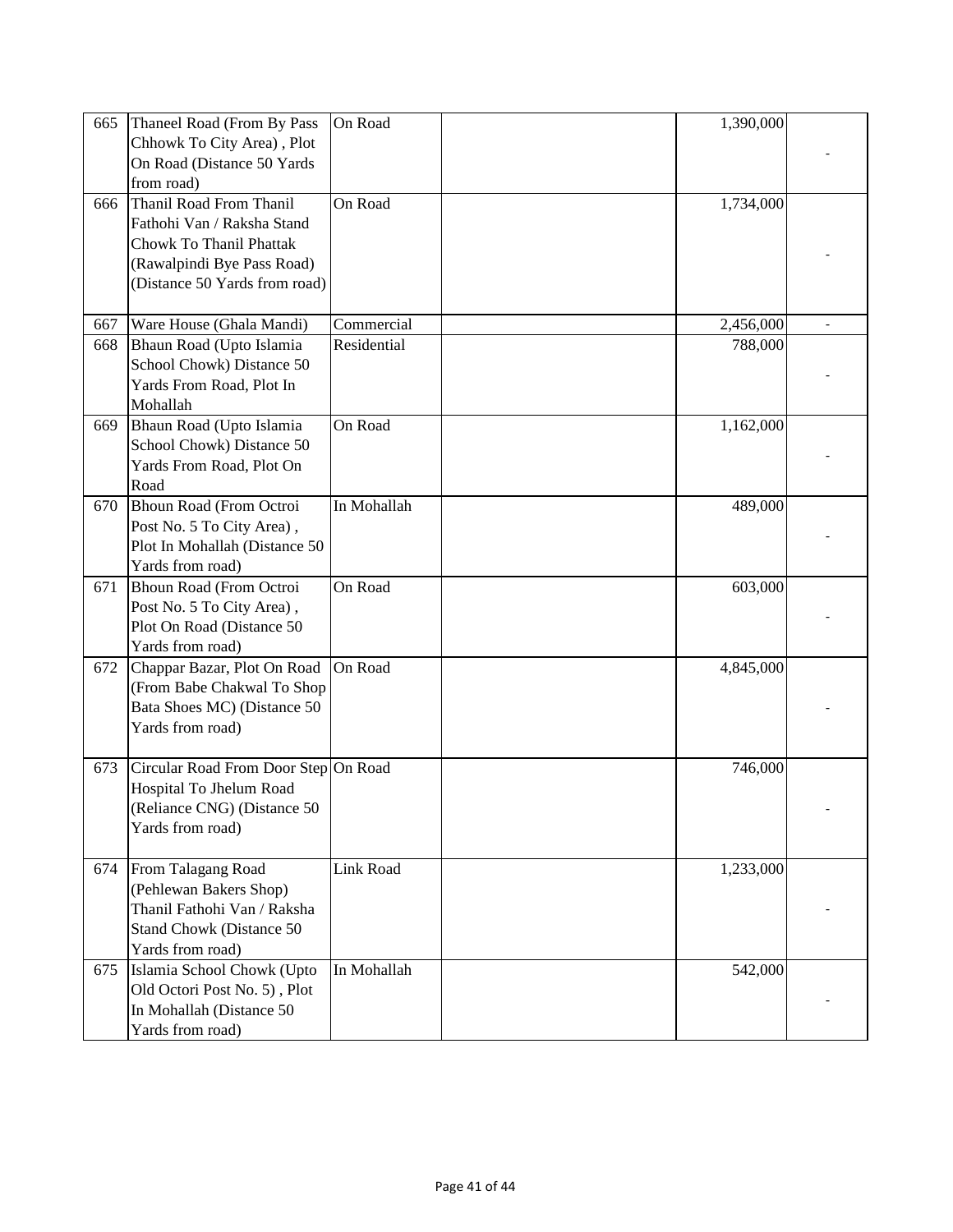| 676 | Islamia School Chowk (Upto    | On Road     | 716,000   |  |
|-----|-------------------------------|-------------|-----------|--|
|     | Old Octori Post No. 5), Plot  |             |           |  |
|     | On Road (Distance 50 Yards    |             |           |  |
|     | from road)                    |             |           |  |
|     |                               |             |           |  |
| 677 | Jhelum Road (From Tehsil      | In Mohallah | 625,000   |  |
|     | Chowk To Jabair Pur Chowk)    |             |           |  |
|     | Distance 50 Yards From        |             |           |  |
|     | Road, Plot In Mohallah        |             |           |  |
| 678 | Jhelum Road (From Tehsil      | On Road     | 1,156,000 |  |
|     | Chowk To Jabair Pur Chowk)    |             |           |  |
|     | Distance 50 Yards From        |             |           |  |
|     | Road, Plot On Road            |             |           |  |
| 679 | Jhelum Road (Jabair Pur       | In Mohallah | 536,000   |  |
|     | Chowk To Slaughter House)     |             |           |  |
|     | Distance 50 Yards From        |             |           |  |
|     |                               |             |           |  |
|     | Road, Plot In Mohallah        |             |           |  |
| 680 | Jhelum Road (Jabair Pur       | On Road     | 953,000   |  |
|     | Chowk To Slaughter House)     |             |           |  |
|     | Distance 50 Yards From        |             |           |  |
|     | Road, Plot On Road            |             |           |  |
| 681 | Jhelum Road (Slaughter        | In Mohallah | 515,000   |  |
|     | House To Khasra NO. 5050 of   |             |           |  |
|     | City Area), Plot In Mohallah  |             |           |  |
|     | (Distance 50 Yards from road) |             |           |  |
|     |                               |             |           |  |
| 682 | Jhelum Road (Slaughter        | On Road     | 632,000   |  |
|     | House To Khasra No. of City   |             |           |  |
|     | Area of City Area), Plot On   |             |           |  |
|     |                               |             |           |  |
|     | Road (Distance 50 Yards from  |             |           |  |
|     | road)                         |             |           |  |
| 683 | Mohallah Ali Mosque, Plot     | On Road     | 842,000   |  |
|     | On Road                       |             |           |  |
| 684 | Mohallah Farooqi (From        | In Mohallah | 391,000   |  |
|     | Jabairpur Road To Kausar      |             |           |  |
|     | Mosque), Plot In Mohallah     |             |           |  |
|     | (Distance 50 Yards from road) |             |           |  |
|     |                               |             |           |  |
| 685 | Mohallah Farooqi (From        | On Road     | 430,000   |  |
|     | Jabairpur Road To Kausar      |             |           |  |
|     | Mosque), Plot On Road         |             |           |  |
|     | (Distance 50 Yards from road) |             |           |  |
|     |                               |             |           |  |
|     |                               |             |           |  |
| 686 | Mohallah Gharbi, Plot On      | On Road     | 540,000   |  |
|     | Road                          |             |           |  |
| 687 | Mohallah Hospital Road, Plot  | On Road     | 3,024,000 |  |
|     | On Road (Distance 50 Yards    |             |           |  |
|     | from road)                    |             |           |  |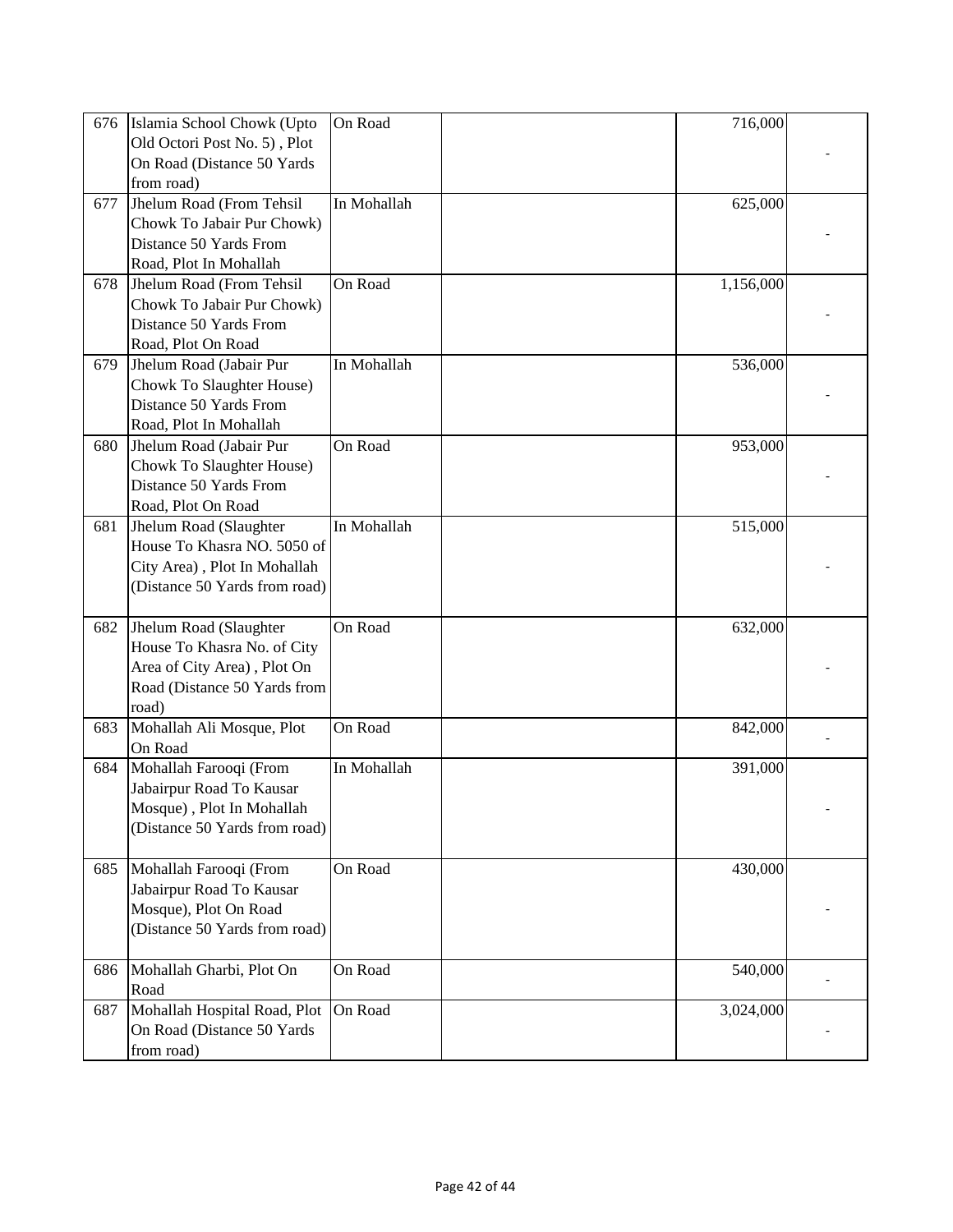| 688 | Mohallah Kot Sarfraz Khan,    | On Road     | 244,000   |  |
|-----|-------------------------------|-------------|-----------|--|
|     | Plot On Road (Only for Abadi  |             |           |  |
|     |                               |             |           |  |
|     | Deh)                          |             |           |  |
| 689 | Mohallah Nayia (Eastern Side  | On Road     | 716,000   |  |
|     | Of Bhoun Road), Plot On       |             |           |  |
|     | Road                          |             |           |  |
| 690 | Mohallah Qasaban, Plot On     | On Road     | 674,000   |  |
|     | Road                          |             |           |  |
|     | Pinwal Road (Upto Defunct     | In Mohallah | 464,000   |  |
| 691 |                               |             |           |  |
|     | Municipal Committee Limits)   |             |           |  |
|     | Plot In Mohallah (Distance    |             |           |  |
|     | 50 Yards from road)           |             |           |  |
| 692 | Pinwal Road (Upto Defunct     | On Road     | 592,000   |  |
|     | Municipal Committee Limits)   |             |           |  |
|     | Plot On Road (Distance 50     |             |           |  |
|     | Yards from road)              |             |           |  |
| 693 | Rawalpindi Bye Pass Road      | Link Road   | 843,000   |  |
|     |                               |             |           |  |
|     | From Rescue 15 (Talagang      |             |           |  |
|     | Road) To Rawalpindi Railway   |             |           |  |
|     | Phattak (Distance 50 Yards    |             |           |  |
|     | from road)                    |             |           |  |
| 694 | Rawalpindi Road (Railwa       | In Mohallah | 732,000   |  |
|     | Phattak To Defunct Municipal  |             |           |  |
|     | Limits), Plot In Mohallah     |             |           |  |
|     | (Distance 50 Yards from road) |             |           |  |
|     |                               |             |           |  |
|     |                               |             |           |  |
| 695 | Rawalpindi Road (Railwa       | On Road     | 917,000   |  |
|     | Phattak To Defunct Municipal  |             |           |  |
|     | Limits), Plot On Road         |             |           |  |
|     | (Distance 50 Yards from road) |             |           |  |
|     |                               |             |           |  |
| 696 | Rawalpindi Road (Tehsil       | In Mohallah | 782,000   |  |
|     | Chowk Upto Railway Phattak)   |             |           |  |
|     | Distance 50 Yards From        |             |           |  |
|     |                               |             |           |  |
|     | Road, Plot In Mohallah        |             |           |  |
| 697 | Rawalpindi Road (Tehsil       | On Road     | 1,033,000 |  |
|     | Chowk Upto Railway Phattak)   |             |           |  |
|     | Distance 50 Yards From        |             |           |  |
|     | Road, Plot On Road            |             |           |  |
| 698 | Sanatan Street To Talagang    | On Road     | 742,000   |  |
|     | Road                          |             |           |  |
| 699 | Sarafa Bazar / Sunehri        | On Road     | 928,000   |  |
|     | Mosque, Plot On Road          |             |           |  |
|     |                               |             |           |  |
| 700 | Talagang Road (Railway        | In Mohallah | 963,000   |  |
|     | Phatak To Defunct Municipal   |             |           |  |
|     | Committee Limits), Plot In    |             |           |  |
|     | Mohallah (Distance 50 Yards   |             |           |  |
|     | from road)                    |             |           |  |